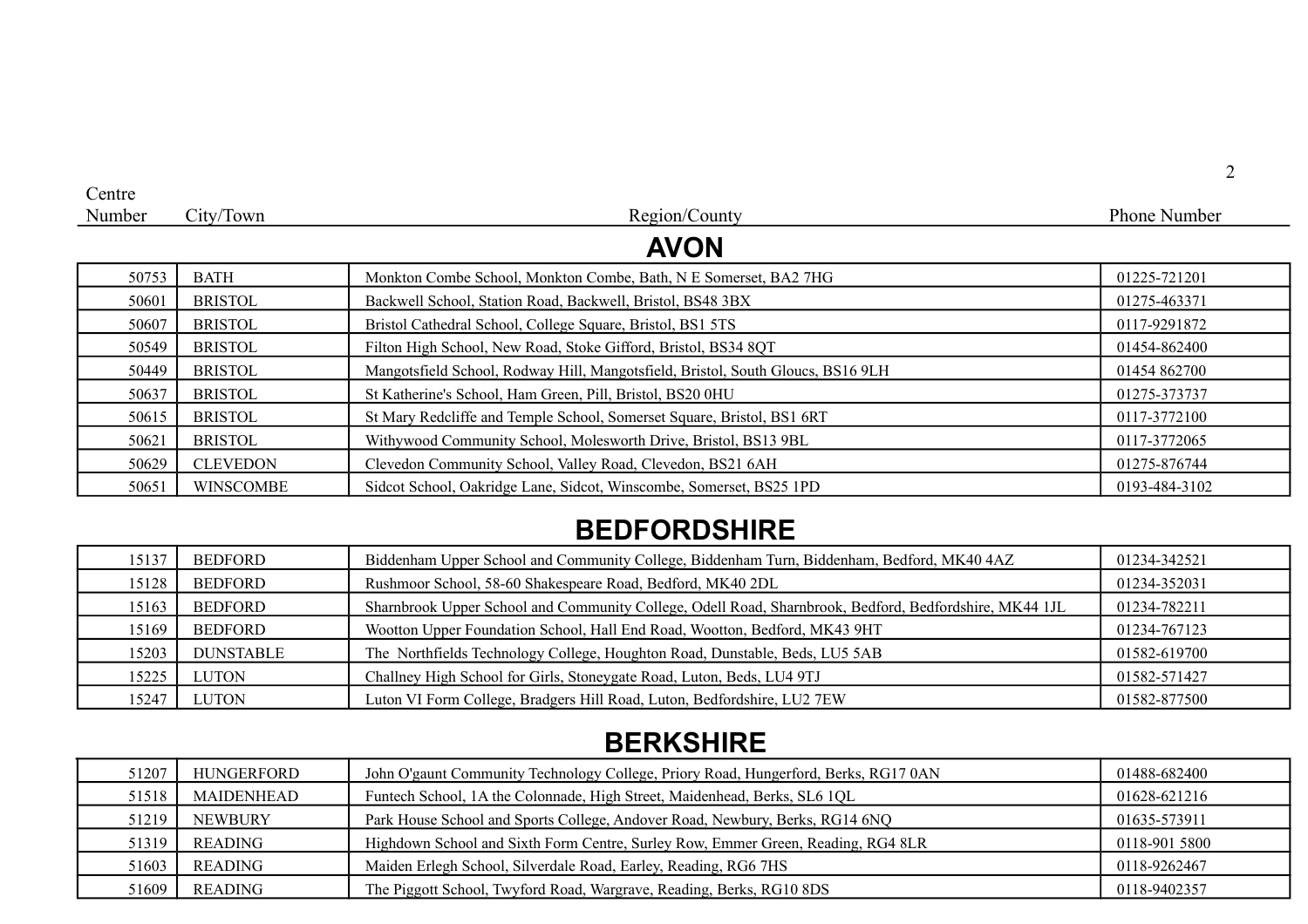| 51205 | <b>READING</b> | The Willink School, School Lane, Burghfield Common, Reading, Berkshire, RG7 3XJ           | 0118 9832030 |
|-------|----------------|-------------------------------------------------------------------------------------------|--------------|
| 1401د | <b>SLOUGH</b>  | Baylis Court School, Gloucester Avenue, Slough, SL1 3AH                                   | 01753-531760 |
| 51433 | SLOUGH         | Wexham School Specialist Sports College, Norway Drive, Wexham, Slough, Berkshire, SL2 5QP | 01753-526797 |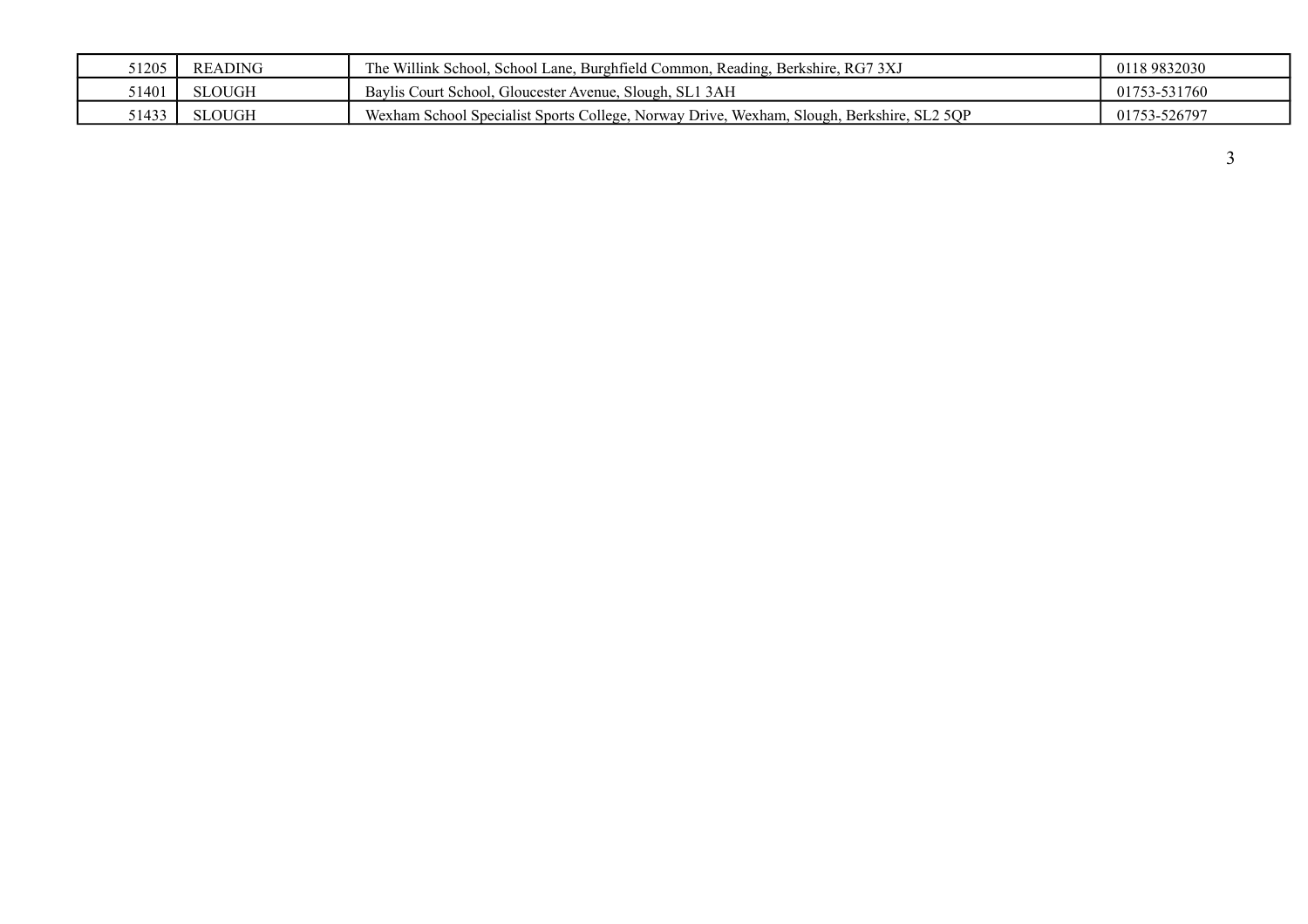## **BERKSHIRE (continued)**

| 51611 | <b>WOKINGHAM</b> | Bearwood College, Bear Wood, Wokingham, Berks, RG41 5BG           | 0118-9786915 |
|-------|------------------|-------------------------------------------------------------------|--------------|
| 51621 | <b>WOKINGHAM</b> | Luckley-Oakfield School, Luckley Road, Wokingham, Berks, RG40 3EU | 0118-9784175 |
| 51623 | <b>WOKINGHAM</b> | St Crispin's School, London Road, Wokingham, Berks, RG40 1SS      | 0118-9781144 |
| 51615 | <b>WOKINGHAM</b> | The Emmbrook School, Emmbrook Road, Wokingham, Berks, RG41 1JP    | 0118-9784406 |

### **BUCKINGHAMSHIRE**

| 52131 | <b>BUCKINGHAM</b> | The Royal Latin School, Brookfield Lane, Buckingham, Buckinghamshire, MK18 1AX            | 01280-813065 |
|-------|-------------------|-------------------------------------------------------------------------------------------|--------------|
| 52229 | CHESHAM           | Chesham Park Community College, Chartridge Lane, Chesham, Bucks, HP5 2RG                  | 01494-782066 |
| 52423 | HIGH WYCOMBE      | The Royal Grammar School, Amersham Road, High Wycombe, Bucks, HP13 6QT                    | 01494-524955 |
| 52332 | MILTON KEYNES     | Fenny House Milton Keynes Tuition Service, Jonathans, Coffee Hall, Milton Keynes, MK6 5DE | 01908 679932 |

### **CAMBRIDGESHIRE**

| 22149 | CAMBRIDGE        | Cambridge Centre for VI Form Studies, 1 Salisbury Villas, Station Road, Cambridge, CB1 2JF | 01223-716890 |
|-------|------------------|--------------------------------------------------------------------------------------------|--------------|
| 22184 | CAMBRIDGE        | Cambridge Student Support Centre, Ascham Road, Cambridge, CB4 2BD                          | 01223-712900 |
| 22131 | <b>CAMBRIDGE</b> | Parkside Community College, Parkside, Cambridge, CB1 1EH                                   | 01223-712600 |
| 22158 | ELY              | City of Ely College, Downham Road, Ely, Cambs, CB6 2SH                                     | 01353-667763 |
| 22177 | ELY              | Witchford Village College, Manor Road, Witchford, Ely, Cambs, CB6 2JA                      | 01353-662053 |
| 22215 | ST NEOTS         | St Neots Community College, Barford Road, Eynesbury, St Neots, Cambs, PE19 2SH             | 01480-374748 |
| 22312 | WISBECH          | The Bridge School, 10A -14 South Brink, Wisbech, Cambridgeshire, PE13 1JJ                  | 01945 427276 |

### **CHANNEL ISLANDS**

| 67151 | <b>ALDERNEY</b>      | Saint Anne's School, Newtown, Alderney, Channel Islands, GY9 3XP                                        | 01481-822173        |
|-------|----------------------|---------------------------------------------------------------------------------------------------------|---------------------|
| 67102 | <b>ST ANDREWS</b>    | Blanchelande Girls' College, Les Vauxbelets, St Andrews, Guernsey, GY6 8XY                              | 01481-237200/232856 |
| 67108 | <b>ST ANDREWS</b>    | The Grammar School - Guernsey, Les Varendes, St Andrews, Guernsey GY6 8TD                               | 01481-256571        |
| 67128 | <b>ST PETER PORT</b> | St Peter Port Secondary School, Les Ozouets, St Peter Port, Guernsey Chann, GY1 2UB                     | 01481-720236        |
| 67113 | <b>ST PETER PORT</b> | The Guernsey College of Further Education, Route Des Coutanchez, St Peter Port, Guernsey Chann, GY1 2TT | 01481 737500        |
| 67216 | <b>ST SAVIOUR</b>    | Highlands College Jersey, PO Box 1000, St Saviour, Jersey Channel, JE4 9QA                              | 01534-608608        |
| 67219 | <b>ST SAVIOUR</b>    | Jersey College for Girls, Le Mont Millais, St Saviour, Jersey, Channel Islands, JE2 7YB                 | 01534-516200        |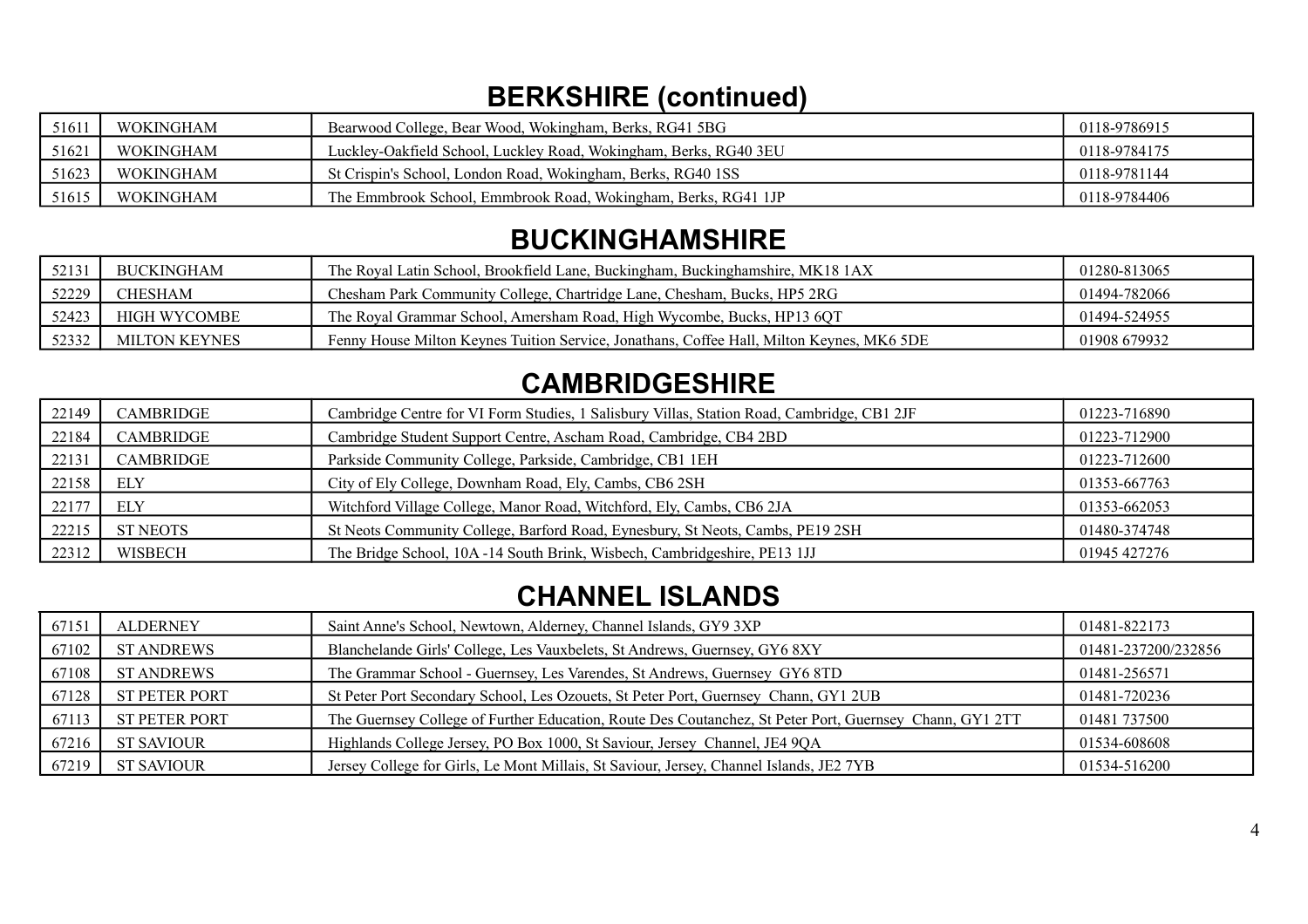### **CHESHIRE**

| 40329 | <b>CHESTER</b>    | Christleton High School, Village Road, Christleton, Chester, Cheshire, CH3 7AD                         | 01244-335843  |
|-------|-------------------|--------------------------------------------------------------------------------------------------------|---------------|
| 40627 | <b>CREWE</b>      | Holmes Chapel Comprehensive School, Selkirk Drive, Holmes Chapel, Crewe, Cheshire, CW4 7DX             | 01477-534513  |
| 40617 | <b>CREWE</b>      | King's Grove County High School, Buchan Grove, Crewe, CW2 7NQ                                          | 01270-661223  |
| 40647 | <b>CREWE</b>      | Shavington School, Rope Lane, Shavington, Crewe, CW2 5DH                                               | 01270-662111  |
| 40530 | MACCLESFIELD      | Macclesfield Tutorial College, 20 Cumberland Street, Macclesfield, Cheshire, SK10 1DD                  | 01625-501440  |
| 40341 | <b>MALPAS</b>     | Bishop Heber High School, Chester Road, Malpas, Cheshire, SY14 8JD                                     | 01948-860571  |
| 40637 | <b>NANTWICH</b>   | Malbank School and Sixth Form College, Welsh Row, Nantwich, Cheshire, CW5 5HD                          | 01270-611009  |
| 40344 | <b>NESTON</b>     | Mostyn House School, The Parade, Parkgate, Neston, Cheshire, CH64 6SG                                  | 0151-336-1010 |
| 40404 | <b>NORTHWICH</b>  | The Grange School, Hartford, Bradburns Lane, Hartford, Northwich, Cheshire, CW8 1LU                    | 01606-74007   |
| 40201 | <b>RUNCORN</b>    | Halton High School, Barnfield Avenue, Murdishaw, Runcorn, Cheshire, WA7 6EP                            | 01928-711643  |
| 40206 | <b>RUNCORN</b>    | Riverside College Halton, Campus Drive, Runcorn, WA7 4RE                                               | 01928 593130  |
| 40209 | <b>RUNCORN</b>    | St Chad's Catholic High School, Grangeway, Halton Lodge, Runcorn, Cheshire, WA7 5YH                    | 0192-85-64106 |
| 40535 | <b>STOCKPORT</b>  | Poynton High School and Performing Arts College, Yew Tree Lane, Poynton, Stockport, Cheshire, SK12 1PU | 01625-871811  |
| 40401 | <b>WARRINGTON</b> | Frodsham School, A Science & Technology College, Princeway, Frodsham, Warrington, Cheshire, WA6 6RP    | 01928-731665  |
| 40223 | <b>WIDNES</b>     | Riverside College Halton, Cronton Lane, Widnes, Cheshire, WA8 5WA                                      | 0151-424-1515 |
| 40429 | <b>WINSFORD</b>   | Verdin High School, Grange Lane, Winsford, Cheshire, CW7 2BT                                           | 01606-592300  |

## **CLEVELAND**

| 41226 | <b>GUISBOROUGH</b> | Prior Pursglove College, Church Walk, Guisborough, TS14 6BU                              | 01287-280800        |
|-------|--------------------|------------------------------------------------------------------------------------------|---------------------|
| 41125 | HARTLEPOOL         | St Hild's Church of England School, King Oswy Drive, West View, Hartlepool, TS24 9PB     | 01429-273041        |
| 41240 | MIDDLESBROUGH      | Macmillan Academy, PO Box 8 Stockton Road, Middlesbrough, TS5 4YU                        | 01642-800800/353021 |
| 41254 | MIDDLESBROUGH      | Ormesby Comprehensive School, Stockwith Close, Ormesby, Middlesbrough, TS3 0RG           | 01642-452191        |
| 41257 | MIDDLESBROUGH      | St Mary's College, Saltersgill Avenue, Middlesbrough, TS4 3JP                            | 01642-814680        |
| 41213 | STOCKTON-ON-TEES   | Egglescliffe School, Urlay Nook Road, Eaglescliffe, Stockton-on-Tees, TS16 0LA           | 01642-352570        |
| 41151 | STOCKTON-ON-TEES   | Grangefield School and Technology College, Oxbridge Avenue, Stockton-on-Tees, TS18 4LE   | 01642-353637        |
| 41141 | STOCKTON-ON-TEES   | The Norton School Humanities College, Berkshire Road, Norton, Stockton-on-Tees, TS20 2RD | 01642-557361        |
| 41293 | YARM               | Yarm School, The Friarage, Yarm, TS15 9EJ                                                | 01642-786023        |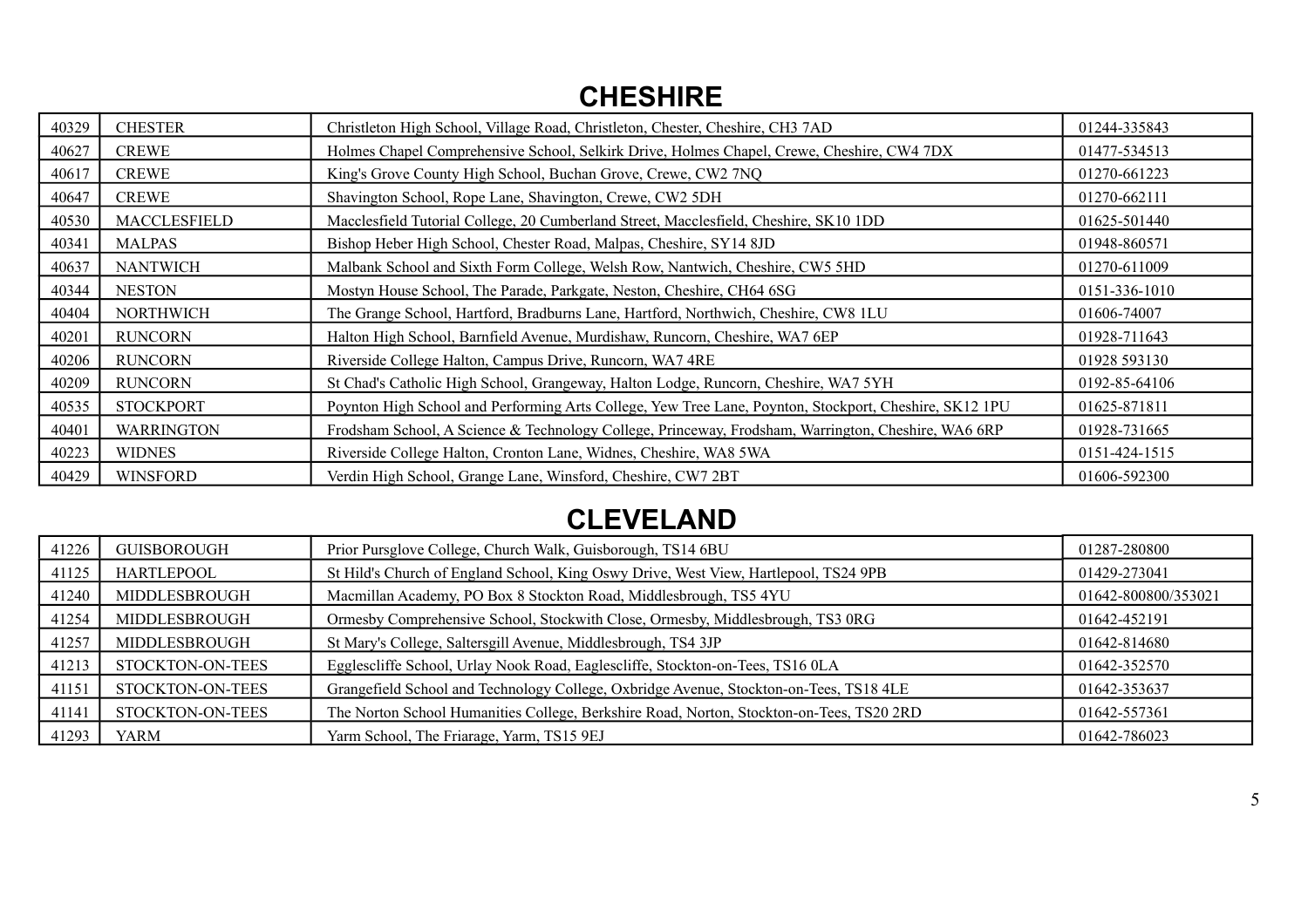## **CORNWALL**

| 53603 | <b>BODMIN</b>  | Bodmin College, Lostwithiel Road, Bodmin, Cornwall, PL31 1DD                       | 01208-72114         |
|-------|----------------|------------------------------------------------------------------------------------|---------------------|
| 53609 | CAMELFORD      | Sir James Smith's Community School, Dark Lane, Camelford, Cornwall, PL32 9UJ       | 01840-213274        |
| 53811 | <b>HELSTON</b> | Helston Community College, Church Hill, Helston, Cornwall, TR13 8NR                | 01326-572685        |
| 53833 | REDRUTH        | Pool Business & Enterprise College, Church Road, Pool, Redruth, Cornwall, TR15 3PZ | 01209-712220        |
| 53635 | <b>SALTASH</b> | Saltash.net Community School, Wearde Road, Saltash, Cornwall, PL12 4AY             | 01752-842825/843715 |
| 53838 | <b>TRURO</b>   | Pencalenick School, St Clement, Truro, Cornwall, TR1 1TE                           | 01872-520385        |
| 53854 | TRURO          | St Michael's Catholic Small School, St George's Road, Truro, Cornwall, TR1 3JD     | 01872-242123        |

## **COUNTY DURHAM**

| 43301 | <b>BARNARD CASTLE</b> | Barnard Castle School, New Gate, Barnard Castle, Co Durham, DL12 8UN                                | 01833-690222/6019              |
|-------|-----------------------|-----------------------------------------------------------------------------------------------------|--------------------------------|
| 43303 | <b>BARNARD CASTLE</b> | Teesdale Science College and Sixth Form Centre, Prospect Place, Barnard Castle, Co Durham, DL12 8HH | 01833-638166                   |
| 43205 | <b>DARLINGTON</b>     | Carmel R C College, The Headlands, Darlington, Co Durham, DL3 8RW                                   | 01325-254525                   |
| 43219 | <b>DARLINGTON</b>     | Polam Hall School, Grange Road, Darlington, Co Durham, DL1 5PA                                      | 01325-463383                   |
| 43221 | <b>DARLINGTON</b>     | Queen Elizabeth Sixth Form College, Vane Terrace, Darlington, Co Durham, DL3 7AU                    | 01325-465602                   |
| 43421 | <b>DURHAM</b>         | St Leonard's R C Comprehensive School, North End, Durham, DH1 4NG                                   | 0191-384-8575                  |
| 43314 | FERRYHILL             | Broom Cottages Pupil Referral Unit, Broom Road, Ferryhill, Co Durham, DL17 8AN                      | 01740-656040                   |
| 43503 | PETERLEE              | Easington Community School, Stockton Road, Easington Village, Peterlee, Co Durham, SR8 3AY          | 0191-527-0757                  |
| 43513 | PETERLEE              | East Durham and Houghall Community College, Burnhope Way, Peterlee, Co Durham, SR8 1NU              | $0191 - 518$<br>5441/8206/8281 |
| 43515 | <b>SEAHAM</b>         | Seaham School of Technology, Burnhall Drive, Northlea Estate, Seaham, Co Durham, SR7 0EN            | 0191-516-1600                  |
| 43517 | SEDGEFIELD            | Sedgefield Community College, Hawthorn Road, Sedgefield, Co Durham, TS21 3DD                        | 01740-625300                   |
| 43321 | <b>SPENNYMOOR</b>     | Tudhoe Grange School, St Charles Road, Spennymoor, Co Durham, DL16 6JY                              | 01388-815000                   |

# **CUMBRIA**

| 42101 | ALSTON                   | Samuel King's School, Church Road, Alston, Cumbria, CA9 3QU                                   | 01434-381236 |
|-------|--------------------------|-----------------------------------------------------------------------------------------------|--------------|
| 42313 | <b>BARROW-IN-FURNESS</b> | Barrow-in-furness Sixth Form College, Rating Lane, Barrow-in-Furness, Cumbria, LA13 9LE       | 01229-828377 |
| 42304 | <b>BARROW-IN-FURNESS</b> | Pass Ebd Support Service (South), Ewan Close, Lesh Lane, Barrow-in-Furness, Cumbria, LA13 9HU | 01229-894470 |
| 42311 | <b>BARROW-IN-FURNESS</b> | St Bernard's Catholic High School, Rating Lane, Barrow-in-Furness, Cumbria, LA13 9LE          | 01229-894620 |
| 42131 | CARLISLE                 | Adult Education, Carlisle's, The Creighton Building, Strand Road, Carlisle, CA1 1JB           | 01228-607597 |
| 42135 | CARLISLE                 | Caldew School, Dalston, Carlisle, CA5 7NN                                                     | 01228-710044 |
| 42110 | <b>CARLISLE</b>          | Cumbria Dance, Atlas Works, Nelson Street, Carlisle, Cumbria, CA2 5NB                         | 01228 599440 |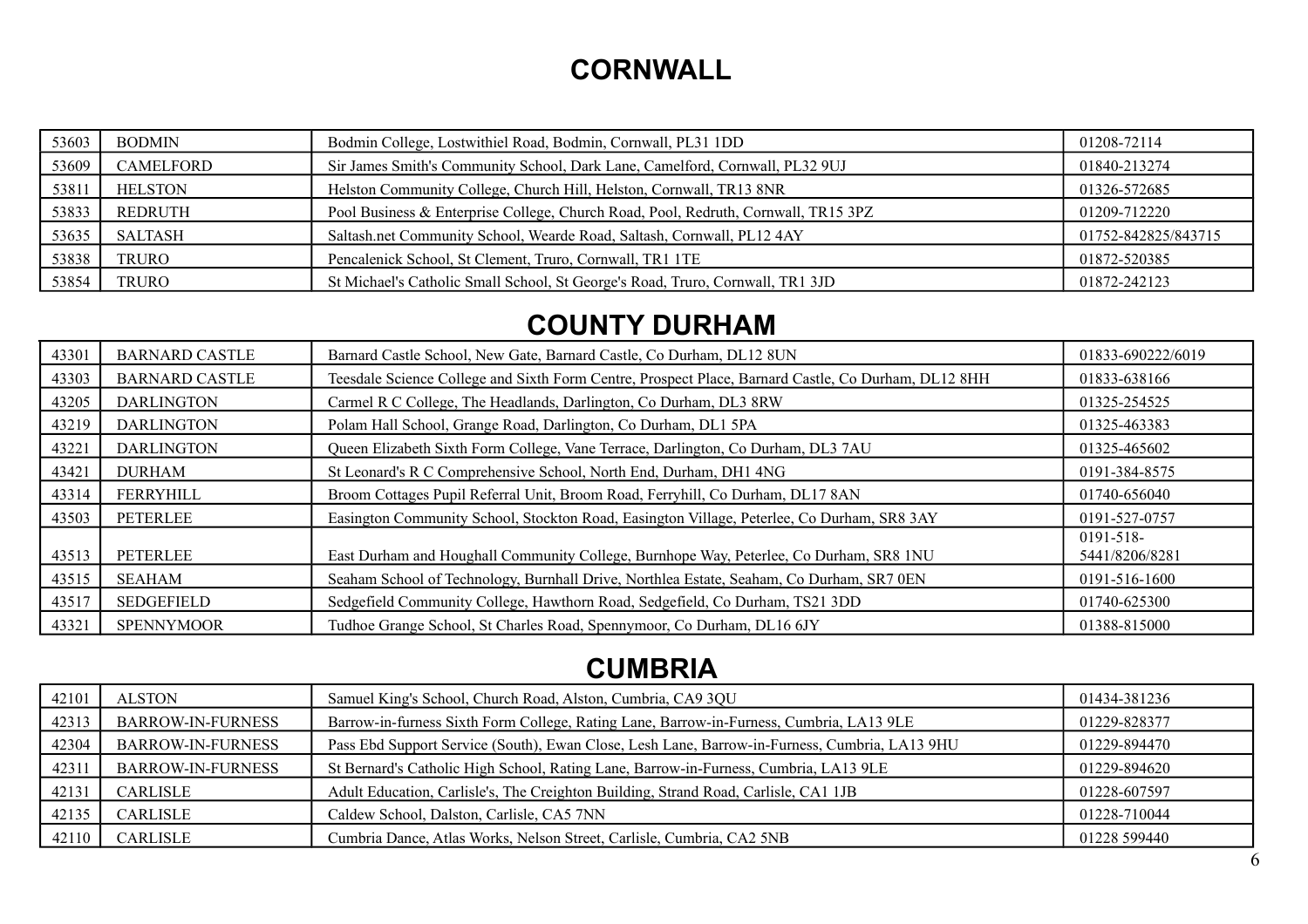# **CUMBRIA (continued)**

| 42337 | <b>CARNFORTH</b>         | Witherslack Group of Schools Ltd c/o Cedar House School, Kirkby Lonsdale, Carnforth, Lancs, LA6 2HW    | 015242-71181 |
|-------|--------------------------|--------------------------------------------------------------------------------------------------------|--------------|
| 42319 | <b>GRANGE-OVER-SANDS</b> | Cartmel Priory Church of England School, Headless Cross, Cartmel, Grange-over-Sands, Cumbria, LA11 7SA | 01539-536202 |
| 42329 | <b>KENDAL</b>            | Kirkbie Kendal School, Lound Road, Kendal, Cumbria, LA9 7EQ                                            | 01539-727422 |
| 42217 | <b>KESWICK</b>           | Keswick School, Vicarage Hill, Keswick, Cumbria, CA12 5QD                                              | 017687-72605 |
| 42345 | <b>MILNTHORPE</b>        | Dallam School, Haverflatts Lane, Milnthorpe, Cumbria, LA7 7DD                                          | 015395-65165 |
| 42149 | <b>PENRITH</b>           | Queen Elizabeth Grammar School, Ullswater Road, Penrith, Cumbria, CA11 7EG                             | 01768-864621 |
| 42151 | <b>PENRITH</b>           | Ullswater Community College, Wetheriggs Lane, Penrith, Cumbria, CA11 8NG                               | 01768-242160 |
| 42230 | <b>SEASCALE</b>          | Harecroft Hall School, Gosforth, Seascale, Cumbria, CA20 1HS                                           | 019467-25220 |
| 42227 | <b>ST BEES</b>           | St Bees School, School House Lane, St Bees, Cumbria, CA27 0DS                                          | 01946-828000 |
| 42233 | <b>WHITEHAVEN</b>        | Whitehaven School, Cleator Moor Road, Whitehaven, Cumbria, CA28 8TY                                    | 01946-852644 |
| 42241 | <b>WIGTON</b>            | Nelson Thomlinson School, High Street, Wigton, Cumbria, CA7 9PX                                        | 01697-342160 |
| 42353 | <b>WINDERMERE</b>        | The Lakes School, Troutbeck Bridge, Windermere, Cumbria, LA23 1HW                                      | 015394-62470 |
| 42245 | <b>WORKINGTON</b>        | Southfield Technology College, Moorclose Road, Workington, Cumbria, CA14 5BH                           | 01900-325260 |
| 42246 | <b>WORKINGTON</b>        | Workington Sixth Form Centre, Needham Drive, Workington, Cumbria, CA14 3SE                             | 01900-325265 |

### **DERBYSHIRE**

| 23260 | <b>ALFRETON</b>     | Swanwick Hall School, Derby Road, Swanwick, Alfreton, Derbys, DE55 1AE                      | 01773-602106          |
|-------|---------------------|---------------------------------------------------------------------------------------------|-----------------------|
| 23262 | <b>ALFRETON</b>     | Tibshelf Specialist Sports College, High Street, Tibshelf, Alfreton, Derbys, DE55 5PP       | 01773-872391          |
| 23205 | <b>ASHBOURNE</b>    | Queen Elizabeth's Grammar School, The Green Road, Ashbourne, Derbyshire, DE6 1EP            | 01335-343685          |
| 23216 | <b>BELPER</b>       | The Ecclesbourne School, Wirksworth Road, Duffield, Belper, Derbys, DE56 4GS                | 01332-840645          |
| 23106 | <b>BUXTON</b>       | Buxton Community School, College Road, Buxton, Derbyshire, SK17 9EA                         | 01298-23122           |
| 23148 | <b>CHESTERFIELD</b> | Newbold Community School, Highfield Lane, Newbold, Chesterfield, Derbyshire, S41 8BA        | 01246-230550          |
| 23154 | <b>CHESTERFIELD</b> | The Heritage Community School, Boughton Lane, Clowne, Chesterfield, Derbyshire, S43 4QG     | 01246-810259          |
| 23308 | <b>DERBY</b>        | Bemrose Community School Derby, Uttoxeter Road, Derby, DE22 3HU                             | 01332-366711          |
| 23334 | <b>DERBY</b>        | Merrill College, Brackens Lane, Alvaston, Derby, DE24 0AN                                   | 01332-576777/EO576701 |
| 23336 | <b>DERBY</b>        | Murray Park School, Murray Road, Mickleover, Derby, DE3 9LL                                 | 01332-515921          |
| 23162 | <b>DRONFIELD</b>    | Dronfield Henry Fanshawe School, Green Lane, Dronfield, S18 2FZ                             | 01246-412372          |
| 23414 | <b>HIGH PEAK</b>    | New Mills School & 6th Form Centre, Church Lane, New Mills, High Peak, Derbyshire, SK22 4NR | 01663-743284          |
| 23376 | <b>SWADLINCOTE</b>  | The Granville Community School, Burton Road, Woodville, Swadlincote, Derbyshire, DE11 7JR   | 01283-216765          |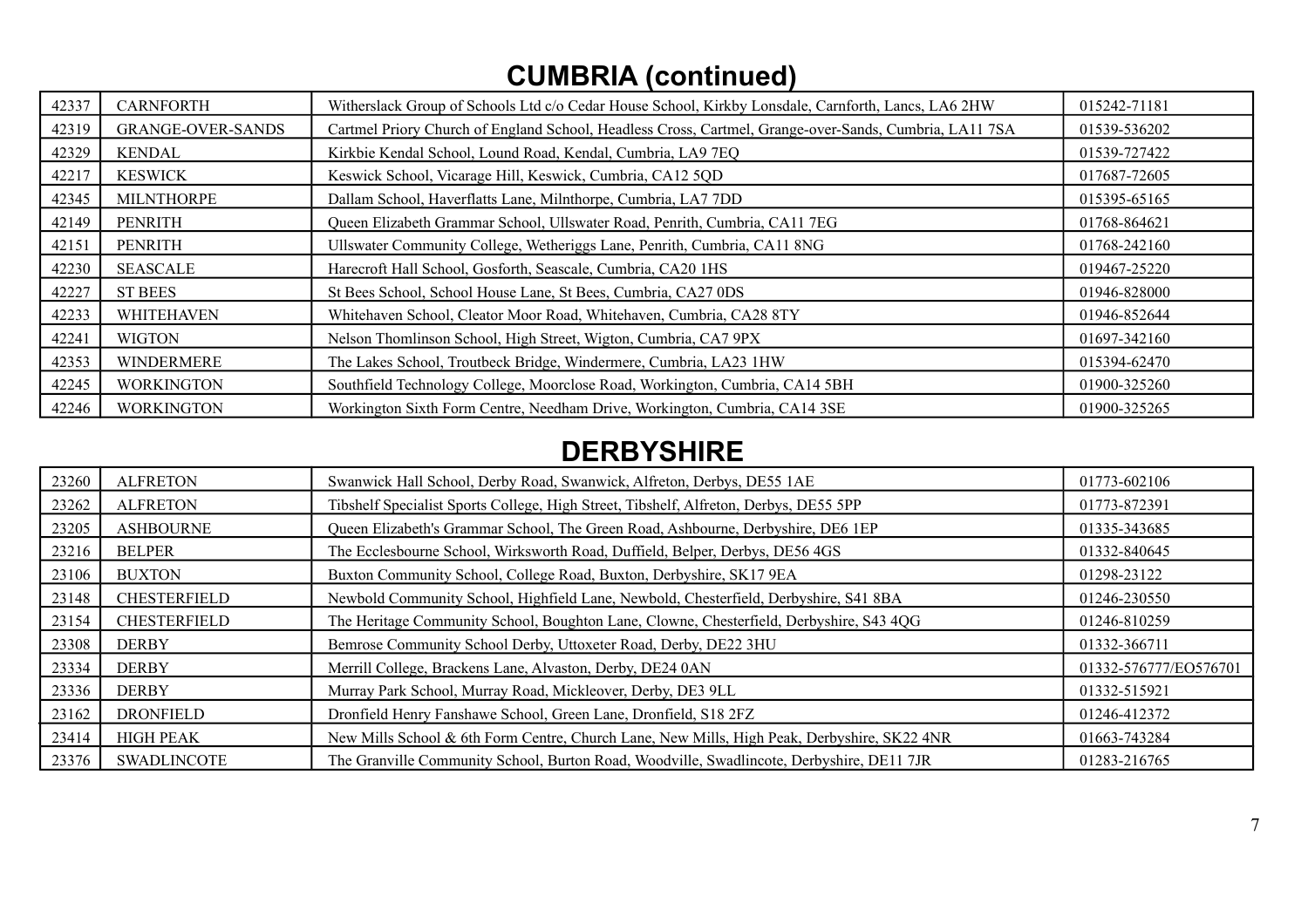### **DERBYSHIRE (continued)**

23366 SWADLINCOTE The William Allitt School, Sunnyside, Newhall, Swadlincote, Derbyshire, DE11 0TL 01283-216404

### **DEVON**

| 54107 | <b>BARNSTAPLE</b> | The Park Community School, Park Lane, Barnstaple, Devon, EX32 9AX                                        | 01271-373131          |
|-------|-------------------|----------------------------------------------------------------------------------------------------------|-----------------------|
| 54111 | <b>BARNSTAPLE</b> | West Buckland School, West Buckland, Barnstaple, Devon, EX32 0SX                                         | 01598-760281          |
| 54117 | <b>BIDEFORD</b>   | Bideford College, Abbotsham Road, Bideford, Devon, EX39 3AR                                              | 01237-477611          |
| 54123 | <b>CHULMLEIGH</b> | The Community College Chulmleigh, Chulmleigh, Devon, EX18 7AA                                            | 01769-580215          |
| 54311 | <b>DARTMOUTH</b>  | Dartmouth Community College, Milton Lane, Dartmouth, Devon, TQ6 9HW                                      | 01803 834921          |
| 54313 | <b>DAWLISH</b>    | Dawlish Community College, Elm Grove Road, Dawlish, Devon, EX7 0BY                                       | 01626-862318          |
| 54203 | <b>EXETER</b>     | Clyst Vale Community College, Station Road, Broadclyst, Exeter, EX5 3AJ                                  | 01392-461407 / 464588 |
| 54245 | <b>EXETER</b>     | St James School, Summer Lane, Exeter, Devon, EX4 8NN                                                     | 01392-209922          |
| 54249 | <b>EXETER</b>     | St Margaret's School, 147 Magdalen Road, Exeter, Devon, EX2 4TS                                          | 01392-273197          |
| 54235 | <b>EXETER</b>     | The Maynard School, Denmark Road, Exeter, Devon, EX1 1SJ                                                 | 01392-273417          |
| 54131 | <b>HOLSWORTHY</b> | Holsworthy Community College, Victoria Hill, Holsworthy, Devon, EX22 6JD                                 | 01409-253430          |
| 54331 | NEWTON ABBOT      | Stover School, Stover, Newton Abbot, Devon, TQ12 6QG                                                     | 01626-354505          |
| 54135 | <b>OKEHAMPTON</b> | Okehampton College, Mill Road, Okehampton, Devon, EX20 1PW                                               | 01837 650910          |
| 54428 | PLYMOUTH          | Lipson Community College, Bernice Terrace, Lipson Vale, Plymouth, Devon, PL4 7PG                         | 01752-671318          |
| 54520 | PLYMOUTH          | North West Plymouth Ad Ed Centre Tamarside Comm Coll, Trevithick Road, Kings Tamerton, Plymouth, PL5 2AF | 01752-213977          |
| 54407 | <b>PLYMOUTH</b>   | Plymouth College, Ford Park, Plymouth, PL4 6RN                                                           | 01752-203288          |
| 54444 | PLYMOUTH          | Plymouth Tuition Service, Centre for Young Parents, Lancaster Gardens, Whitleigh, Plymouth, PL5 4AA      | 01752 237 696         |
| 54433 | PLYMOUTH          | Ridgeway School, Moorland Road, Plympton, Plymouth, Devon, PL7 2RS                                       | 01752-338373          |
| 54343 | TEIGNMOUTH        | Teignmouth Community College, Exeter Road, Teignmouth, Devon, TQ14 9HZ                                   | 01626-774091          |
| 54287 | <b>TIVERTON</b>   | Tiverton High School, Bolham Road, Tiverton, Devon, EX16 6SQ                                             | 01884-256655          |
| 54355 | <b>TORQUAY</b>    | St Cuthbert Mayne School, Trumlands Road, Torquay, Devon, TQ1 4RN                                        | 01803-328725          |
| 54349 | <b>TORQUAY</b>    | Torquay Boys' Grammar School, Shiphay Manor Drive, Torquay, TQ2 7EL                                      | 01803-615501          |
| 54365 | <b>TORQUAY</b>    | Westlands School A Mathematics and Computing College, Westlands Lane, Torquay, Devon, TQ1 3PE            | 01803-408829          |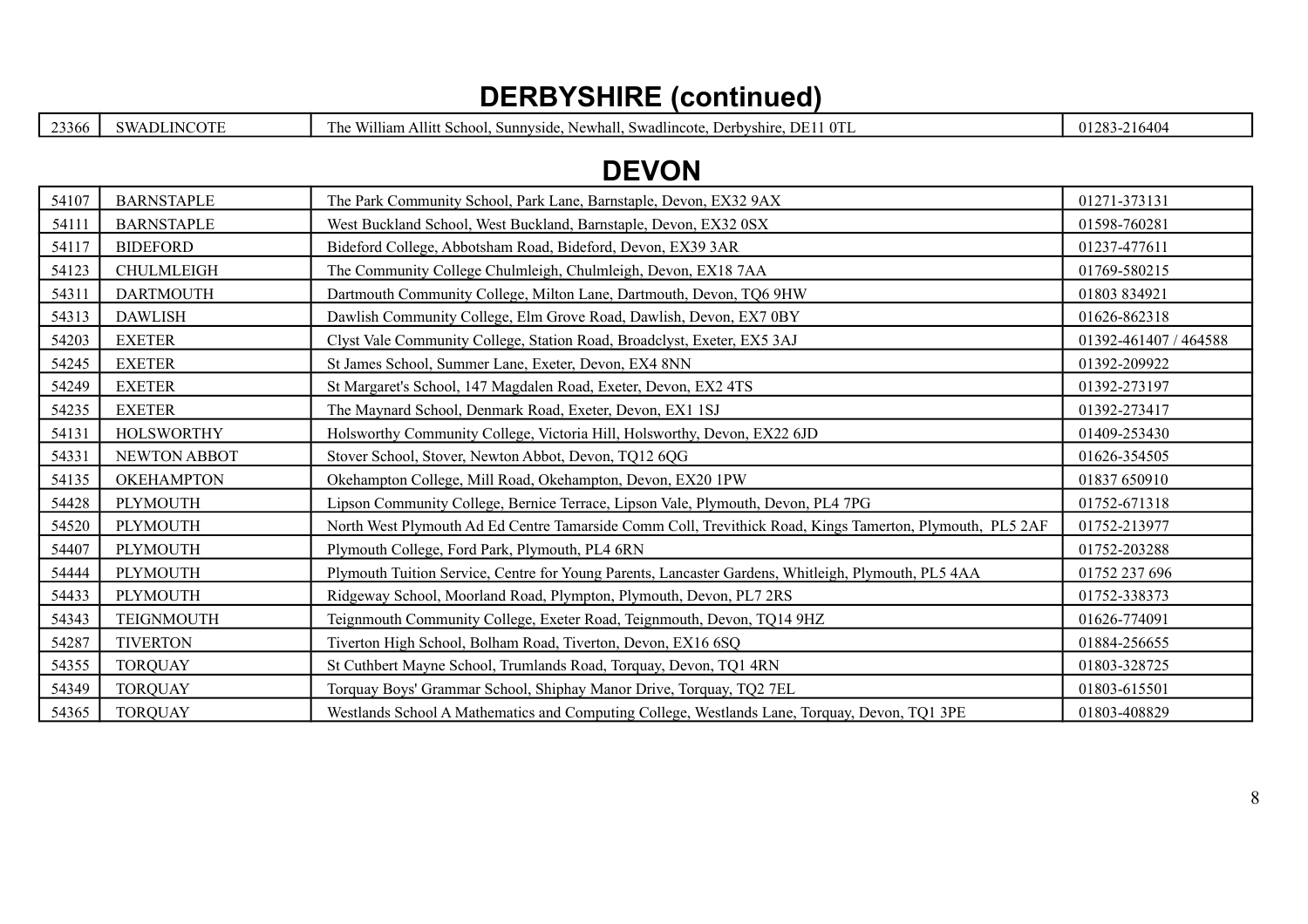## **DORSET**

| 55301 | <b>BEAMINSTER</b>      | Beaminster School, Newtown, Beaminster, Dorset, DT8 3EP                                                | 01308-862633        |
|-------|------------------------|--------------------------------------------------------------------------------------------------------|---------------------|
| 55309 | <b>BLANDFORD FORUM</b> | Bryanston School, Blandford Forum, Dorset, DT11 0PX                                                    | 01258-452411        |
| 55114 | <b>BOURNEMOUTH</b>     | Bournemouth Adult Learning, Bournemouth Learning Centre, Ensbury Avenue, Bournemouth, Dorset, BH10 4HG | 01202 451990        |
| 55121 | <b>BOURNEMOUTH</b>     | Bournemouth School for Girls, Castle Lane West, Bournemouth, Dorset, BH8 9UJ                           | 01202-526289        |
| 55119 | <b>BOURNEMOUTH</b>     | Bournemouth School, East Way, Bournemouth, BH8 9PY                                                     | 01202-512609/519888 |
| 55123 | <b>BOURNEMOUTH</b>     | Glenmoor School, Beswick Avenue, Ensbury Park, Bournemouth, BH10 4EX                                   | 01202-527818        |
| 55321 | <b>DORCHESTER</b>      | The Thomas Hardye School, Queen's Avenue, Dorchester, Dorset, DT1 2ET                                  | 01305-266064        |
| 55335 | <b>LYME REGIS</b>      | The Woodroffe School, Uplyme Road, Lyme Regis, Dorset, DT7 3LX                                         | 01297-442232        |
| 55229 | <b>POOLE</b>           | Carter Community School, Blandford Close, Hamworthy, Poole, Dorset, BH15 4BQ                           | 01202-676789        |
| 55233 | <b>POOLE</b>           | Parkstone Grammar School, Sopers Lane, Poole, Dorset, BH17 7EP                                         | 01202-605605        |
| 55232 | <b>POOLE</b>           | Poole Adult Learning Oakdale Centre, Wimborne Road, Poole, Dorset, BH15 3DL                            | 01202-262313        |
| 55361 | <b>SHERBORNE</b>       | Sherborne School, Abbey Road, Sherborne, Dorset, DT9 3AP                                               | 01935-812249/810532 |
| 55359 | <b>SHERBORNE</b>       | St Antony's Leweston School, Leweston Manor, Sherborne, Dorset, DT9 6EN                                | 01963-210691        |
| 55373 | <b>WAREHAM</b>         | The Purbeck School, Worgret Road, Wareham, Dorset, BH20 4PF                                            | 01929-556301        |
| 55377 | WEYMOUTH               | The Wey Valley School and Sports College, Dorchester Road, Broadwey, Weymouth, Dorset, DT3 5AN         | 01305-817000        |
| 55381 | WEYMOUTH               | Weymouth College, Cranford Avenue, Weymouth, Dorset, DT4 7LQ                                           | 01305-208809        |
| 55243 | <b>WIMBORNE</b>        | Canford School, Canford Magna, Wimborne, Dorset, BH21 3AD                                              | 01202-841254/847204 |

## **EAST SUSSEX**

| 56320 | <b>CROWBOROUGH</b>        | Beacon Community College, East Beeches Road, Crowborough, E Sussex, TN6 2AS                             | 01892-603000 EXT: 101 |
|-------|---------------------------|---------------------------------------------------------------------------------------------------------|-----------------------|
| 56365 | <b>EASTBOURNE</b>         | Eastbourne Technology College, Brodrick Road, Hampden Park, Eastbourne, E Sussex, BN22 9RQ              | 01323-514900/501036   |
| 56375 | <b>EASTBOURNE</b>         | Ratton School, Park Avenue, Eastbourne, E Sussex, BN21 2XR                                              | 01323-504011          |
| 56355 | <b>EASTBOURNE</b>         | Sussex Downs College (Eastbourne), c/o Exams Office, Ecat House, Cross Levels Way, Eastbourne, BN21 2UF | 01323-637637          |
| 56460 | MAYFIELD                  | St Leonards-Mayfield School, The Old Palace, Mayfield, E Sussex, TN20 6PH                               | 01435-874600          |
| 56470 | NEWHAVEN                  | Tideway School, Southdown Road, Newhaven, E Sussex, BN9 9JL                                             | 01273-517601          |
| 56694 | ROBERTSBRIDGE             | Darvell School, Darvell Bruderhof, Brightling Road, Robertsbridge, East Sussex, TN32 5DR                | 01580 883 300         |
| 56632 | <b>ST LEONARDS-ON-SEA</b> | Filsham Valley School, Edinburgh Road, St Leonards-on-Sea, E Sussex, TN38 8HH                           | 01424-448750          |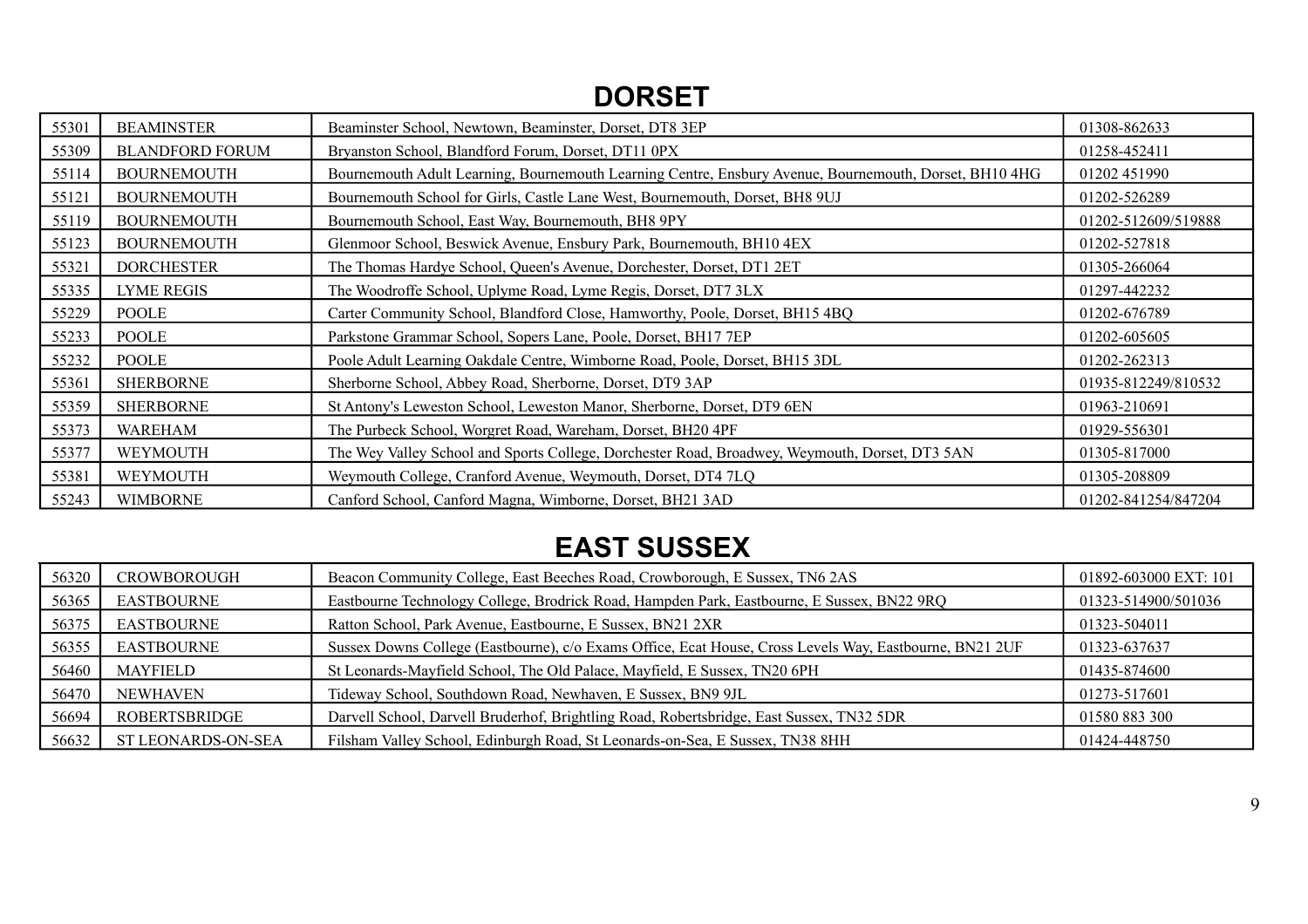### **ESSEX**

| 16229 | <b>BENFLEET</b>           | Seevic College, Runnymede Chase, Kiln Road, Thundersley, Benfleet, Essex, SS7 1TW                      | 01268-882621 |
|-------|---------------------------|--------------------------------------------------------------------------------------------------------|--------------|
| 16530 | <b>BISHOP'S STORTFORD</b> | The Christian School (Takeley), Dunmow Road, Brewers End, Takeley, Bishop's Stortford, Herts, CM22 6QH | 01279-871182 |
| 16412 | <b>CLACTON-ON-SEA</b>     | Kip Megrath Education Centre, 90 Station Road, Clacton-on-Sea, Essex, CO15 1SP                         | 01255 688896 |
| 16707 | <b>GRAYS</b>              | Palmer's College, Chadwell Road, Grays, Essex, RM17 5TD                                                | 01375-370121 |
| 16815 | <b>HARLOW</b>             | Brays Grove Community College, Tracyes Road, Harlow, Essex, CM18 6JH                                   | 01279-866101 |
| 16523 | <b>SAFFRON WALDEN</b>     | Friends' School, Mount Pleasant Road, Saffron Walden, Essex, CB11 3EB                                  | 01799-525351 |
| 16527 | <b>SAFFRON WALDEN</b>     | Newport Free Grammar School, Bury Water Lane, Newport, Saffron Walden, Essex, CB11 3TR                 | 01799-540237 |
| 16525 | <b>SAFFRON WALDEN</b>     | Saffron Walden County High School, Audley End Road, Saffron Walden, Essex, CB11 4UH                    | 01799-513030 |
| 16723 | <b>SOUTH OCKENDON</b>     | The Ockendon School, Erriff Drive, South Ockendon, Essex, RM15 5AY                                     | 01708-851661 |
| 16535 | WITHAM                    | The Rickstones School, Conrad Road, Witham, Essex, CM8 2SD                                             | 01376-515756 |

## **GLOUCESTERSHIRE**

| 57001 | <b>BERKELEY</b>         | Vale of Berkeley College, Wanswell, Berkeley, Glos, GL13 9RS                           | 01453-811396/811540 |
|-------|-------------------------|----------------------------------------------------------------------------------------|---------------------|
| 57311 | <b>CHELTENHAM</b>       | Balcarras School, East End Road, Charlton Kings, Cheltenham, Glos, GL53 8QF            | 01242-545140        |
| 57351 | <b>CHIPPING CAMPDEN</b> | Chipping Campden School, Cider Mill Lane, Chipping Campden, Glos, GL55 6HU             | 01386-840216        |
| 57101 | <b>CINDERFORD</b>       | Heywood Community School, Causeway Road, Cinderford, Glos, GL14 2AZ                    | 01594-822257        |
| 57116 | <b>GLOUCESTER</b>       | Gloucestershire Islamic Secondary School for Girls, Sinope Street, Gloucester, GL1 4AW | 01452-300465        |
| 57135 | <b>GLOUCESTER</b>       | Ribston Hall High School, Stroud Road, Gloucester, GL1 5LE                             | 01452-382249        |
| 57137 | <b>GLOUCESTER</b>       | St Peter's High School and Sixth Form Centre, Stroud Road, Gloucester, GL4 0DE         | 01452-520594        |
| 57149 | <b>MITCHELDEAN</b>      | Dene Magna School, Abenhall Road, Mitcheldean, Glos, GL17 0DU                          | 01594-542370        |
| 57153 | <b>NEWENT</b>           | Newent Community School, Watery Lane, Newent, Glos, GL18 1QF                           | 01531-820550        |
| 57029 | <b>STONEHOUSE</b>       | Wycliffe College, Bath Road, Stonehouse, Glos, GL10 2JQ                                | 01453-822432        |
| 57037 | <b>STROUD</b>           | Marling School, Stroud, Cainscross Road, Stroud, Glos, GL5 4HE                         | 01453-762251        |
| 57035 | <b>STROUD</b>           | Stroud High School, Beards Lane, Downfield, Stroud, Glos, GL5 4HF                      | 01453-764441        |
| 57371 | <b>TEWKESBURY</b>       | Tewkesbury School, Ashchurch Road, Newtown, Tewkesbury, Glos, GL20 8DF                 | 01684-292152        |
| 57051 | WOTTON-UNDER-EDGE       | Katharine Lady Berkeley's, Kingswood Road, Wotton-under-Edge, Glos, GL12 8RB           | 01453-842227        |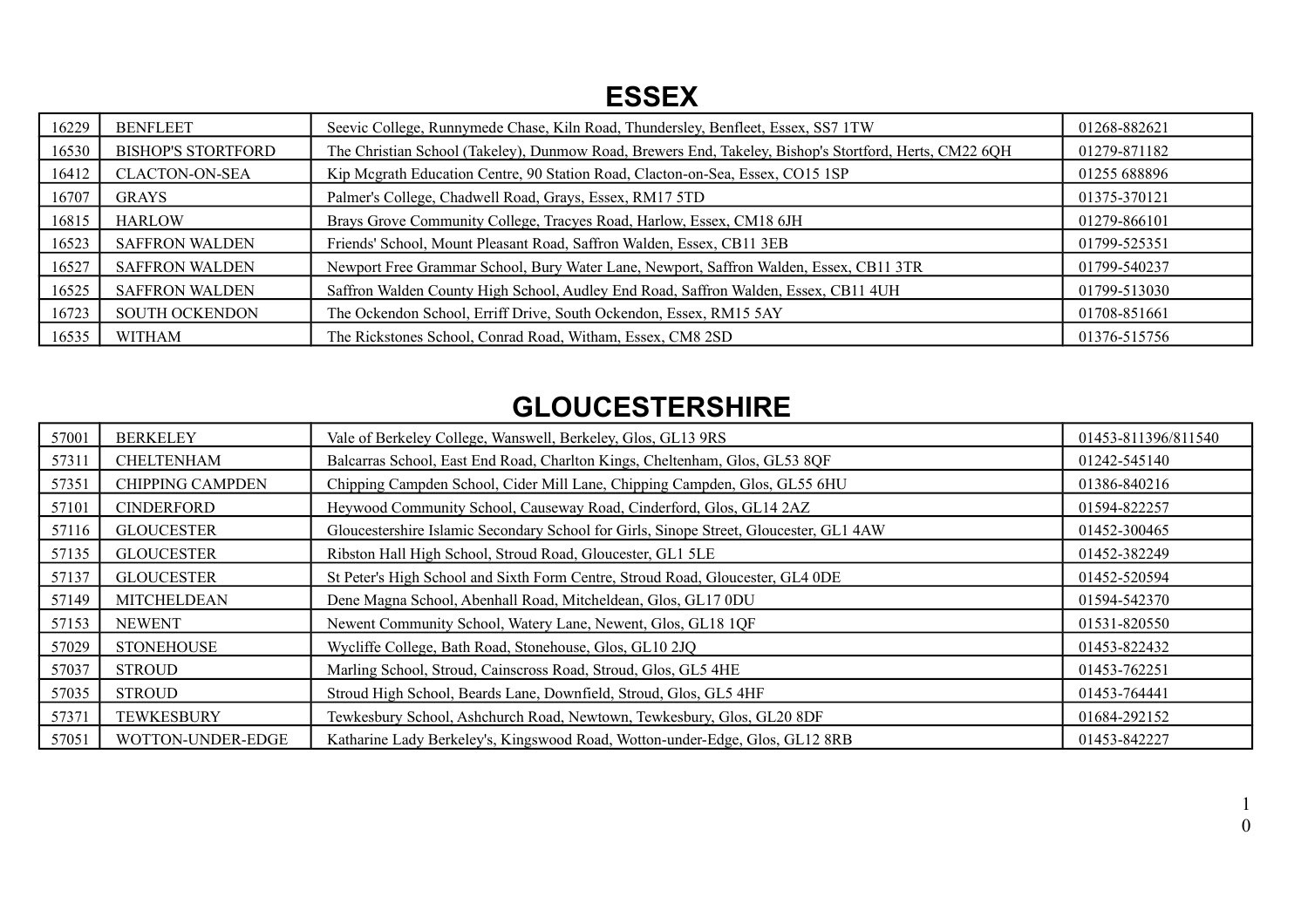# **GREATER LONDON**

| 14226 | <b>BECKENHAM</b>   | Pascals College, 137-139 High Street, Beckenham, Kent, BR3 1AG                                         | 0208 663 6733              |
|-------|--------------------|--------------------------------------------------------------------------------------------------------|----------------------------|
| 14207 | <b>BROMLEY</b>     | Bromley Adult Education College Widmore Centre, Nightingale Lane, Bromley, Kent, BR1 2SQ               | 020 8460-0020              |
| 12133 | <b>DAGENHAM</b>    | The Outsourced Training Co Ltd, Ford Motor Co Ltd, 6/1500 Dagenham Bodyplant, Dagenham, Essex, RM9 6SA | 020 8596 7039              |
| 12931 | <b>HILLINGDON</b>  | Meadow High School, Royal Lane, Hillingdon, Middx, UB8 3QU                                             | 01895-443310/421861        |
| 13116 | <b>HOUNSLOW</b>    | Cranford Community College, High Street, Cranford, Hounslow, Middx, TW5 9PD                            | 020 8897-2001              |
| 13141 | <b>HOUNSLOW</b>    | Oak Heights Independent School, 3 Red Lion Court, Alexandra Road, Hounslow, Middlesex, TW3 1JS         | 020 8577 1827              |
| 10503 | <b>LONDON E1</b>   | Keen Students School Kss Building, 61 Vallance Road, London, E1 5AB                                    | 020 7377-5151              |
| 10505 | <b>LONDON E1</b>   | Madani Girls School, Myrdle Street, London, E1 1HL                                                     | 020-7377-1992              |
| 13236 | <b>LONDON E7</b>   | St Bonaventure's R C School, Boleyn Road, London, E7 9QD                                               | 020 8472-3844              |
| 10424 | <b>LONDON E9</b>   | Hackney Free And Parochial C Of E Secondary School, Paragon Road, London, E9 6NR                       | 020 8985 2430EXT140        |
| 13232 | <b>LONDON E15</b>  | Sarah Bonnell School A Languaue College, Deanery Road, London, E15 4LP                                 | 020 8534-6791              |
| 12210 | <b>LONDON N2</b>   | Bishop Douglass School Finchley, Hamilton Road, East Finchley, London, N2 0SQ                          | 020 8444-5211              |
| 10311 | <b>LONDON N7</b>   | Dean College of London, 97-101 Seven Sisters Road, Holloway, London, N7 7QP                            | 020 7281-4461              |
| 10324 | <b>LONDON N7</b>   | Holloway School, Hilldrop Road, London, N7 0JG                                                         | 020 7607-5885              |
| 12627 | LONDON N10         | North London Performing Arts Centre, 76 St James Lane, Muswell Hill, London, N10 3DF                   | 020 8444-4544              |
| 12621 | <b>LONDON N17</b>  | North London College, 376 High Road, Tottenham, London, N17 9HY                                        | 020 8808-8008              |
| 10245 | <b>LONDON NW1</b>  | Maria Fidelis Convent School, 34 Phoenix Road, London, NW1 1TA                                         | 020 7387-3856              |
| 10228 | <b>LONDON NW2</b>  | Hampstead School, Westbere Road, London, NW2 3RT                                                       | 020 7794-8133              |
| 12322 | <b>LONDON NW2</b>  | John Kelly Boys' Technology College, Crest Road, Cricklewood, London, NW2 7SN                          | 020 8452-8700              |
| 12320 | <b>LONDON NW2</b>  | John Kelly Girls'technology College, Crest Road, Neasden, London, NW2 7SN                              | 020 8452-4842              |
| 12264 | <b>LONDON NW4</b>  | North London Tutorial College, 228 Hendon Way, Hendon, London, NW4 3NE                                 | 020 8202-7545              |
| 10235 | <b>LONDON NW4</b>  | United Synagogue Agency for Jewish Education, 44A Albert Road, Hendon, London, NW4 2SJ                 | 020 8457-9703              |
| 12319 | <b>LONDON NW6</b>  | Islamia Girls' High School, 129 Salusbury Road, Kilburn, London, NW6 6PE                               | 020 7372-3472              |
| 12314 | LONDON NW10        | Convent of Jesus and Mary Language College, Crownhill Road, Harlesden, London, NW10 4EP                | 020 8965-2986              |
| 12343 | LONDON NW10        | The Swaminarayan Senior School, 260 Brentfield Road, Neasden, London, NW10 8HE                         | 020 8965-8381              |
| 10295 | LONDON NW11        | London Jewish Cultural Centre, c/o Ivy House, 94-96 North End Roaad, London, NW11 7HU                  | 020 8455 9900              |
| 10654 | <b>LONDON SE3</b>  | The John Roan School, Maze Hill, Blackheath, London, SE3 7UD                                           | 020 8516-7555/8516<br>7543 |
|       |                    | The From Boyhood To Manhood Found Trinity College Ctr, 1 Newent Close, Camberwell Green, London, SE15  |                            |
| 10841 | <b>LONDON SE15</b> | 6EF                                                                                                    | 020 7703 6415              |
| 10805 | <b>LONDON SE16</b> | Bacon's College, Timber Pond Road, Rotherhithe, London, SE16 6AT                                       | 020 7237-1928              |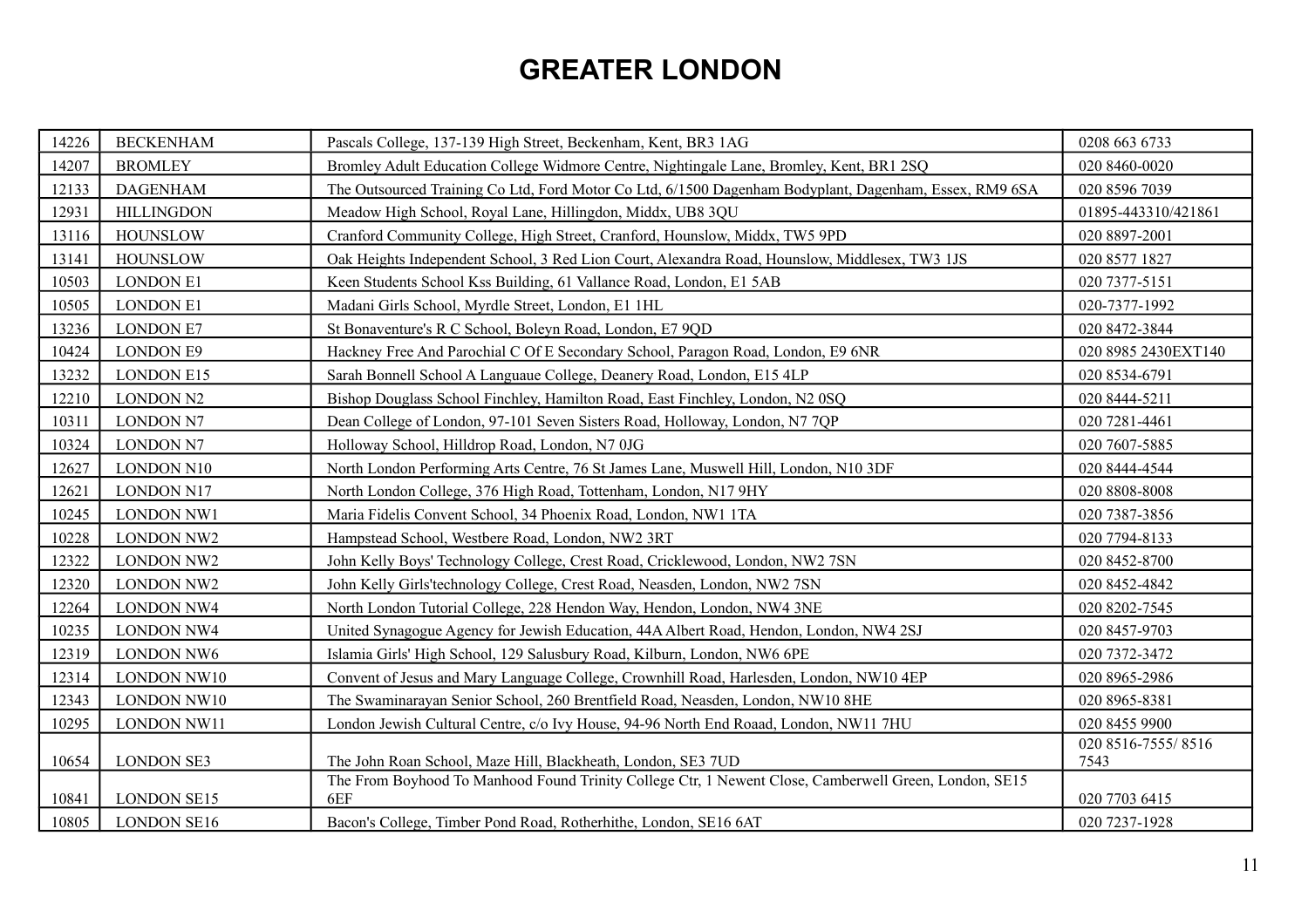# **GREATER LONDON (continued)**

| 10116 | <b>LONDON SW7</b>   | Duff Miller College, 59 Queen's Gate, London, SW7 5JP                                                      | 020 7225-0577          |
|-------|---------------------|------------------------------------------------------------------------------------------------------------|------------------------|
| 10190 | <b>LONDON SW7</b>   | Westminster Tutors, 86 Old Brompton Road, London, SW7 3LQ                                                  | 020 7584-1288          |
| 11057 | <b>LONDON SW11</b>  | Summit Saturday School c/o Highview Primary Sch, Plough Terrace St Johns Hill, Battersea, London, SW11 2AA | 020-7738 1999          |
| 11041 | <b>LONDON SW11</b>  | Thames Christian College, Wye Street, London, SW11 2HB                                                     | 020 7228 3933          |
| 11043 | <b>LONDON SW17</b>  | Balham Preparatory School, 145 Uppertooting Road, Off Lessingham Avenue, London, SW17 7TJ                  | 020 8767 6057          |
| 14530 | <b>LONDON SW17</b>  | Nzo Academy Network Limited, Unit B205 Trident Business Ctr, 89 Bickersteth Road, London, SW17 9SH         | 0208 404 2779/772 4789 |
| 14536 | <b>LONDON SW19</b>  | London College Wimbledon, 4TH Floor, Mansel House, 2A, Mansel Road, Wimbledon, London, SW19 4AA            | 0208 9441146/1134      |
| 10270 | LONDON W1           | Albemarle Independent College, 18 Dunraven Street, London, W1K 7FE                                         | 020 7409 7273          |
| 10271 | LONDON W1           | The St Marylebone CE School, 64A Marylebone High Street, London, W1U 5BA                                   | 020 7935-4704          |
| 10141 | <b>LONDON W2</b>    | Lansdowne College, 40-44 Bark Place, London, W2 4AT                                                        | 020 7616-4420          |
| 12448 | LONDON W3           | Acton High School, Gunnersbury Lane, Acton, London, W3 8EY                                                 | 020 8354 3200          |
| 13101 | <b>LONDON W4</b>    | The Arts Educational School, 14 Bath Road, London, W4 1LY                                                  | 020 8987-6600          |
| 12459 | LONDON W5           | Ealing Independent College, 83 New Broadway, Ealing, London, W5 5AL                                        | 020 8579-6668          |
| 10157 | <b>LONDON W6</b>    | Polish Educational Society, 238 King Street, London, W6 0RF                                                | 020 8741-1993          |
| 10107 | <b>LONDON W8</b>    | Campbell Harris Tutors, 185 Kensington High Street, London, W8 6SH                                         | 020 7937-0032          |
| 10152 | LONDON W10          | Bales College, 2J Kilburn Lane, London, W10 4AA                                                            | 020 8960-5899          |
| 10184 | LONDON W10          | Sion-Manning R C School, St Charles Square, Ladbroke Grove, London, W10 6EL                                | 020 8969-7111          |
| 10114 | <b>LONDON W11</b>   | David Game College, David Game House, 69 Notting Hill Gate, London, W11 3JS                                | 020 7221-6665          |
| 11236 | <b>LONDON WC1</b>   | Albion College, 23 Bloomsbury Square, London, WC1A 2PJ                                                     | 0207 6364977           |
| 12948 | <b>NORTHWOOD</b>    | St Helen's School, Northwood, Eastbury Road, Northwood, Middx, HA6 3AS                                     | 01923-843210           |
| 14377 | <b>OLD COULSDON</b> | Coulsdon High School, Homefield Road, Old Coulsdon, Surrey, CR5 1ES                                        | 01737-551161           |
| 14261 | <b>ORPINGTON</b>    | Newstead Wood School for Girls, Avebury Road, Orpington, Kent, BR6 9SA                                     | 01689-853626           |
| 14269 | <b>ORPINGTON</b>    | The Priory School, Tintagel Road, Orpington, Kent, BR5 4LG                                                 | 01689-819219/600841    |
| 14312 | <b>PURLEY</b>       | Lodge School Commonweal Lodge, 11 Woodcote Lane, Purley, Surrey, CR8 3HB                                   | 020 8660-3179          |
| 14621 | <b>RICHMOND</b>     | The Royal Ballet School, White Lodge, Richmond Park, Richmond, Surrey, TW10 5HR                            | 020 8392 8000          |
| 12429 | <b>SOUTHALL</b>     | Ramgarhia Sabha Sunday School, C/O Beaconsfield Primary Sch., Beaconsfield Road, Southall, Middx, UB1 1DR  | 020 8574 5635          |
| 12463 | <b>SOUTHALL</b>     | Acorn Independent College, 39-47 High Street, Southall, Middlesex, UB1 3HF                                 | 020 8571-9900          |
| 14425 | <b>SURBITON</b>     | Southborough High School, Hook Road, Surbiton, Surrey, KT6 5AS                                             | 020 8391-4324          |
| 14713 | <b>SUTTON</b>       | Glenthorne High School, Sutton Common Road, Sutton, Surrey, SM3 9PS                                        | 020 8644-6307/9556     |
| 14732 | <b>SUTTON</b>       | Stowford College, 95 Brighton Road, Sutton, Surrey, SM2 5SJ                                                | 020 8661-9444          |
| 12316 | WEMBLEY             | Copland. A Specialist Science Community College, Cecil Avenue, Wembley, Middx, HA9 7DU                     | 020 8902-6362          |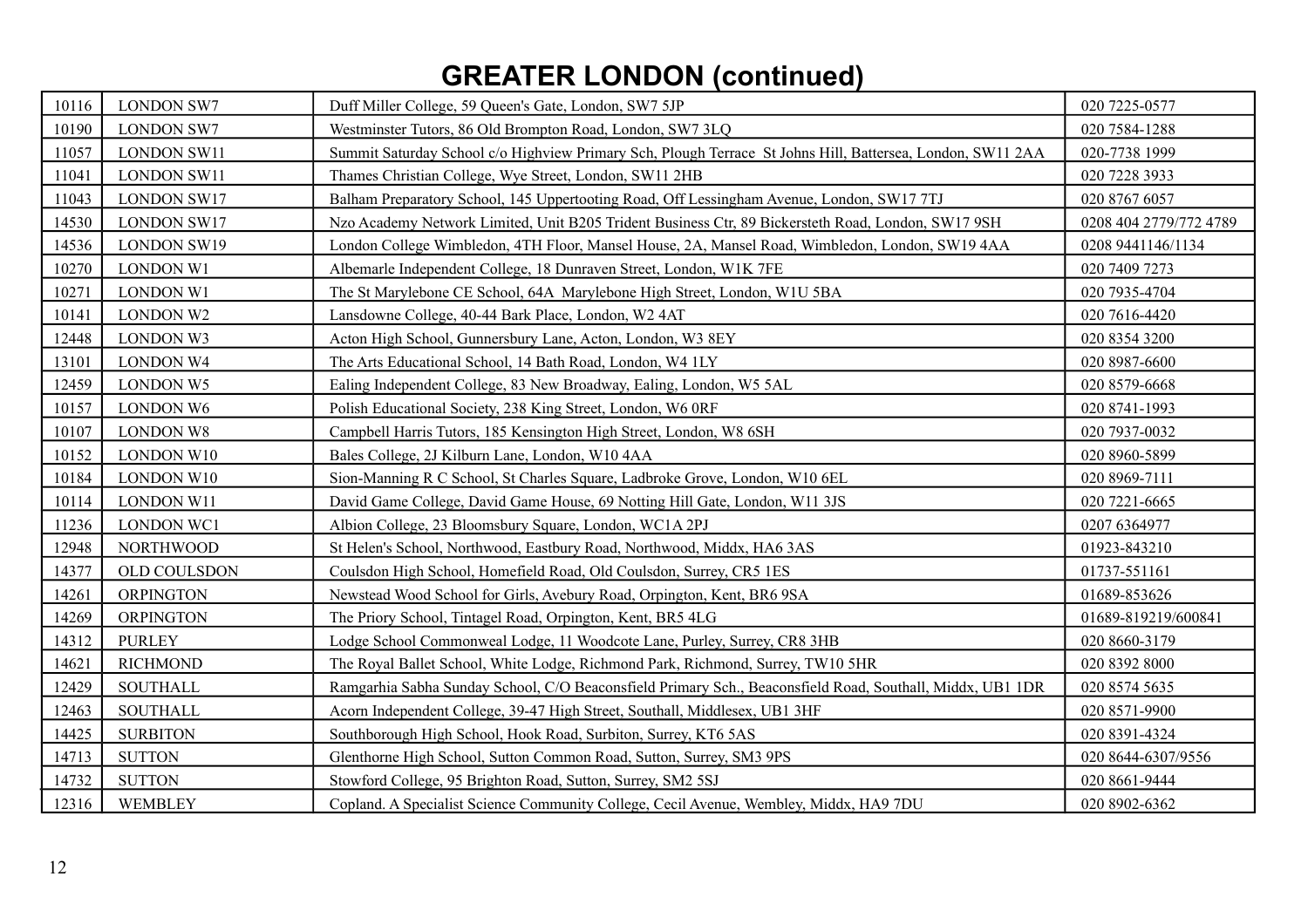## **GREATER MANCHESTER**

| 32101 | <b>BOLTON</b>      | Canon Slade School, Bradshaw Brow, Bolton, BL2 3BP                                                              | 01204-600879  |
|-------|--------------------|-----------------------------------------------------------------------------------------------------------------|---------------|
| 32130 | <b>BOLTON</b>      | Rivington Park Independent School, Knowle House, Rivington Lane, Horwich, Bolton, BL6 7RX                       | 01204 669332  |
| 32214 | <b>BURY</b>        | Darul Uloom Islamic College and Secondary School, Holcombe Hall, Holcombe, Bury, Gt. Manchester, BL8 4NG        | 01706-826106  |
| 33415 | <b>CHEADLE</b>     | Cheadle Hulme School, Claremont Road, Cheadle Hulme, Cheadle, Cheshire, SK8 6EF                                 | 0161-488-3330 |
| 33523 | <b>DROYLSDEN</b>   | Fairfield High School for Girls, Foundation, Fairfield Avenue, Fairfield, Droylsden, Manchester, M43 6AB        | 0161-370-1488 |
| 33205 | <b>HEYWOOD</b>     | Heywood Community High School, Sutherland Road, Heywood, Lancs, OL10 3PL                                        | 01706-360466  |
| 33515 | <b>MANCHESTER</b>  | Audenshaw School, Hazel Street, Audenshaw, Manchester, M34 5NB                                                  | 0161-336-2133 |
| 33313 | <b>MANCHESTER</b>  | Irlam and Cadishead Community High School, Macdonald Road, Irlam, Manchester, M44 5LH                           | 0161-775-5525 |
| 32371 | <b>MANCHESTER</b>  | Manchester Grammar School, Old Hall Lane, Manchester, M13 0XT                                                   | 0161-224-7201 |
| 32383 | <b>MANCHESTER</b>  | Newall Green High School, Greenbrow Road, Wythenshawe, Manchester, M23 2SX                                      | 0161-499-3878 |
| 33367 | <b>MANCHESTER</b>  | Royal Manchester Children's Hospital School, Hospital Road, Pendlebury, Swinton, Manchester, M27 4HA            | 0161-794-1151 |
| 32417 | <b>MANCHESTER</b>  | St Bede's College, Alexandra Park, Manchester, M16 8HX                                                          | 0161-226-3323 |
| 32427 | <b>MANCHESTER</b>  | The Barlow R C High School & Specialist Science College, Parrs Wood Road, East Didsbury, Manchester, M20<br>6BX | 0161-445-8053 |
| 32402 | <b>MANCHESTER</b>  | Youth Education Project, c/o Longsight Adventure Play, Wilson St Ardwick, Manchester, M13 9EX                   | 0161-273-4474 |
| 33119 | <b>OLDHAM</b>      | Counthill School, Counthill Road, Oldham, OL4 2PY                                                               | 0161-624-6366 |
| 33125 | <b>OLDHAM</b>      | The Hathershaw College of Technology and Sport, Bellfield Avenue, Hathershaw, Oldham, OL8 3EP                   | 0161-770 8555 |
| 33129 | <b>OLDHAM</b>      | The Hulme Grammar School for Girls, Chamber Road, Oldham, OL8 4BX                                               | 0161-624-2523 |
| 33244 | <b>ROCHDALE</b>    | Rochdale Pupil Referral Service, Saxon Hall Study Centre, Samson Street, Belfield, Rochdale, OL16 2XW           | 01706 753 640 |
| 33638 | <b>SALE</b>        | Mereside School, 1 Parkside Road, Sale, Cheshire, M33 3HT                                                       | 0161-972-0049 |
| 33349 | <b>SALFORD</b>     | Pendleton College De La Salle Centre, Weaste Lane, Salford, M6 8QS                                              | 0161-736-2302 |
| 33548 | <b>STALYBRIDGE</b> | Trinity School, Birbeck Street, Stalybridge, Cheshire, SK15 1SH                                                 | 0161-303-0674 |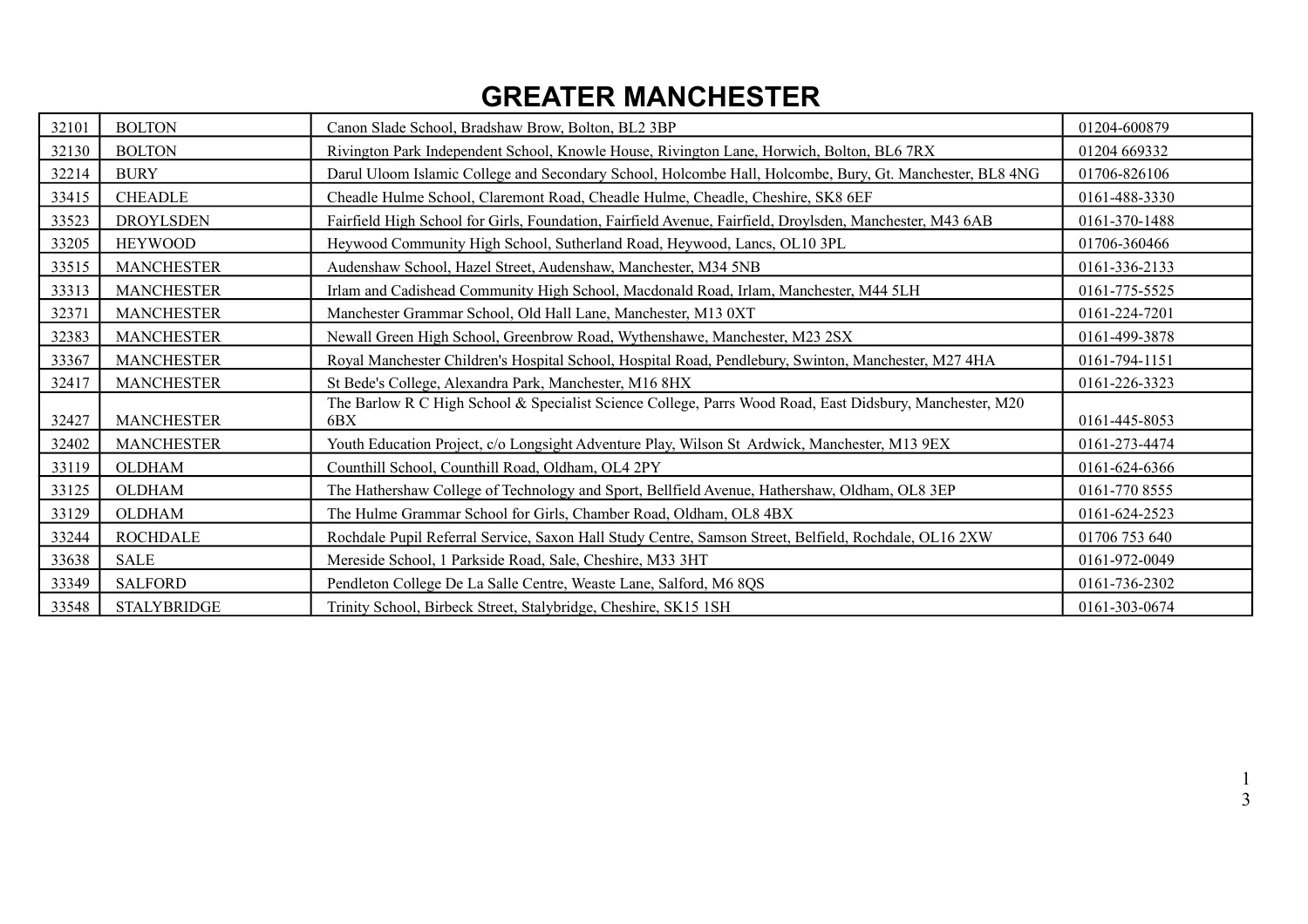### **HAMPSHIRE**

| 58245 | <b>ALRESFORD</b>     | Perins School, Pound Hill, Alresford, Hants, SO24 9BS                                                    | 01962-734361           |
|-------|----------------------|----------------------------------------------------------------------------------------------------------|------------------------|
| 58317 | <b>FARNBOROUGH</b>   | Farnborough Hill, 312-319 Farnborough Road, Farnborough, Hants, GU14 8AT                                 | 01252-545197           |
| 58333 | <b>FLEET</b>         | Calthorpe Park School, Hitches Lane, Fleet, Hants, GU51 5JA                                              | 01252-613483           |
| 58335 | <b>FLEET</b>         | Court Moor School, Spring Woods, Fleet, Hants, GU52 7RY                                                  | 01252-615065           |
| 58815 | <b>FORDINGBRIDGE</b> | The Burgate School and Sixth Form Centre, Salisbury Road, Fordingbridge, Hants, SP6 1EZ                  | 01425 654 554          |
| 58138 | <b>GOSPORT</b>       | St Vincent College, Mill Lane, Gosport, Hants, PO12 4QA                                                  | 023 92 603608/9/588311 |
| 58517 | <b>PORTSMOUTH</b>    | King Richard School, Allaway Avenue, Paulsgrove, Portsmouth, PO6 4QP                                     | 023 9237-0321          |
| 58503 | <b>PORTSMOUTH</b>    | The City of Portsmouth Girls' School, St Mary's Road, Portsmouth, PO1 5PF                                | 023 9281-2822          |
| 58833 | <b>RINGWOOD</b>      | Ringwood School, Parsonage Barn Lane, Ringwood, Hants, BH24 1SE                                          | 01425-475000           |
| 58613 | <b>SOUTHAMPTON</b>   | Cantell School Maths & Computing College, Violet Road, Bassett, Southampton, Hampshire, SO16 3GJ         | 023 8032-3111          |
| 58813 | <b>SOUTHAMPTON</b>   | Hardley School and Sixth Form, Long Lane, Holbury, Southampton, SO45 2PA                                 | 023 8089-1192          |
| 58629 | <b>SOUTHAMPTON</b>   | Millbrook Community School, Green Lane, Maybush, Southampton, SO16 9RG                                   | 023 8077-1881          |
| 58809 | <b>SOUTHAMPTON</b>   | Noadswood School, North Road, Dibden Purlieu, Southampton, SO45 4ZF                                      | 023 8084-0025          |
| 58639 | <b>SOUTHAMPTON</b>   | Regents Park Community College, King Edward Avenue, Shirley, Southampton, Hampshire, SO16 4GW            | 023 8032-5444          |
| 58837 | <b>SOUTHAMPTON</b>   | Testwood Sports College, Testwood Lane, Totton, Southampton, Hampshire, SO40 3ZW                         | 023 8086-2146          |
| 58602 | <b>SOUTHAMPTON</b>   | The Melbourne Centre, 18 Melbourne Street, Chapel, Southampton, SO14 5FB                                 | 023-8021-5320          |
| 58606 | <b>SOUTHAMPTON</b>   | Wessex Tutors, 44 Shirley Road, Southampton, SO15 3EU                                                    | 023 80 334719          |
| 58141 | <b>SOUTHAMPTON</b>   | Western Wards Adult Education Ctr, Brookfield School, Brook Lane, Sarisbury Green, Southampton, SO31 7DU | 01489-480209           |
| 58243 | <b>SOUTHAMPTON</b>   | Wildern School, Wildern Lane, Hedge End, Southampton, SO30 4EJ                                           | 01489 779455           |
| 58459 | WHITCHURCH           | Testbourne Community School, Micheldever Road, Whitchurch, Hants, RG28 7JF                               | 01256-892061           |
| 58343 | <b>YATELEY</b>       | Frogmore Community College, Potley Hill Road, Yateley, Hants, GU46 6AG                                   | 01252-408444           |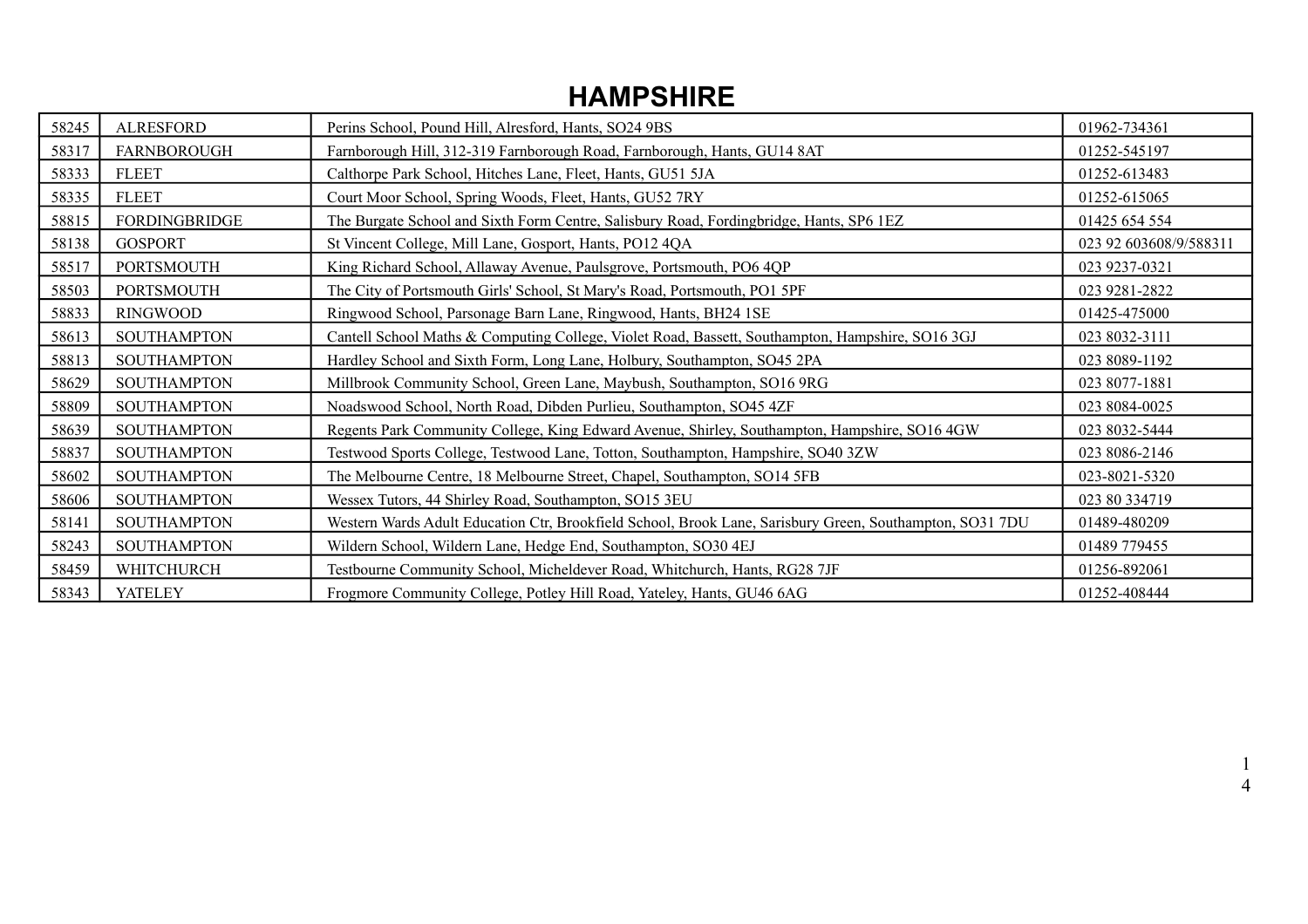## **HEREFORD AND WORCESTER**

| 24052 | DROITWICH SPA        | Dodderhill School, Crutch Lane, Droitwich Spa, Worcs, WR9 0BE                                              | 01905-778290  |
|-------|----------------------|------------------------------------------------------------------------------------------------------------|---------------|
| 24175 | <b>HEREFORD</b>      | Hereford Sixth Form College, Folly Lane, Hereford, HR1 1LU                                                 | 01432-355166  |
| 24150 | <b>HEREFORD</b>      | Herefordshire College of Technology, Folly Lane, Hereford, HR1 1LS                                         | 01432-352235  |
| 24195 | <b>KIDDERMINSTER</b> | Baxter College, Habberley Road, Kidderminster, Worcs, DY11 5PQ                                             | 01562-741524  |
| 24200 | <b>KIDDERMINSTER</b> | Holy Trinity School, Birmingham Road, Kidderminster, Worcs, DY10 2BY                                       | 01562-822929  |
| 24201 | <b>KIDDERMINSTER</b> | Kidderminster & District Training Co Ltd, Aykroyd House, Hoo Road, Kidderminster, Worcestershire, DY10 1NB | 01562 754 416 |
| 24205 | <b>KIDDERMINSTER</b> | King Charles I School, Hill Grove House, Comberton Road, Kidderminster, Worcs, DY10 1XA                    | 01562-512880  |
| 24230 | <b>LEOMINSTER</b>    | Lucton Pierrepont School, Lucton, Leominster, Hereford, HR6 9PN                                            | 01568-782000  |
| 24270 | <b>MALVERN</b>       | Malvern St James, 15 Avenue Road, Malvern, Worcs, WR14 3BA                                                 | 01684-892288  |
| 24355 | ROSS-ON-WYE          | The John Kyrle High School, Ledbury Road, Ross-on-Wye, Herefordshire, HR9 7ET                              | 01989-764358  |
| 24100 | <b>STOURBRIDGE</b>   | Hagley Catholic High School, Brake Lane, Hagley, Stourbridge, W Midlands, DY8 2XL                          | 01562-883193  |
| 24095 | <b>STOURBRIDGE</b>   | Haybridge High School, Brake Lane, Hagley, Stourbridge, Worcestershire, DY8 2XS                            | 01562-886213  |
| 24415 | <b>WORCESTER</b>     | Blessed Edward Oldcorne Catholic College, Timberdine Avenue, Worcester, Worcestershire, WR5 2XD            | 01905-352615  |
| 24490 | <b>WORCESTER</b>     | St Mary's Convent School, Mount Battenhall, battenhall Av, Worcester, WR5 2HP                              | 01905-357786  |
| 24405 | <b>WORCESTER</b>     | The Alice Ottley School, Upper Tything, Worcester, WR1 1HW                                                 | 01905-27061   |
| 24491 | <b>WORCESTER</b>     | The River School Oakfield House, Droitwich Road, Worcester, WR3 7ST                                        | 01905-457047  |
| 24495 | <b>WORCESTER</b>     | Worcester College of Technology, Deansway, Worcester, WR1 2JF                                              | 01905-725555  |

### **HERTFORDSHIRE**

| 17132 | <b>HARPENDEN</b>     | The King's School, Elmfield, Ambrose Lane, Harpenden, Herts, AL5 4DU                                 | 01582-767566        |
|-------|----------------------|------------------------------------------------------------------------------------------------------|---------------------|
| 17241 | <b>HERTFORD</b>      | Simon Balle School, Mangrove Road, Hertford, SG13 8AJ                                                | 01992-410400        |
| 17413 | <b>HITCHIN</b>       | North Hertfordshire College Hitchin Centre, Cambridge Road, Hitchin, Herts, SG4 0JD                  | 01462-424242/424322 |
| 17711 | <b>HITCHIN</b>       | North Hertfordshire College Stevenage Centre, Cambridge Road, Hitchin, Herts, SG4 0JD                | 01462-424322        |
| 17405 | HITCHIN              | The Priory School, Bedford Road, Hitchin, Herts, SG5 2UR                                             | 01462-622300        |
| 17243 | <b>HODDESDON</b>     | The John Warner School, Stanstead Road, Hoddesdon, Herts, EN11 0QF                                   | 01992-462889        |
| 17139 | <b>KINGS LANGLEY</b> | Kings Langley School, Love Lane, Kings Langley, Herts, WD4 9HN                                       | 01923-264504        |
| 17424 | LETCHWORTH           | Plinston Hall / Step By Step Dance Studio, Plinston Hall, The Broadway, Letchworth, Herts, SG6 3NX   | 01462 672003/420524 |
| 17423 | LETCHWORTH           | St Christopher School, Barrington Road, Letchworth, Herts, SG6 3JZ                                   | 01462-679301        |
| 17431 | <b>ROYSTON</b>       | The Meridian School, Garden Walk, Royston, Herts, SG8 7JH                                            | 01763-242236        |
| 17519 | <b>ST ALBANS</b>     | St Albans Girls' School Business & Enterprise College, Sandridgebury Lane, St Albans, Herts, AL3 6DB | 01727-853134        |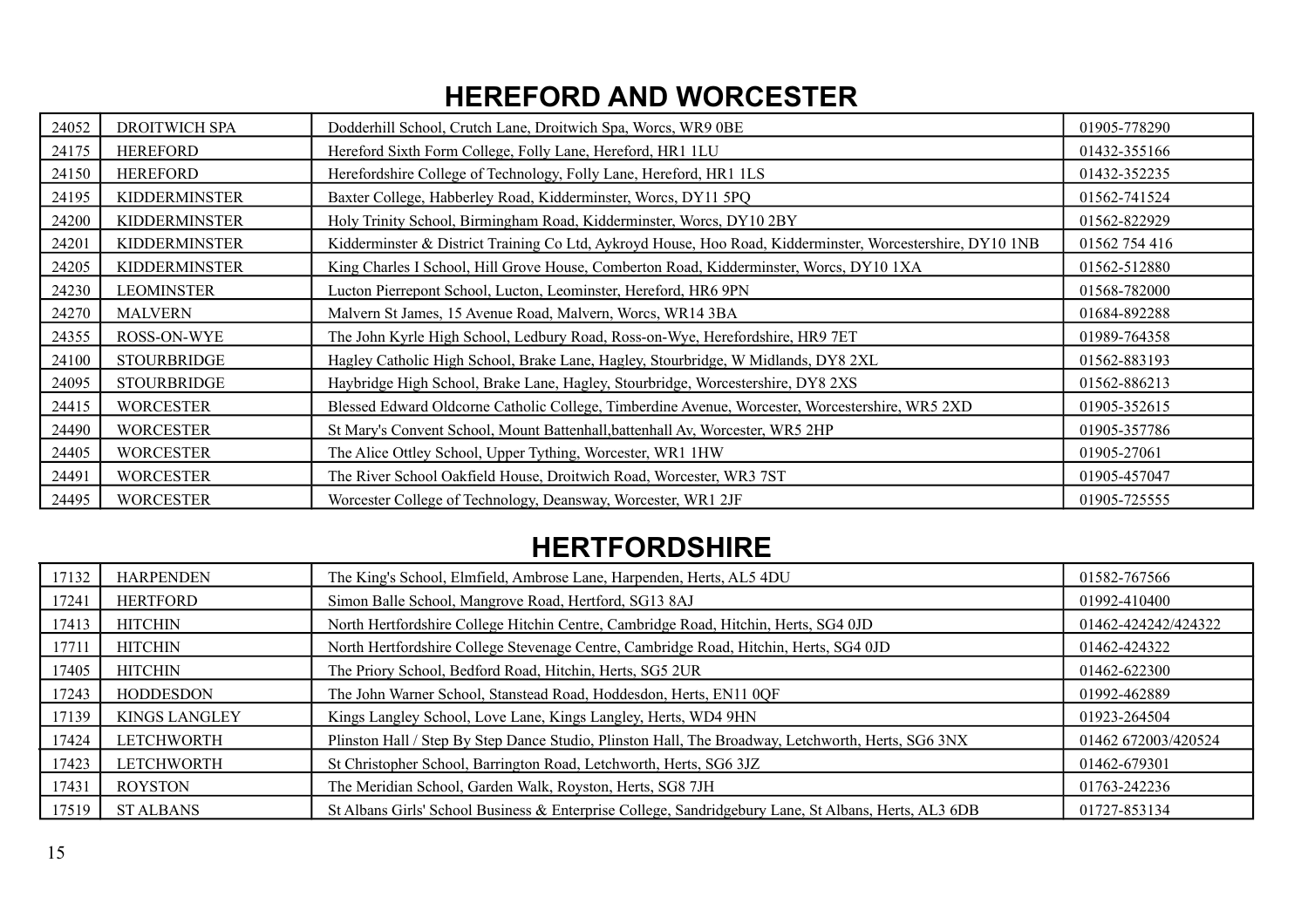# **HERTFORDSHIRE (continued)**

| 17550 | ST ALBANS          | St Luke's School. Crouch Hall Lane. Redbourn. St Albans. Herts. AL3 7ET      | 01582-626727           |
|-------|--------------------|------------------------------------------------------------------------------|------------------------|
| 17603 | <b>WATFORD</b>     | Bushey Hall School, London Road, Bushey, Watford, WD23 3AA                   | 020 8950-9502          |
| 17625 | WATFORD            | Parmiter's School, High Elms Lane, Garston, Watford, Hertfordshire, WD25 0UU | 01923-671424           |
| 17347 | WELWYN GARDEN CITY | Sir Frederic Osborn School, Herns Lane, Welwyn Garden City, Herts, AL7 2AF   | 0844 477 2515 EXT: 310 |

### **HUMBERSIDE**

| 44109 | <b>BEVERLEY</b>    | Beverley High School, Norwood, Beverley, East Yorkshire, HU17 9EX                                   | 01482-881658           |
|-------|--------------------|-----------------------------------------------------------------------------------------------------|------------------------|
| 44115 | <b>BRIDLINGTON</b> | Headlands School and Community Science College, Sewerby Road, Bridlington, YO16 6UR                 | 01262-676198           |
| 44122 | <b>COTTINGHAM</b>  | Northmoor Education Trust, c/o Northmoor House, Dunswell Road, Cottingham, East Riding of, HU16 4JS | 01482-840722           |
| 44315 | <b>DONCASTER</b>   | South Axholme Community School, Burnham Road, Epworth, Doncaster, DN9 1BY                           | 01427-872121           |
| 44129 | <b>DRIFFIELD</b>   | Driffield School, Manorfield Road, Driffield, YO25 5HR                                              | 01377-253631           |
| 44137 | GOOLE              | Howden School and Technology College, Derwent Road, Howden, Goole, East Yorkshire, DN14 7AL         | 01430-430870/430448    |
| 44321 | <b>GRIMSBY</b>     | North East Lincolnshire Council Adult Comm. Learning Service, 39 Heneage Road, Grimsby, DN32 9ES    | 01472-323264/323260    |
| 44345 | <b>GRIMSBY</b>     | Wintringham School, Weelsby Avenue, Grimsby, North East Linc, DN32 0AZ                              | 01472-871811           |
| 44135 | <b>HORNSEA</b>     | Hornsea School and Language College, Eastgate, Hornsea, East Yorkshire, HU18 1DW                    | 01964-532727           |
| 44141 | HULL               | Andrew Marvell Business and Enterpr Ise College, Barham Road, Hull, HU9 4EE                         | 01482-799132 / -710933 |
| 44167 | HULL               | Hymers College, Hymers Avenue, Hull, HU3 1LW                                                        | 01482-343555           |
| 44189 | <b>HULL</b>        | Kingswood College of Arts, Wawne Road, Bransholme, Hull, HU7 4WR                                    | 01482-879967           |
| 44220 | <b>HULL</b>        | South Holderness Adult Education Centre, Station Road, Preston, Hull, East Riding Yor, HU12 8UZ     | 01482-897534           |
| 44347 | <b>IMMINGHAM</b>   | The Immingham School, Carver Road, Immingham, N E Lincs, DN40 1JT                                   | 08444 771882           |
| 44217 | <b>POCKLINGTON</b> | Pocklington School, West Green, Pocklington, York, YO42 2NJ                                         | 01759-321200           |
| 44219 | <b>POCKLINGTON</b> | Woldgate College, 92 Kilnwick Road, Pocklington, York, YO42 2LL                                     | 01759-302395           |
| 44353 | <b>SCUNTHORPE</b>  | Brumby Engineering College, Cemetery Road, Scunthorpe, DN16 1NT                                     | 01724-860237           |
| 44363 | <b>SCUNTHORPE</b>  | North Lindsey College, Kingsway, Scunthorpe, North Lincolnsh, DN17 1AJ                              | 01724-294113/294004    |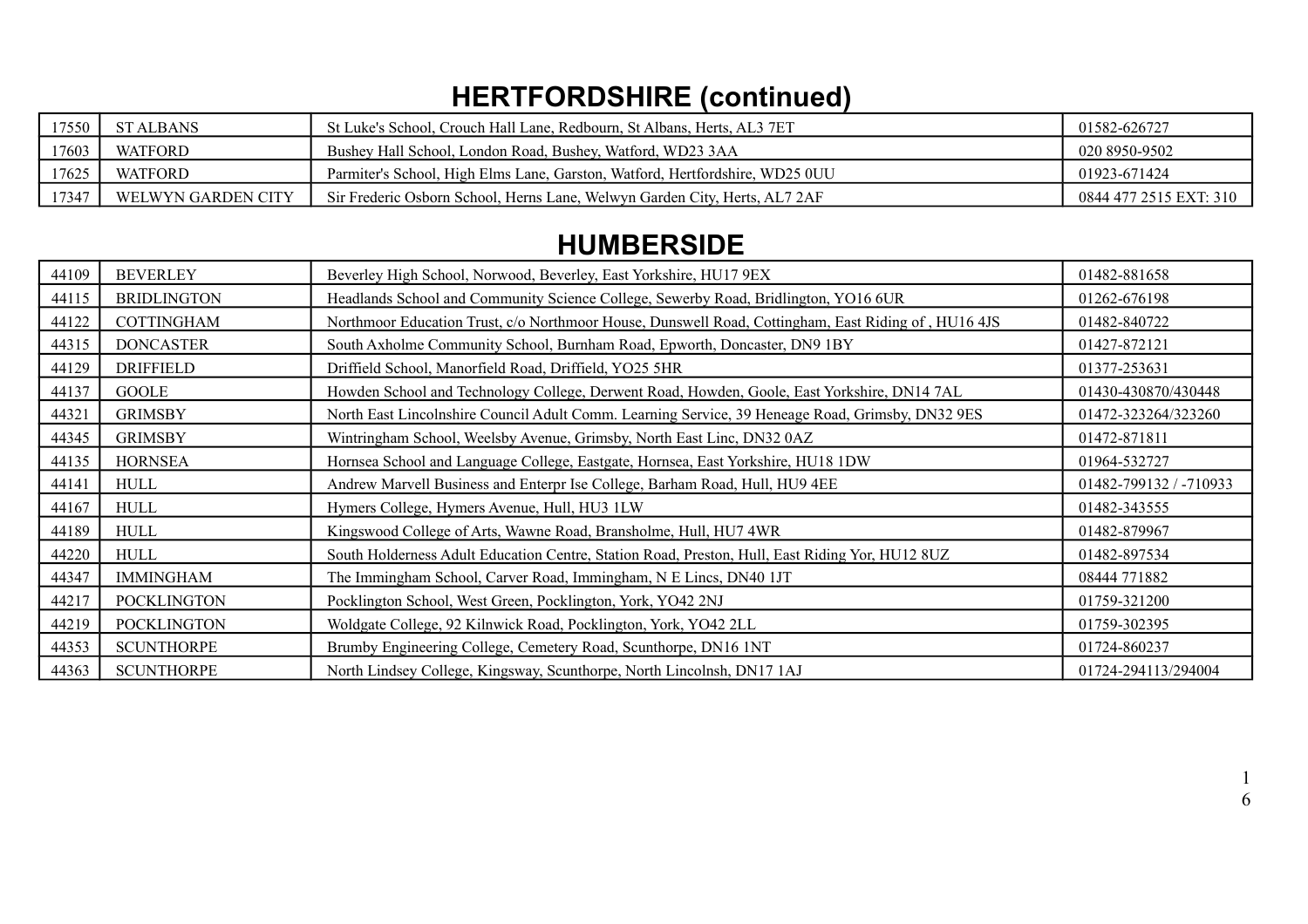## **ISLE OF MAN**

| 45003 | CASTLETOWN     | Castle Rushen High School, Arbory Road, Castletown, Isle of Man, IM9 1RE | 01624-826500 |
|-------|----------------|--------------------------------------------------------------------------|--------------|
| 45007 | <b>DOUGLAS</b> | St Ninian's High School, St Ninian's, Douglas, Isle of Man, IM2 5RA      | 01624-648800 |
| 45009 | <b>DOUGLAS</b> | The Isle of Man College, Homefield Road, Douglas, Isle of Man, IM2 6RB   | 01624-648200 |
| 45011 | PEEL           | Queen Elizabeth II High School, Douglas Road, Peel, Isle of Man, IM5 1RD | 01624-841000 |
| 45013 | <b>RAMSEY</b>  | Ramsey Grammar School, Lezayre Road, Ramsey, Isle of Man, IM8 2RG        | 01624-811100 |

### **ISLE OF WIGHT**

| 59010 | <b>NEWPORT</b>  | Carisbrooke High School, Mountbatten Drive, Newport, Isle of Wight, PO30 5QU      | 01983-524651  |
|-------|-----------------|-----------------------------------------------------------------------------------|---------------|
| 59034 | <b>RYDE</b>     | Ryde School, 7 Oueens Road, Ryde, Isle of Wight, PO33 3BE                         | 01983-562229  |
| 59044 | <b>SHANKLIN</b> | Priory School, Alverstone Manor, Luccombe Road, Shanklin, Isle of Wight, PO37 6RR | 01983 861 222 |
| 59039 | <b>VENTNOR</b>  | St Catherine's School, Grove Road, Ventnor, Isle of Wight, PO38 1TT               | 01983-852722  |

## **ISLES OF SCILLY**

| 6080 |                    |                                                                                                                                  |                 |
|------|--------------------|----------------------------------------------------------------------------------------------------------------------------------|-----------------|
|      | MARV <sup>rc</sup> | 0J <sub>2</sub><br>. Isles of Scilly<br>TR2<br>. St Marv'<br>Carn Thomas.<br>Thomas Base.<br>e Islands School Carn `<br>The Five | 423740<br>$01-$ |

### **KENT**

| 61562 | <b>BROADSTAIRS</b> | Kaes Broadstairs Adult Education Centre, St Peters Road, Broadstairs, Kent, CT10 2JW               | 0845 6065 606       |
|-------|--------------------|----------------------------------------------------------------------------------------------------|---------------------|
| 61429 | <b>CANTERBURY</b>  | Cats Canterbury, 68 New Dover Road, Canterbury, Kent, CT1 3LQ                                      | 01227-866540        |
| 61417 | <b>CANTERBURY</b>  | Kent College, St Thomas' Hill, Canterbury, Kent, CT2 9DT                                           | 01227-763231        |
| 61411 | <b>CANTERBURY</b>  | The Canterbury High School, Knight Avenue, Canterbury, Kent, CT2 8QA                               | 01227-463971/464872 |
| 61238 | <b>CHATHAM</b>     | Mid Kent College of Higher and Further Education, City Way, Maidstone Road, Chatham, Kent, ME5 9UQ | 01634 830 633       |
| 61215 | <b>CHATHAM</b>     | Mid Kent College of Higher and Further Education, Horsted, Maidstone Road, Chatham, Kent, ME5 9UQ  | 01634-830633        |
| 61951 | <b>CRANBROOK</b>   | Angley School - A Sports College, Angley Road, Cranbrook, Kent, TN17 2PJ                           | 01580-712754 / 276  |
| 61113 | <b>DARTFORD</b>    | Dartford Technology College, Heath Lane, Dartford, Kent, DA1 2LY                                   | 01322-224309/223187 |
| 61536 | DEAL               | Brewood Education Centre, 86 London Road, Deal, Kent, CT14 9TR                                     | 01304 363000        |
| 61857 | <b>FOLKESTONE</b>  | Pent Valley Technology College, Surrenden Road, Folkestone, Kent, CT19 4ED                         | 01303-277161        |
| 61307 | <b>GILLINGHAM</b>  | The Howard School, Derwent Way, Rainham, Gillingham, Kent, ME8 0BX                                 | 01634-388765        |
| 61161 | GRAVESEND          | Saint George's C.e. School, Meadow Road, Gravesend, Kent, DA11 7LS                                 | 01474-533082        |
| 61715 | <b>MAIDSTONE</b>   | Maidstone Grammar School, Barton Road, Maidstone, Kent, ME15 7BT                                   | 01622-752101        |
| 61743 | <b>MAIDSTONE</b>   | Sutton Valence School, North Street, Sutton Valence, Maidstone, Kent, ME17 3HN                     | 01622-845200/845250 |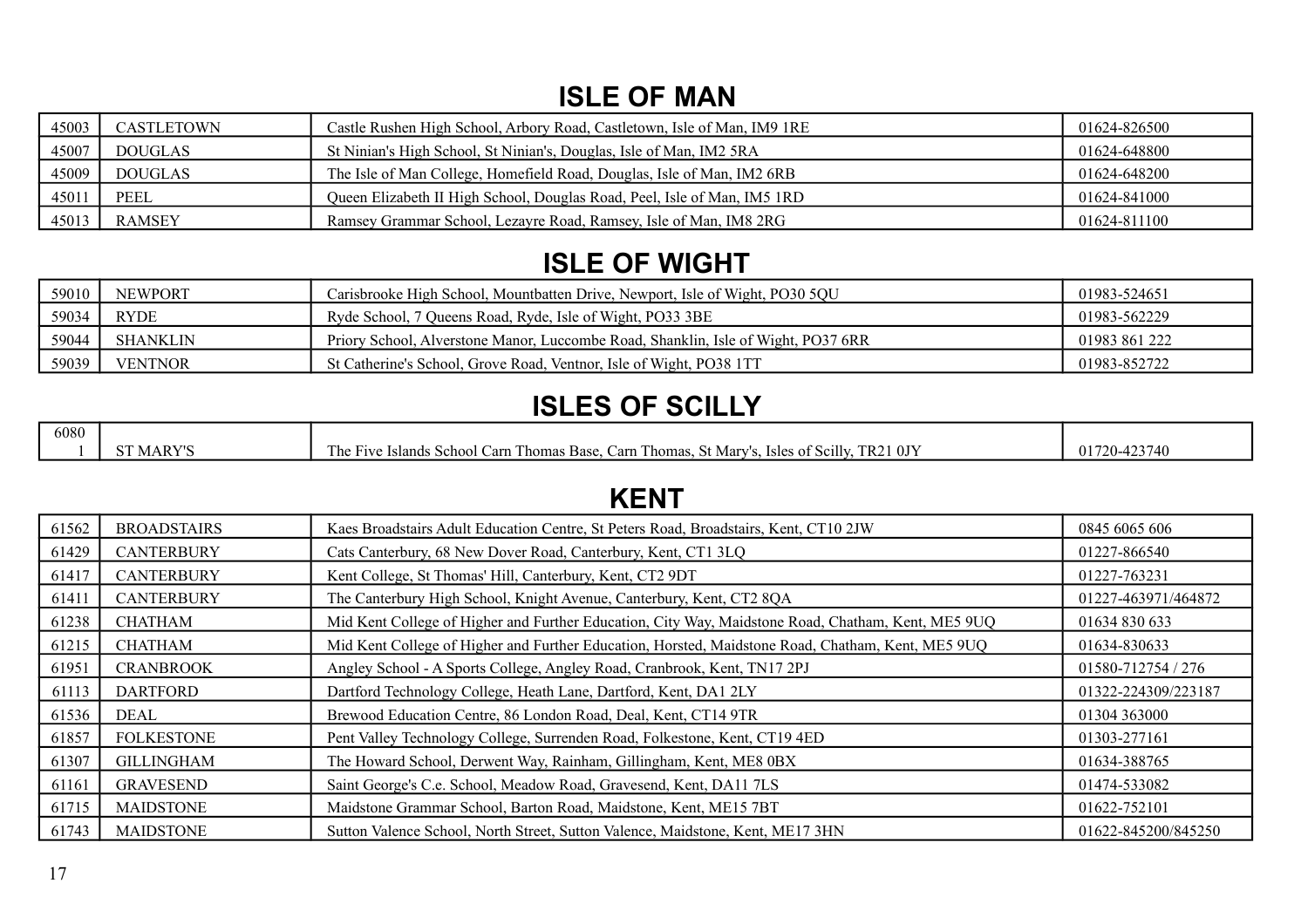# **KENT (continued)**

| 61703 | <b>MAIDSTONE</b>       | Swadelands School, Maidstone Road, Lenham, Maidstone, Kent, ME17 2QJ                          | 01622-858267 |
|-------|------------------------|-----------------------------------------------------------------------------------------------|--------------|
| 61169 | <b>MEOPHAM</b>         | Meopham School, Wrotham Road, Meopham, Kent, DA13 0AH                                         | 01474-814646 |
| 61245 | <b>ROCHESTER</b>       | The Thomas Aveling School, Arethusa Road, Rochester, Kent, ME1 2UW                            | 01634-823127 |
| 61533 | <b>SANDWICH</b>        | Sir Roger Manwood's School, Manwood Road, Sandwich, Kent, CT13 9JX                            | 01304-613286 |
| 61925 | <b>SEVENOAKS</b>       | Combe Bank School, Combe Bank Drive, Sundridge, Sevenoaks, Kent, TN14 6AE                     | 01959-563720 |
| 61375 | <b>SITTINGBOURNE</b>   | The Westlands School, Westlands Avenue, Sittingbourne, Kent, ME10 1PF                         | 01795-477475 |
| 61659 | <b>SNODLAND</b>        | Holmesdale Technology College, Malling Road, Snodland, Kent, ME6 5HS                          | 01634-240416 |
| 61663 | <b>TONBRIDGE</b>       | The Hayesbrook School, Brook Street, Tonbridge, Kent, TN9 2PH                                 | 01732-368595 |
| 61963 | <b>TUNBRIDGE WELLS</b> | Kent College, Pembury, Hawkwell Place, Old Church Rd, Pembury, Tunbridge Wells, Kent, TN2 4AX | 01892-822006 |
| 61597 | WESTGATE-ON-SEA        | Ursuline College, 225 Canterbury Road, Westgate-on-Sea, Kent, CT8 8LX                         | 01843-834431 |
| 61441 | <b>WHITSTABLE</b>      | The Community College Whitstable, Bellevue Road, Whitstable, Kent, CT5 1PX                    | 01227-278346 |

# **LANCASHIRE**

| 47102 | <b>BLACKBURN</b>  | Al-Islah Schools, 108 Audley Range, Blackburn, Lancashire, BB1 1TF                                        | 01254-261573        |
|-------|-------------------|-----------------------------------------------------------------------------------------------------------|---------------------|
| 46204 | <b>BLACKPOOL</b>  | Emmanuel Christian School, Fylde Community, Normoss Road, Blackpool, Lancs, FY3 0BE                       | 01253-882873        |
| 46413 | <b>BLACKPOOL</b>  | Highfurlong School, Blackpool Old Road, Blackpool, FY3 7LR                                                | 01253-392188        |
| 46419 | <b>BLACKPOOL</b>  | Montgomery High School, All Hallows Road, Bispham, Blackpool, Lancashire, FY2 0AZ                         | 01253-356271        |
| 46408 | <b>BLACKPOOL</b>  | The Speedwell Centre Whitegate Manor, 261 Whitegate Drive, Blackpool, Lancashire, FY3 9JL                 | 01253 476663        |
| 46906 | <b>CHORLEY</b>    | Jay-Em Studios, 27 Victoria St, Chorley, Lancs, PR7 2TX                                                   | 01257-262703        |
| 46912 | <b>CHORLEY</b>    | White House Park School, 150 Chorley Road, Withnell, Chorley, Lancashire, PR6 8BN                         | 01254 831731        |
| 47237 | <b>CLITHEROE</b>  | Stonyhurst College, Stonyhurst, Clitheroe, Lancs, BB7 9PZ                                                 | 01254-826345/827024 |
| 46211 | <b>FLEETWOOD</b>  | Rossall School, Broadway, Fleetwood, Lancs, FY7 8JW                                                       | 01253-774201        |
| 46114 | <b>LANCASTER</b>  | Jamea Al Kauthar Islamic College, Ashton Road, Lancaster, Lancashire, LA1 5AJ                             | 01524-389898/389957 |
| 46435 | LYTHAM ST ANNES   | King Edward VII & Queen Mary School, Clifton Drive South, Lytham St Annes, Lancs, FY8 1DT                 | 01253-784 100       |
| 46448 | LYTHAM ST ANNES   | Lancashire Centre for SPLD (Dyslexia) & the Red Rose Sch, 28/30 North Promenade, Lytham St Annes, FY8 2NQ | 01253-720570        |
| 46645 | <b>PRESTON</b>    | Corpus Christi Catholic Sports College, St Vincent's Road, Fulwood, Preston, PR2 8QY                      | 01772-716912        |
| 47504 | <b>RAMSBOTTOM</b> | Rossendale School, Bamford Road, Ramsbottom, Lancs, BL0 0RT                                               | 01706-822779        |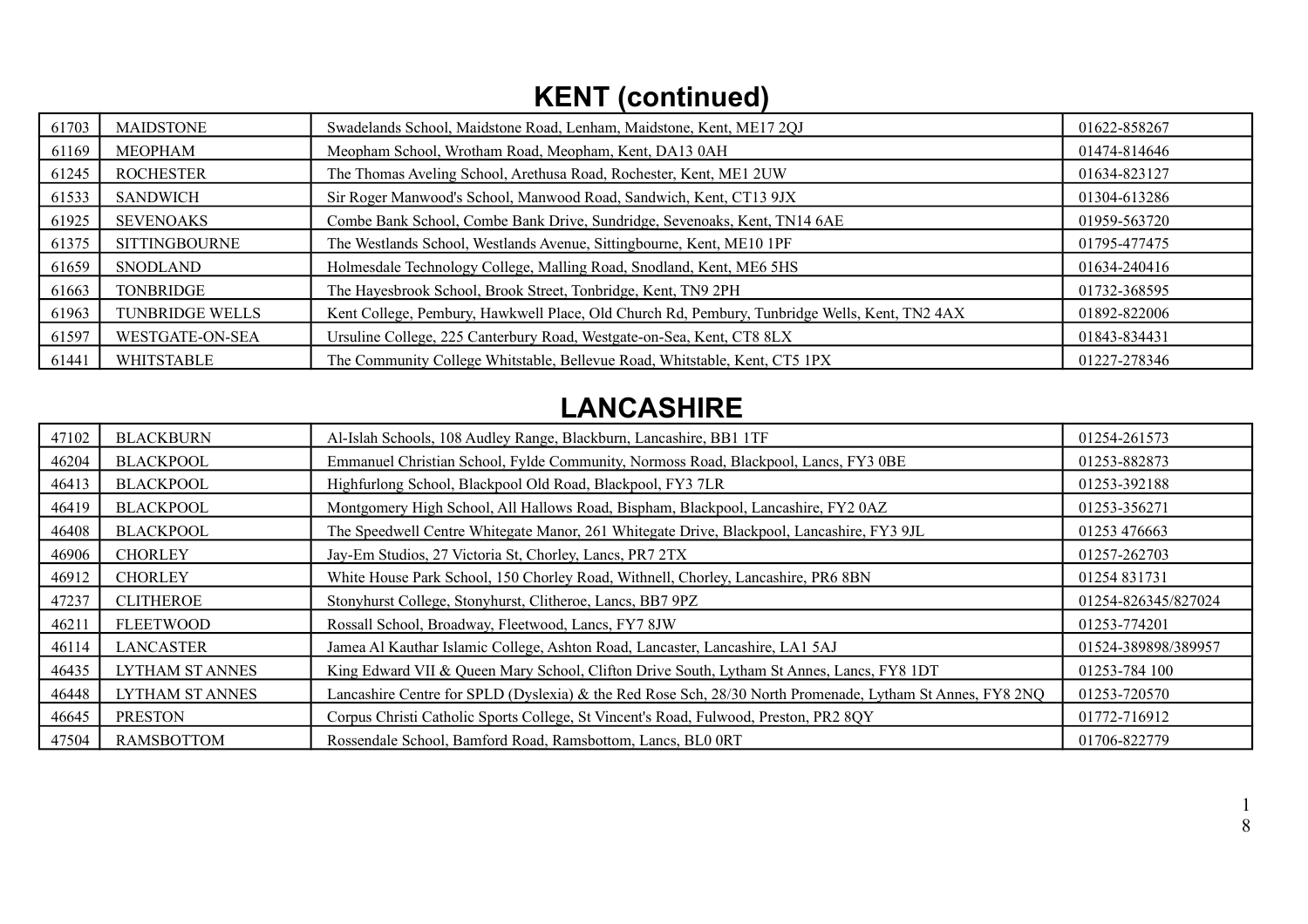### **LEICESTERSHIRE**

| 25167 | <b>CASTLE DONINGTON</b> | Castle Donington Community College, Mount Pleasant, Castle Donington, Derby, DE74 2LN                     | 01332-810528         |
|-------|-------------------------|-----------------------------------------------------------------------------------------------------------|----------------------|
| 25210 | <b>HINCKLEY</b>         | John Cleveland College, Butt Lane, Hinckley, Leics, LE10 1LE                                              | 01455-632183         |
| 25194 | <b>IBSTOCK</b>          | Leics Adult Learning Service, Ibstock, Comm Ctr, c/o Ibstock Comm Coll, Central Avenue, Ibstock, LE67 6NE | 01530 265838         |
| 25110 | <b>LEICESTER</b>        | Ash Field School, Broad Avenue, Leicester, LE5 4PY                                                        | 0116-2737151         |
| 25112 | <b>LEICESTER</b>        | Babington Community Technology College, Strasbourg Drive, Beaumont Leys, Leicester, LE4 0SZ               | 0116-2221616         |
| 25200 | <b>LEICESTER</b>        | Countesthorpe Community College, Winchester Road, Countesthorpe, Leicester, LE8 5PR                       | 0116-2771555         |
| 25230 | <b>LEICESTER</b>        | Fullhurst Community College, Imperial Avenue, Leicester, LE3 1AH                                          | 0116-2824326         |
| 25206 | <b>LEICESTER</b>        | Groby Community College, Ratby Road, Groby, Leicester, LE6 0GE                                            | 0116-2879921         |
| 25250 | <b>LEICESTER</b>        | Leicester High School for Girls, 454 London Road, Leicester, LE2 2PP                                      | 0116-2705338/2746012 |
| 25243 | <b>LEICESTER</b>        | Leicester Montessori Sixth Form College Ltd, 162 London Road, Leicester, Leicestershire, LE2 1ND          | 0116 255 4441        |
| 25170 | <b>LEICESTER</b>        | Ratcliffe College, Fosse Way, Ratcliffe on the Wreake, Leicester, LE7 4SG                                 | 01509-817000         |
| 25267 | <b>LEICESTER</b>        | Short Course Project, 124 Wigston Lane, Leicester, LE2 8TN                                                | 0116 2440564         |
| 25172 | <b>LEICESTER</b>        | Wreake Valley Community College, Parkstone Road, Syston, Leicester, LE7 1LY                               | 0116-2641080         |
| 25132 | LOUGHBOROUGH            | Burleigh Community College, Thorpe Hill, Loughborough, Leics, LE11 4SQ                                    | 01509-554400         |
| 25138 | LOUGHBOROUGH            | Loughborough Grammar School, 6 Burton Walks, Loughborough, Leics, LE11 2DU                                | 01509-233233/218433  |
| 25274 | <b>LUTTERWORTH</b>      | Lutterworth Grammar School and Community College, Bitteswell Road, Lutterworth, Leics, LE17 4EW           | 01455-205139         |
| 25279 | MARKET HARBOROUGH       | Welland Park Community College (Adult Education), Welland Park Road, Market Harborough, Leics, LE16 9DR   | 01858-433984         |
| 25207 | <b>NUNEATON</b>         | The Dixie Grammar School, Station Road, Market Bosworth, Nuneaton, Warwickshire, CV13 0LE                 | 01455-292244         |
| 25162 | <b>OAKHAM</b>           | Oakham School, The Barraclough, Ashwell Road, Oakham, Rutland, LE15 6QG                                   | 01572-758819         |

## **LINCOLNSHIRE**

| 26300 | <b>ALFORD</b>       | John Spendluffe Technology College, Hanby Lane, Alford, Lincs, LN13 9BL          | 01507-462443 |
|-------|---------------------|----------------------------------------------------------------------------------|--------------|
| 26302 | <b>ALFORD</b>       | Queen Elizabeth's Grammar School Alford, Station Road, Alford, Lincs, LN13 9HY   | 01507-462403 |
| 26308 | <b>BOSTON</b>       | Boston College, Rochford Campus, Skirbeck Road, Boston, Lincs, PE21 6JF          | 01205-365701 |
| 26344 | <b>BOSTON</b>       | The Giles School, Church End, Old Leake, Boston, Lincs, PE22 9LD                 | 01205-870693 |
| 26118 | <b>GAINSBOROUGH</b> | Queen Elizabeth's High School, Morton Terrace, Gainsborough, Lincs, DN21 2ST     | 01427-612354 |
| 26218 | GRANTHAM            | Kesteven and Grantham Girls' School, Sandon Road, Grantham, Lincs, NG31 9AU      | 01476-563017 |
| 26220 | <b>GRANTHAM</b>     | The King's School, Brook Street, Grantham, Lincs, NG31 6RP                       | 01476-563180 |
| 26122 | LINCOLN             | Lincoln Christ's Hospital School, Wragby Road, Lincoln, LN2 4PN                  | 01522-881144 |
| 26138 | <b>LINCOLN</b>      | Lincoln Minster School the Prior Building, Upper Lindum Street, Lincoln, LN2 5RW | 01522-551300 |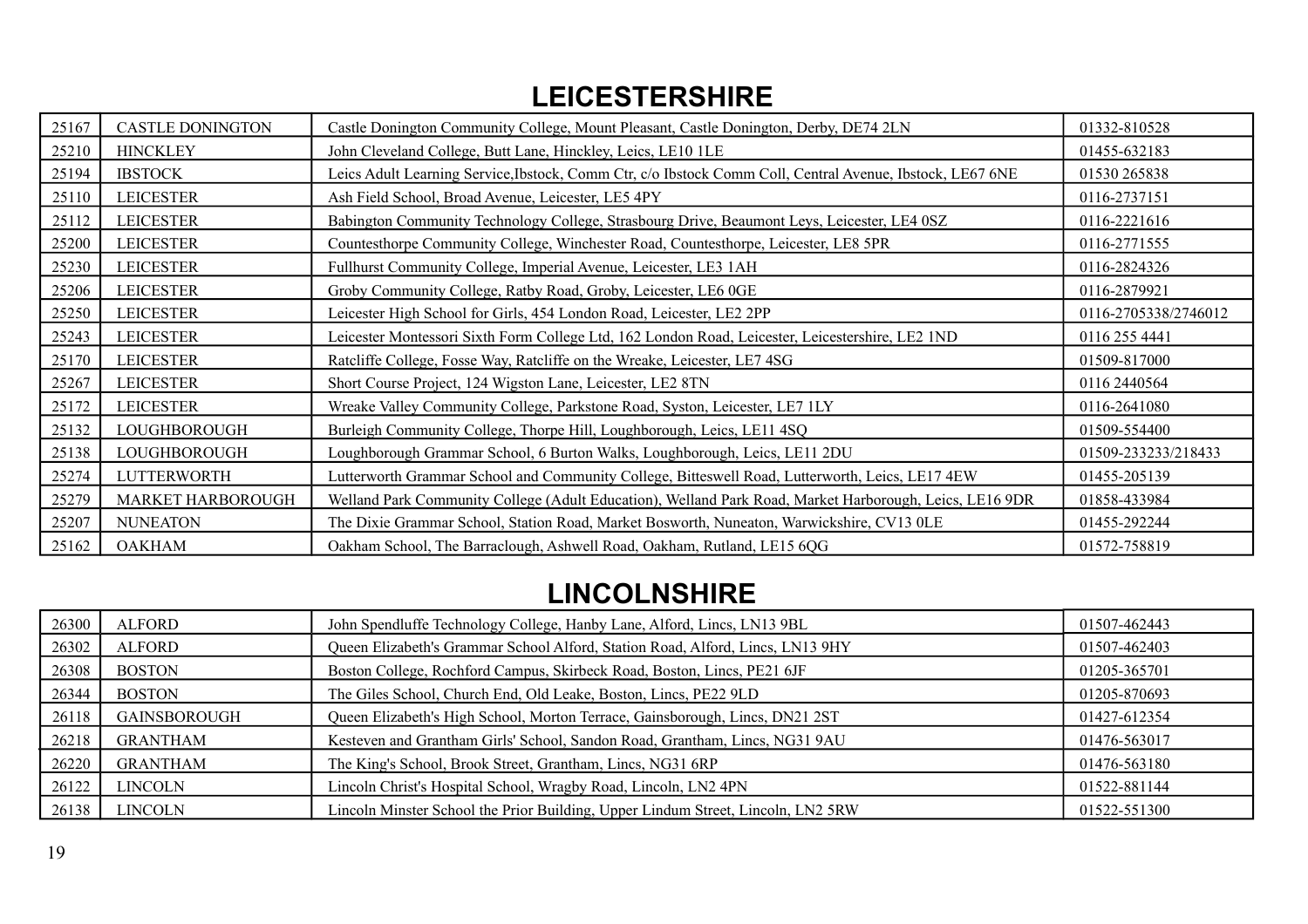# **LINCOLNSHIRE (continued)**

| 26147 | <b>LINCOLN</b> | North Hykeham Joint Sixth Form c/o North Kesteven School, Moor Lane, North Hykeham, Lincoln, LN6 9AG | 01522-881010 |
|-------|----------------|------------------------------------------------------------------------------------------------------|--------------|
| 26148 | <b>LINCOLN</b> | Robert Pattinson School, Moor Lane, North Hykeham, Lincoln, LN6 9AF                                  | 01522-882020 |
| 26306 | LINCOLN        | The Lafford High School, Fen Road, Billinghay, Lincoln, LN4 4HU                                      | 01526-860410 |
| 26146 | LINCOLN        | The North Kesteven School, Moor Lane, North Hykeham, Lincoln, LN6 9AG                                | 01522-881010 |
| 26361 | SLEAFORD       | Sleaford Joint Sixth Form, Westholme House, Sleaford, Lincs, NG34 7PS                                | 01529-307013 |
| 26358 | SLEAFORD       | St George's College of Technology, Leicester Street, Westholme, Sleaford, Lincs, NG34 7PS            | 01529-302487 |
| 26233 | SPALDING       | Spalding Grammar School, Priory Road, Spalding, Lincs, PE11 2XH                                      | 01775-765800 |
| 26362 | <b>SPILSBY</b> | King Edward VI Humanities College, West End, Spilsby, Lincs, PE23 5EW                                | 01790-753260 |

#### **MERSEYSIDE**

| 34627 | LIVERPOOL        | Merchant Taylors' School for Girls, Liverpool Road, Crosby, Liverpool, L23 5SP           | 0151-924-3140 |
|-------|------------------|------------------------------------------------------------------------------------------|---------------|
| 34356 | <b>LIVERPOOL</b> | St John Bosco Arts College, Stonedale Crescent, Liverpool, L11 9DQ                       | 0151-546-6360 |
| 34633 | <b>LIVERPOOL</b> | St Mary's College, Everest Road, Crosby, Liverpool, L23 5TW                              | 0151-924-3926 |
| 34635 | LIVERPOOL        | Streatham House School, Victoria Road West, Crosby, Liverpool, Merseyside, L23 8UQ       | 0151-924-1514 |
| 34244 | <b>LIVERPOOL</b> | The Christian Fellowship School, Overbury Street, Toxteth, Liverpool, L7 3HL             | 0151-709-1642 |
| 34328 | <b>LIVERPOOL</b> | Walton Progressive School, Rice Lane, Walton, Liverpool, L9 1NR                          | 0151 525 4004 |
| 34732 | <b>PRENTON</b>   | Birkenhead Sixth Form College, Park Road West, Claughton, Prenton, Merseyside, CH43 8SQ  | 0151-652-5575 |
| 34689 | <b>SOUTHPORT</b> | Southport College, Mornington Road, Southport, Merseyside, PR9 0TT                       | 01704-500606  |
| 34519 | <b>ST HELENS</b> | Rainford High Technology College, Higher Lane, Rainford, St Helens, Merseyside, WA11 8NY | 01744-885914  |
| 34741 | <b>WIRRAL</b>    | South Wirral High School, Plymyard Avenue, Eastham, Wirral, Merseyside, CH62 8EH         | 0151-327-3213 |

## **NORFOLK**

| 18401 | <b>ATTLEBOROUGH</b>   | Attleborough High School, 9 Norwich Road, Attleborough, Norfolk, NR17 2AJ                          | 01953-452335  |
|-------|-----------------------|----------------------------------------------------------------------------------------------------|---------------|
| 18315 | CROMER                | Cromer High School, Norwich Road, Cromer, Norfolk, NR27 0EX                                        | 01263-511433  |
| 18407 | <b>DEREHAM</b>        | Dereham Neatherd High School, Norwich Road, Dereham, Norfolk, NR20 3AX                             | 01362-697981  |
| 18309 | <b>GREAT YARMOUTH</b> | Caister High School Arts College, Windsor Road, Caister-on-Sea, Great Yarmouth, Norfolk, NR30 5LS  | 01493-720542  |
| 18210 | <b>GREAT YARMOUTH</b> | Brooklands Centre, Magdalen Way, Gorleston, Great Yarmouth, Norfolk, NR31 7BP                      | 01493 662923  |
| 18215 | <b>GREAT YARMOUTH</b> | Great Yarmouth College, Southtown, Great Yarmouth, Norfolk, NR31 0ED                               | 01493-419289  |
| 18222 | <b>GREAT YARMOUTH</b> | Great Yarmouth Community Trust, The Priory Centre, Priory Plain, Great Yarmouth, Norfolk, NR30 1NW | 01493 743 054 |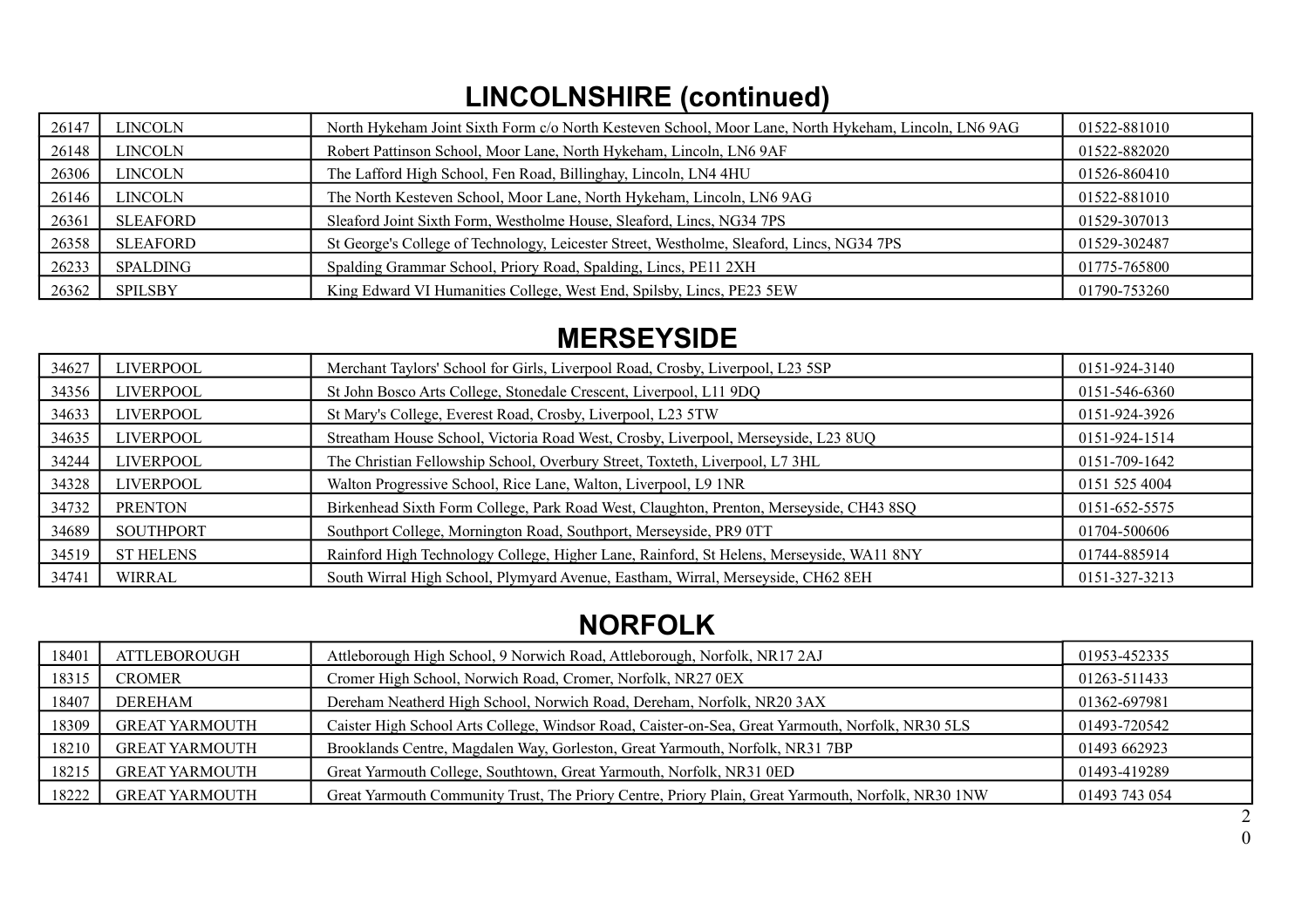# **NORFOLK (continued)**

| 18331 | NORTH WALSHAM    | Paston College, Grammar School Road, North Walsham, Norfolk, NR28 9JL                  | 01692-402334 |
|-------|------------------|----------------------------------------------------------------------------------------|--------------|
| 18423 | <b>NORWICH</b>   | Long Stratton High School, Manor Road, Long Stratton, Norwich, Norfolk, NR15 2XR       | 01508-530418 |
| 18143 | <b>NORWICH</b>   | Norwich School, 70 the Close, Norwich, NR1 4DD                                         | 01603-728448 |
| 18427 | <b>NORWICH</b>   | The New Eccles Hall School, Quidenham, Norwich, NR16 2NZ                               | 01953-887217 |
| 18337 | SHERINGHAM       | Sheringham High School and Sixth Form Centre, Holt Road, Sheringham, Norfolk, NR26 8ND | 01263-822363 |
| 18529 | SWAFFHAM         | Hamond's High School, Brandon Road, Swaffham, Norfolk, PE37 7DZ                        | 01760-726157 |
| 18431 | THETFORD         | Thetford Grammar School, Bridge Street, Thetford, Norfolk, IP24 3AF                    | 01842-752840 |
| 18437 | <b>WYMONDHAM</b> | Wymondham College, Golf Links Road, Morley St Botolph, Wymondham, Norfolk, NR18 9SZ    | 01953-609000 |
| 18443 | <b>WYMONDHAM</b> | Wymondham High School, Folly Road, Wymondham, Norfolk, NR18 0QT                        | 01953-602078 |

## **NORTH YORKSHIRE**

| 48109 | <b>FILEY</b>         | Filey School, Muston Road, Filey, N Yorkshire, YO14 0HG                            | 01723-512354        |
|-------|----------------------|------------------------------------------------------------------------------------|---------------------|
| 48123 | <b>MALTON</b>        | Malton School, Middlecave Road, Malton, N Yorkshire, YO17 7NH                      | 01653-692828        |
| 48137 | <b>MALTON</b>        | Norton College, Langton Road, Norton, Malton, N Yorkshire, YO17 9PT                | 01653-693296        |
| 48133 | <b>NORTHALLERTON</b> | Northallerton College, Grammar School Lane, Northallerton, N Yorkshire, DL6 1DD    | 01609-773340/767656 |
| 48153 | <b>SCARBOROUGH</b>   | Graham School Science College, Woodlands Drive, Scarborough, N Yorkshire, YO12 6QW | 01723-366451        |
| 48159 | <b>SCARBOROUGH</b>   | St Augustine's School, Sandybed Lane, Scarborough, N Yorkshire, YO12 5LH           | 01723-363280        |
| 48305 | <b>SELBY</b>         | Barlby High School, York Road, Barlby, Selby, N Yorkshire, YO8 5JP                 | 01757-706161        |
| 48259 | <b>SETTLE</b>        | Giggleswick School, Giggleswick, Settle, N Yorkshire, BD24 0DE                     | 01729-893000/893137 |
| 48261 | <b>SETTLE</b>        | Settle College, Settle, N Yorkshire, BD24 0AU                                      | 01729-822451        |
| 48149 | <b>WHITBY</b>        | Fyling Hall School, Robin Hood's Bay, Whitby, N Yorkshire, YO22 4QD                | 01947-880353        |
| 48301 | <b>YORK</b>          | Ampleforth College, York, YO62 4ER                                                 | 01439-766000        |
| 48351 | <b>YORK</b>          | Burnholme Community College, Bad Bargain Lane, York, YO31 0GW                      | 01904-415906        |
| 48107 | <b>YORK</b>          | Easingwold School, York Road, Easingwold, York, YO61 3EF                           | 01347-821451        |
| 48375 | <b>YORK</b>          | Manor C E School, Low Poppleton Lane, York, YO26 6BB                               | 01904-798722        |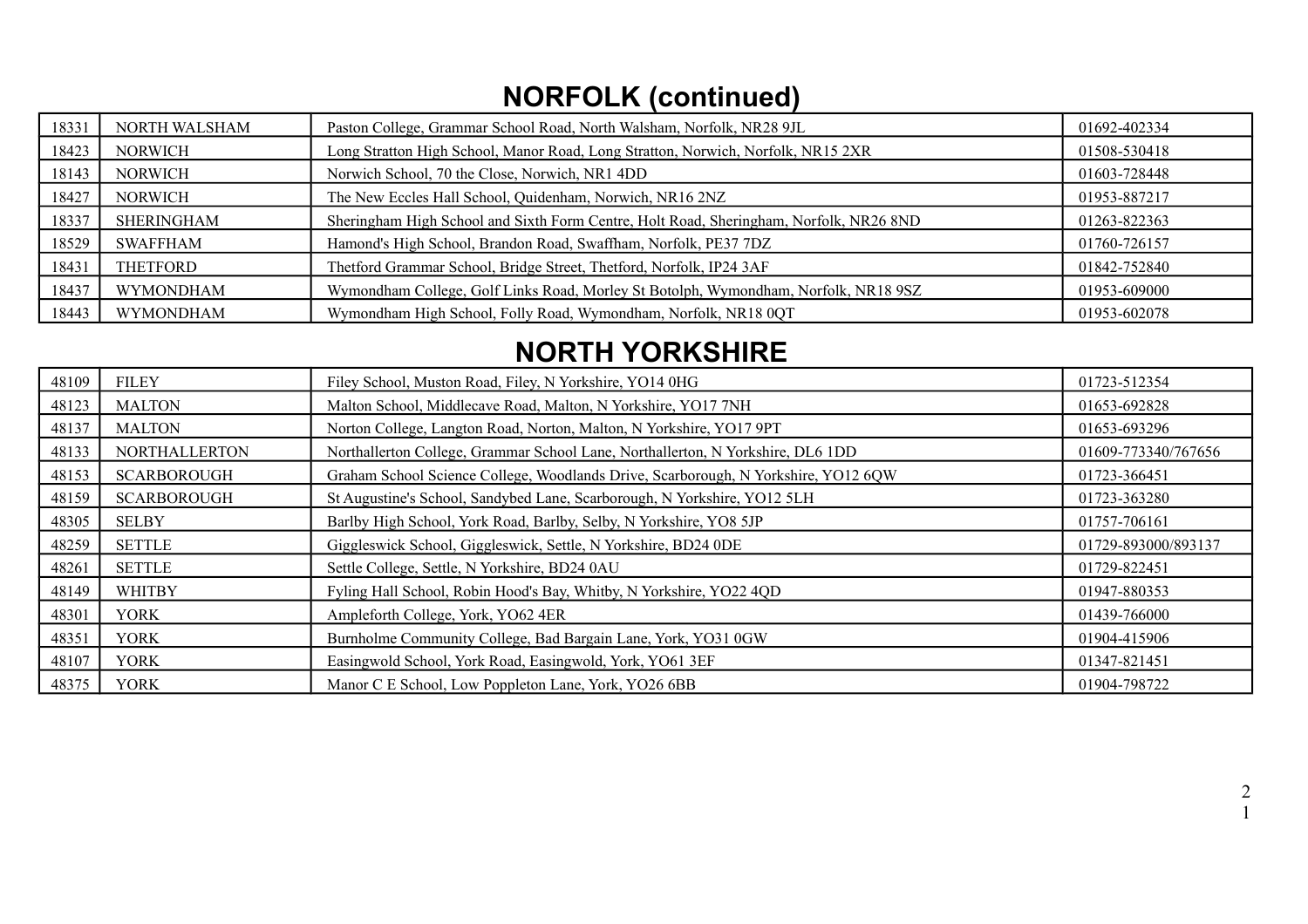## **NORTHAMPTONSHIRE**

| 27216 | <b>BANBURY</b>     | Chenderit School, Archery Road, Middleton Cheney, Banbury, Oxon, OX17 2QR                         | 01295-711567        |
|-------|--------------------|---------------------------------------------------------------------------------------------------|---------------------|
| 27110 | <b>CORBY</b>       | Tresham Institute of Further & Higher Education, George Street, Corby, Northants, NN17 1QA        | 01536-413040        |
| 27210 | <b>DAVENTRY</b>    | Danetre School, Hawke Road, Southbrook Estate, Daventry, Northants, NN11 4LJ                      | 01327-313400/313421 |
| 27124 | <b>KETTERING</b>   | Latimer Community Arts College, Castle Way, Barton Seagrave, Kettering, Northants, NN15 6SW       | 01536-720300        |
| 27132 | <b>KETTERING</b>   | Tresham Institute of Further and Higher Education, St Mary's Road, Kettering, Northants, NN15 7BS | 01536-413040        |
| 27224 | <b>NORTHAMPTON</b> | Kingsthorpe Community College, Boughton Green Road, Northampton, NN2 7HR                          | 01604-716106        |
| 27230 | <b>NORTHAMPTON</b> | Moulton School, Pound Lane, Moulton, Northampton, NN3 7SD                                         | 01604-641600        |
| 27234 | <b>NORTHAMPTON</b> | Quinton House School, Upton Hall Upton Lane, Upton, Northampton, NN5 4UX                          | 01604-752050        |
| 27250 | <b>NORTHAMPTON</b> | Roade School, Stratford Road, Roade, Northampton, NN7 2LP                                         | 01604-862125        |
| 27240 | <b>NORTHAMPTON</b> | The Northampton School for Girls, Spinney Hill Road, Northampton, NN3 6DG                         | 01604-679540        |
| 27248 | <b>NORTHAMPTON</b> | Weston Favell School, Booth Lane South, Weston Favell, Northampton, NN3 3EZ                       | 01604-402121        |
| 27136 | PETERBOROUGH       | Prince William School, Herne Road, Oundle, Peterborough, PE8 4BS                                  | 01832-272881        |
| 27152 | <b>RUSHDEN</b>     | The Rushden Community College, Hayway, Rushden, Northants, NN10 6AG                               | 01933-350391        |
| 27166 | WELLINGBOROUGH     | Weavers School, Weavers Road, Wellingborough, Northants, NN8 3JQ                                  | 01933-222830        |

### **NORTHERN IRELAND**

| 71303 | <b>BALLYCASTLE</b> | Cross and Passion College, 10 Moyle Road, Ballycastle, Co Antrim, BT54 6LA                            | 028-2076-2473 |
|-------|--------------------|-------------------------------------------------------------------------------------------------------|---------------|
| 71305 | <b>BALLYMENA</b>   | Ballee Community High School, Ballee Road West, Ballymena, Co Antrim, BT42 2HS                        | 028-2564-9327 |
| 71133 | <b>BELFAST</b>     | Belfast Model School for Girls, Dunkeld Gardens, Belfast, BT14 6NT                                    | 028-9039-1768 |
| 71164 | <b>BELFAST</b>     | Conway Education Centre Conway Mill, 5-7 Conway Street, Lower Falls, Belfast, BT13 2DE                | 028-9024-8543 |
| 71115 | <b>BELFAST</b>     | Dominican College, 38 Fortwilliam Park, Belfast, BT15 4AQ                                             | 028-9037-0298 |
| 71236 | <b>BELFAST</b>     | Malone College, 45 Finaghy Road North, Belfast, BT10 0JB                                              | 028-9038-1988 |
| 71137 | <b>BELFAST</b>     | Our Lady of Mercy Girls' Secondary School, Bilston Road, Ballysillan, Belfast, BT14 7QR               | 028-9039-1769 |
| 71159 | <b>BELFAST</b>     | St Rose's High School, Beechmount Avenue, Belfast, BT12 7NA                                           | 028-9024-0937 |
| 71916 | <b>DROMORE</b>     | St John's Business and Enterprise College, 37 Omagh Road, Gardrum, Dromore, Omagh Co Tyrone, BT78 3AL | 028-8289-8284 |
| 71643 | <b>DUNGANNON</b>   | Drumglass High School, Carland Road, Dungannon, Co Tyrone, BT71 4AA                                   | 028-8772-2421 |
| 71644 | <b>DUNGANNON</b>   | Integrated College Dungannon, 21 Gortmerron Link Road, Dungannon, Tyrone, BT71 6LS                    | 028-8772-4401 |
| 71625 | <b>DUNGANNON</b>   | St Ciaran's High School, 5 Tullybrynn Road, Ballygawley, Dungannon, Co Tyrone, BT70 2LY               | 028-8556-8640 |
| 71639 | <b>DUNGANNON</b>   | St Joseph's Grammar School, 58 Castlecaulfield Road, Donaghmore, Dungannon, Co Tyrone, BT70 3HE       | 028-8776-1227 |
| 71901 | <b>ENNISKILLEN</b> | St Mary's High School, Brollagh, Belleek, Enniskillen, Co Fermanagh, BT93 3AH                         | 028-6865-8257 |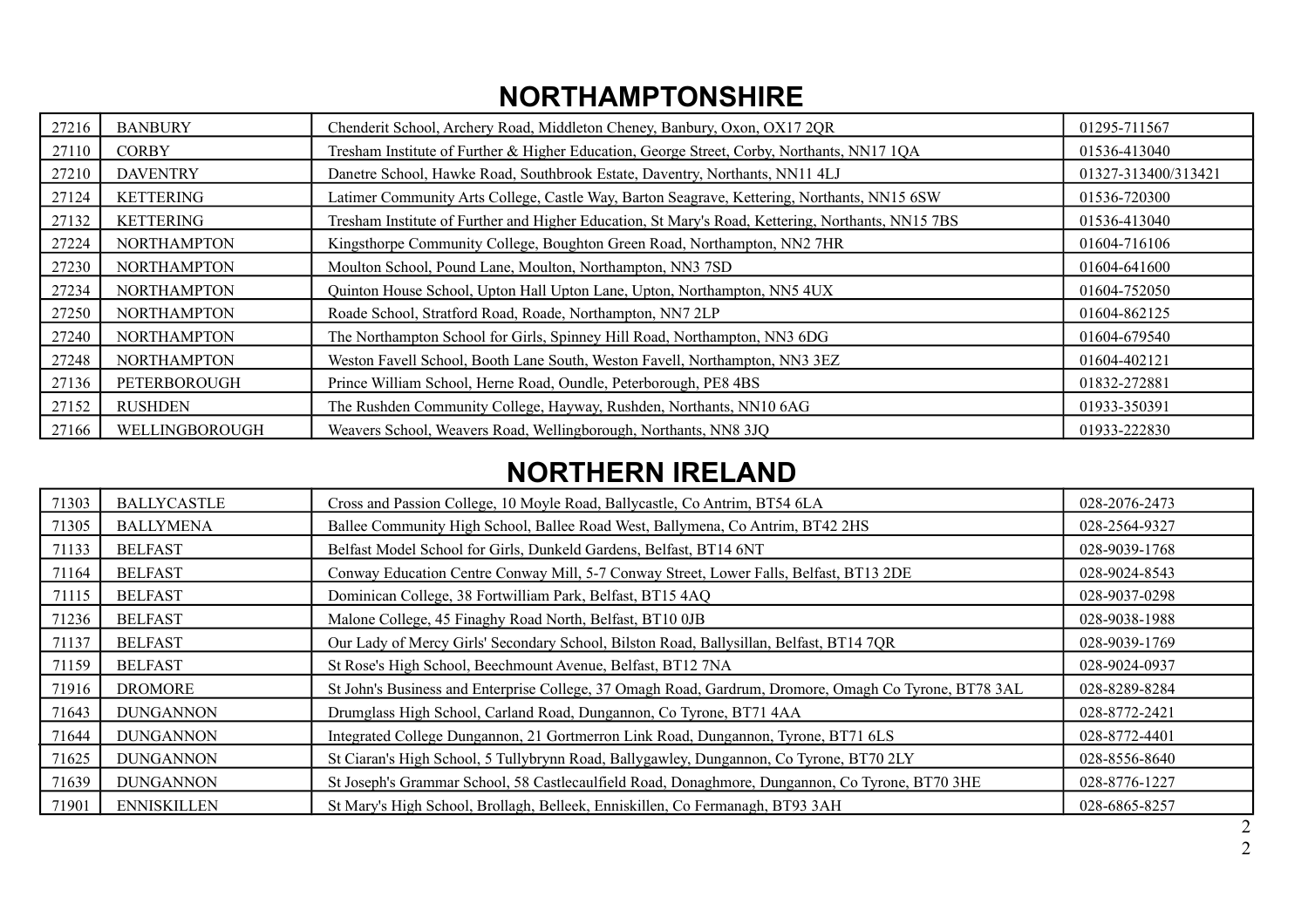# **NORTHERN IRELAND (continued)**

| 71579 | LISBURN             | Lisnagarvey High School, Warren Gardens, Lisburn, Co Antrim, BT28 1HN                              | 028-9266-2636               |
|-------|---------------------|----------------------------------------------------------------------------------------------------|-----------------------------|
| 71581 | <b>LISBURN</b>      | St Patrick's High School, Ballinderry Road, Lisburn, Co Antrim, BT28 1TD                           | 028-9266-4877/9267-<br>6606 |
| 71865 | <b>LONDONDERRY</b>  | St Columb's College, Buncrana Road, Londonderry, BT48 8NH                                          | 028-7128-5000               |
| 71869 | LONDONDERRY         | St Joseph's Boys' School, Westway, Creggan, Londonderry, BT48 9NX                                  | 028 71 262333 / 262923      |
| 71801 | <b>LONDONDERRY</b>  | St Patrick's and St Brigid's College, 55 Main Street, Claudy, Londonderry, Derry, BT47 4HR         | 028-7133-8317               |
| 71809 | <b>LONDONDERRY</b>  | St Patrick's College, 9 Curragh Road, Dungiven, Londonderry, BT47 4SE                              | 028-7774-1324               |
| 71363 | <b>MAGHERA</b>      | St Patrick's College, 25 Coleraine Road, Maghera, Co Londonderry, BT46 5BN                         | 028-7964-2451               |
| 71781 | <b>NEWRY</b>        | Rathfriland High School, 76 Newry Street, Rathfriland, Newry, Co Down, BT34 5PZ                    | 028-4063-0374               |
| 71733 | <b>NEWRY</b>        | St Columban's College, 127 Newcastle Road, Kilkeel, Newry, Co Down, BT34 4NL                       | 028 417 62314 / 64862       |
| 71761 | <b>NEWRY</b>        | St Joseph's Boys' High School, 20 Armagh Road, Newry, Co Down, BT35 6DH                            | 028-3026-2595               |
| 71737 | <b>NEWRY</b>        | St Louis Grammar School, 151 Newry Road, Kilkeel, Newry, Co Down, BT34 4EU                         | 028-4176-2747               |
| 71765 | <b>NEWRY</b>        | St Mary's High School, Upper Chapel Street, Newry, Co Down, BT34 2DT                               | 028-3026-2851               |
| 71769 | <b>NEWRY</b>        | St Paul's High School, 108 Camlough Road, Bessbrook, Newry, Co Down, BT35 7EE                      | 028-3083-0309               |
| 71441 | <b>NEWTOWNABBEY</b> | Belfast High School, 740 Shore Road, Newtownabbey, Co Antrim, BT37 0PX                             | 028-9086-4431               |
| 71443 | <b>NEWTOWNABBEY</b> | Newtownabbey Community High School, Whitehouse, Rathcoole Drive, Newtownabbey, Co Antrim, BT37 9AD | 028-9085-1558               |
| 71955 | <b>OMAGH</b>        | Christian Brothers' Grammar School, Kevlin Road, Omagh, Co Tyrone, BT78 1LD                        | 028-8224-3567               |
| 71987 | <b>STRABANE</b>     | Holy Cross College, 35 Melmount Road, Strabane, County Tyrone, BT82 9EF                            | 028 7188 0315               |

#### **NORTHUMBERLAND**

| 49003 | <b>LNWICK</b>             | The.<br>Alnwick. NE66<br>Grammunity Association Lindisfarne Adult Educ Centre. Lindisfarne Road.<br>Juchess's | 01665-604563           |
|-------|---------------------------|---------------------------------------------------------------------------------------------------------------|------------------------|
| 49052 | MORPETH                   | Nunnykirk Centre for Dyslexia, Netherwitton, Morpeth, Northumberland, NE61 4PB                                | -772685<br>$01670 - 7$ |
| 49063 | AVAL<br><b>SEATON DEL</b> | Community High School, Elsdon Avenue, Seaton Delaval, Northumberland, NE25 0BP<br>Astlev                      | 0191-237-1505          |

# **NOTTINGHAMSHIRE**

|  | 28118 | <b>MANSFIELD</b> |
|--|-------|------------------|
|--|-------|------------------|

Queen Elizabeth's 1561 Endowed School, 150 Chesterfield Road South, Mansfield, Notts, NG19 7AP 01623-623559/636867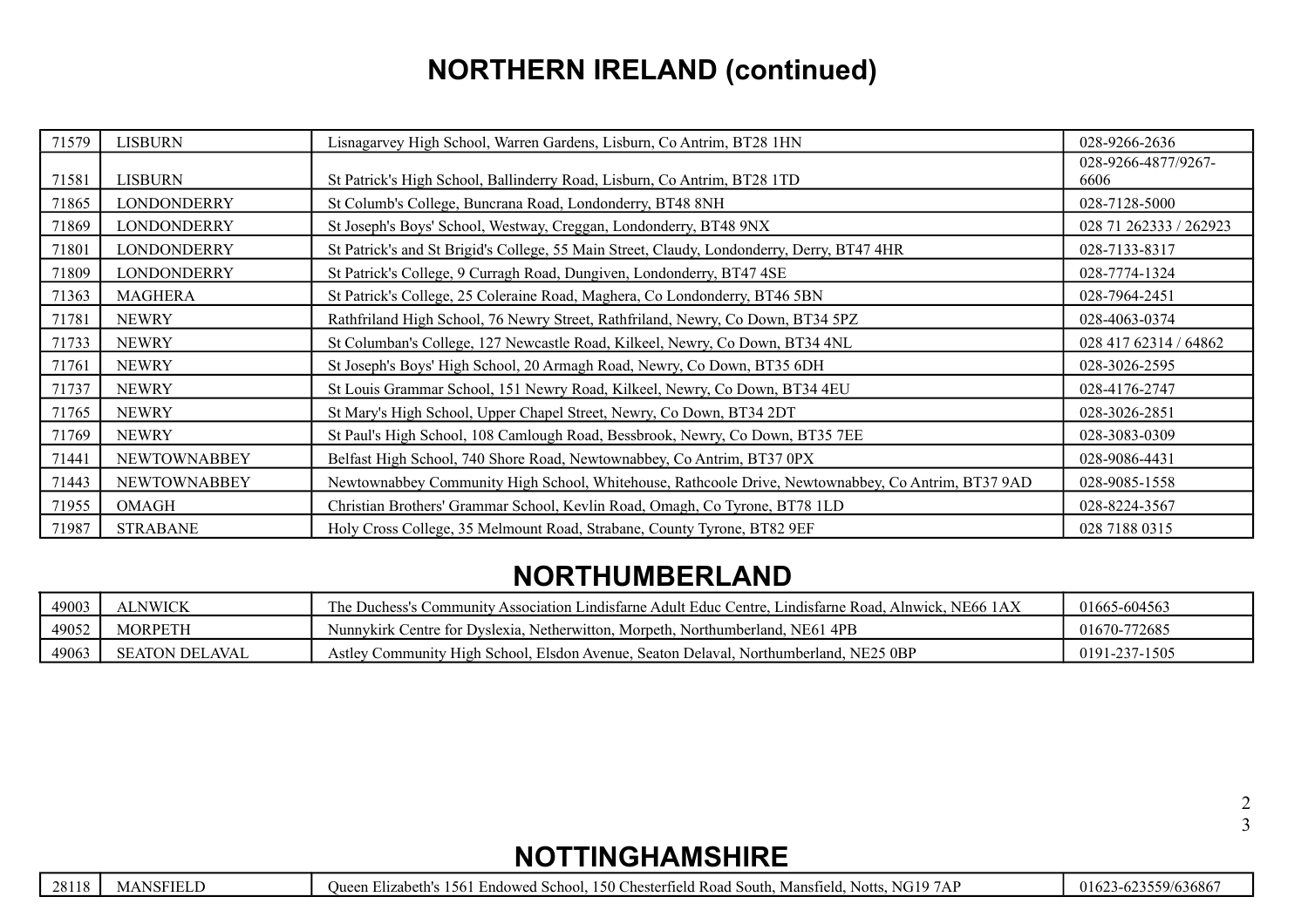| 28122 | <b>MANSFIELD</b>  | Sherwood Hall School and Sixth Form College, Sherwood Hall Road, Mansfield, Notts, NG18 2DY      | 01623-450025         |
|-------|-------------------|--------------------------------------------------------------------------------------------------|----------------------|
| 28150 | <b>MANSFIELD</b>  | The Meden School & Technology College, Burns Lane, Warsop, Mansfield, Notts, NG20 0QN            | 01623-843517         |
| 28334 | <b>NEWARK</b>     | Magnus Church of England (Vc) School, Earp Avenue, Newark, Notts, NG24 4AB                       | 01636-680066         |
| 28126 | <b>NEWARK</b>     | The Dukeries College, Whinney Lane, New Ollerton, Newark, Notts, NG22 9TD                        | 01623-860545         |
| 28322 | <b>NEWARK</b>     | The Grove School Specialist Science College, London Road, New Balderton, Newark, Notts, NG24 3AL | 01636-680200/680215  |
| 28324 | <b>NEWARK</b>     | The Newark High School, London Road, Newark, Notts, NG24 1TT                                     | 01636-680440         |
| 28226 | <b>NOTTINGHAM</b> | Big Wood School, Beweastle Road, Warren Hill, Nottingham, NG5 9PJ                                | 0115-9539323         |
| 28208 | <b>NOTTINGHAM</b> | Castle College Nottingham, High Road, Chilwell, Beeston, Nottingham, NG9 4AH                     | 0115-9175318/321     |
| 28240 | <b>NOTTINGHAM</b> | Ellis Guilford School and Sports College, Bar Lane, Old Basford, Nottingham, NG6 0HT             | 0115-9131338         |
| 28142 | <b>NOTTINGHAM</b> | Selston Arts and Community College, Chapel Road, Selston, Nottingham, NG16 6BW                   | 01773-810321         |
| 28318 | <b>NOTTINGHAM</b> | The Gedling School, Wollaton Avenue, Gedling, Nottingham, NG4 4HX                                | 0115-9521171/9408371 |
| 28216 | <b>NOTTINGHAM</b> | The Holgate School, Hillcrest Drive, Hucknall, Nottingham, NG15 6PX                              | 0115-9632104         |
| 28131 | <b>RETFORD</b>    | Al-Karam School, Eaton Hall, Eaton, Retford, Notts, DN22 0PR                                     | 01777-706441         |
| 28158 | <b>WORKSOP</b>    | Portland School, Sparken Hill, Worksop, Notts, S80 1AW                                           | 01909-473656/472302  |
| 28152 | <b>WORKSOP</b>    | Worksop College, Sparken Hill, Worksop, Notts, S80 3AP                                           | 01909-537100         |

### **OXFORDSHIRE**

| 62413 | <b>ABINGDON</b>        | Our Lady's Convent Senior School, Radley Road, Abingdon, Oxon, OX14 3PS                 | 01235-524658        |
|-------|------------------------|-----------------------------------------------------------------------------------------|---------------------|
| 62215 | <b>BANBURY</b>         | Tudor Hall School, Wykham Park, Banbury, Oxon, OX16 9UR                                 | 01295-263434        |
| 62225 | <b>BURFORD</b>         | Burford School and Community College, Cheltenham Road, Burford, Oxon, OX18 4PL          | 0199-382-3303       |
| 62229 | <b>CHIPPING NORTON</b> | Chipping Norton School, Burford Road, Chipping Norton, Oxon, OX7 5DY                    | 01608-642007        |
| 62426 | <b>DIDCOT</b>          | Didcot Sixth Forms, Manor Crescent, Didcot, Oxon, OX11 7AJ                              | 01235-812092/812289 |
| 62345 | <b>OXFORD</b>          | Abacus College, Threeways House, George Street, Oxford, OX1 2BJ                         | 01865-240111        |
| 62307 | <b>OXFORD</b>          | Cheney School, Cheney Lane, Headington, Oxford, OX3 7QH                                 | 01865-765726        |
| 62317 | <b>OXFORD</b>          | Greene's Tutorial College, 45 Pembroke Street, Oxford, OX1 1BP                          | 01865-248308        |
| 62323 | <b>OXFORD</b>          | Magdalen College School, Cowley Place, Oxford, Oxon, OX4 1DZ                            | 01865-242191        |
| 62329 | <b>OXFORD</b>          | Northfield School, Knights Road, Blackbird Leys, Oxford, OX4 6DQ                        | 01865-771703        |
| 62333 | <b>OXFORD</b>          | Oxford High School, GDST, Belbroughton Road, Oxford, OX2 6XA                            | 01865-559888        |
| 62363 | <b>OXFORD</b>          | Oxford International College, College House, 39-42 Hythe Bridge Street, Oxford, OX1 2EP | 01865 203 988       |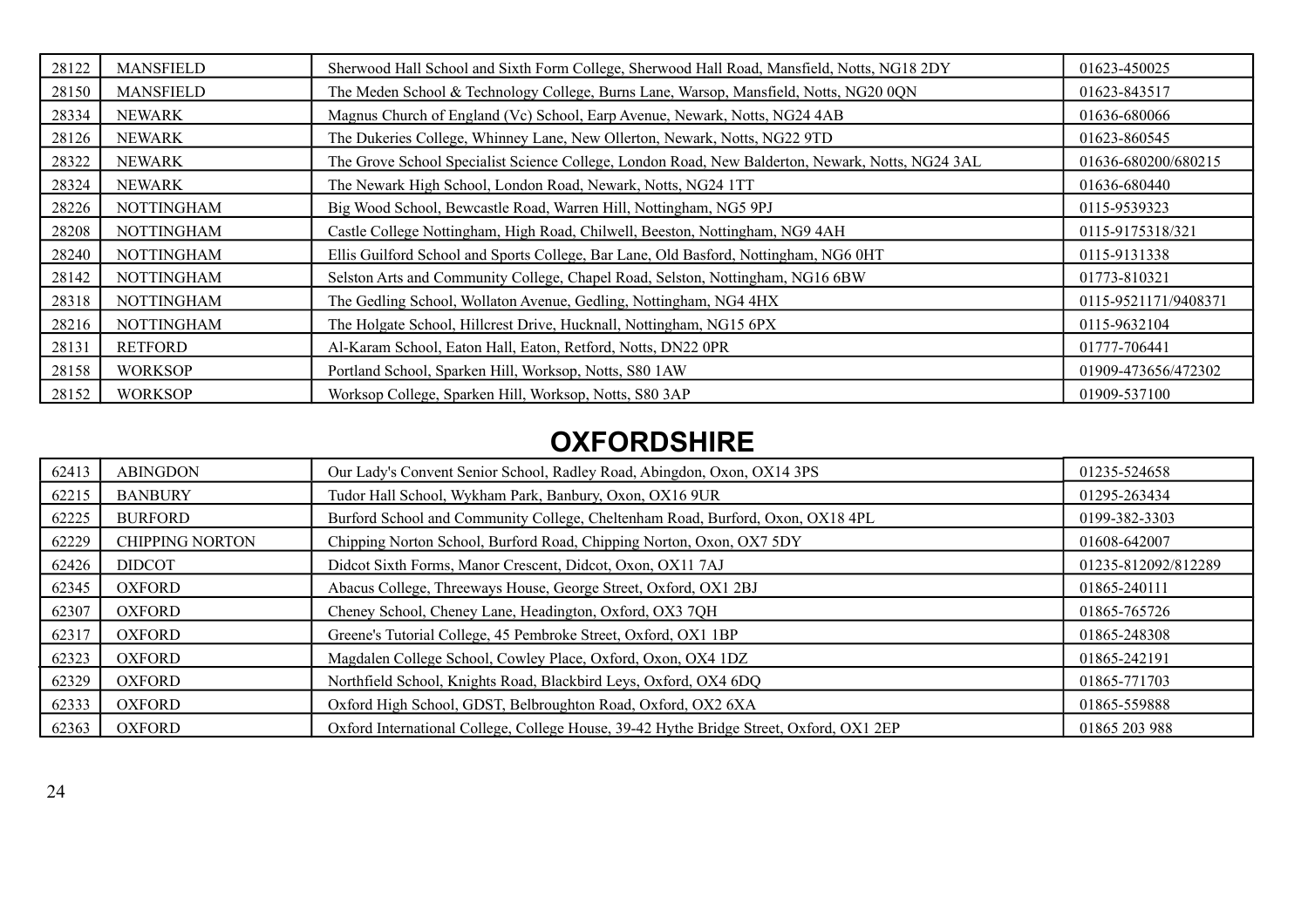# **OXFORDSHIRE (continued)**

| 62356 | <b>OXFORD</b>  | Oxford Tutorial College, 12 King Edward Street, Oxford, OX1 4HT               | 01865-793333  |
|-------|----------------|-------------------------------------------------------------------------------|---------------|
| 62351 | <b>OXFORD</b>  | St Edward's School, 250 Woodstock Road, Oxford, OX2 7NN                       | 01865-319418  |
| 62349 | <b>OXFORD</b>  | St Gregory the Great, Oxford, Cricket Road, Oxford, OX4 3DR                   | 01865-749933  |
| 62113 | <b>OXFORD</b>  | Wheatley Park School, Holton, Oxford, OX33 1QH                                | 01865 877 691 |
| 62443 | SONNING COMMON | Chiltern Edge Community School, Reades Lane, Sonning Common, Reading, RG4 9LN | 0118-9721500  |

### **SCOTLAND**

| 69744 | EDINBURGH        | Basil Paterson Tutorial College, 66 Queen Street, Edinburgh, EH2 4NA                  | 0131 2253802  |
|-------|------------------|---------------------------------------------------------------------------------------|---------------|
| 69854 | EDINBURGH        | Wallace College, 12 George 1V Bridge, Edinburgh, EH1 1EE                              | 0131-220-3634 |
| 70272 | <b>GLASGOW</b>   | Shawlands Academy, 31 Moss-Side Road, Shawlands, Glasgow, G41 3TR                     | 0141-582 0210 |
| 69468 | <b>KIRKCALDY</b> | The Adam Smith College, Fife Education, St Brycedale Avenue, Kirkcaldy, Fife, KY1 1EX | 01592-223840  |
| 70592 | PERTH            | Glenalmond College, Glenalmond, Perth, PH1 3RY                                        | 01738-842061  |
| 69686 | <b>THURSO</b>    | The North Highland College, Ormlie Road, Thurso, Caithness, KW14 7EE                  | 01847-889000  |

### **SHROPSHIRE**

| 29015 | <b>BISHOP'S CASTLE</b> | The Community College Bishop's Castle, Bishop's Castle, Shropshire, SY9 5AY                        | 01588-638257        |
|-------|------------------------|----------------------------------------------------------------------------------------------------|---------------------|
| 29050 | <b>KIDDERMINSTER</b>   | The Lacon Childe School, Love Lane, Cleobury Mortimer, Kidderminster, Worcs, DY14 8PE              | 01299-270312        |
| 29100 | <b>LUDLOW</b>          | Ludlow Church of England School, Bromfield Road, Burway, Ludlow, Shropshire, SY8 1GJ               | 01584-872691        |
| 29085 | <b>LUDLOW</b>          | Ludlow College Harley Centre, Castle Square, Ludlow, Shropshire, SY8 1GD                           | 01584-872846        |
| 29125 | <b>MARKET DRAYTON</b>  | Grove School, Newcastle Road, Market Drayton, Shropshire, TF9 1HF                                  | 01630-652121        |
| 29140 | <b>NEWPORT</b>         | Adams' Grammar School, High Street, Newport, Shropshire, TF10 7BD                                  | 01952-810698        |
| 29212 | <b>SHIFNAL</b>         | Young Options College, Lamledge Lane, Shifnal, Shropshire, TF11 8SD                                | 01952 468220        |
| 29280 | <b>SHREWSBURY</b>      | Priory School Business and Enterprise College, Longden Road, Shrewsbury, Shropshire, SY3 9EE       | 01743-284000/284012 |
| 29330 | <b>TELFORD</b>         | Blessed Robert Johnson Catholic College, Whitchurch Road, Wellington, Telford, Shropshire, TF1 3DY | 01952 386100/386132 |
| 29319 | <b>TELFORD</b>         | Thomas Telford School, Old Park, Telford, Shropshire, TF3 4NW                                      | 01952-200000        |
| 29325 | <b>TELFORD</b>         | The Sutherland School, Gibbons Road, Trench, Telford, Shropshire, TF2 7JR                          | 01952-387800        |
| 29360 | <b>TELFORD</b>         | Wrekin College, Sutherland Road, Wellington, Telford, Shropshire, TF1 3BH                          | 01952-265600        |
| 29370 | WHITCHURCH             | Sir John Talbot's Technology College, Tilstock Road, Whitchurch, Shropshire, SY13 2BY              | 01948-660600        |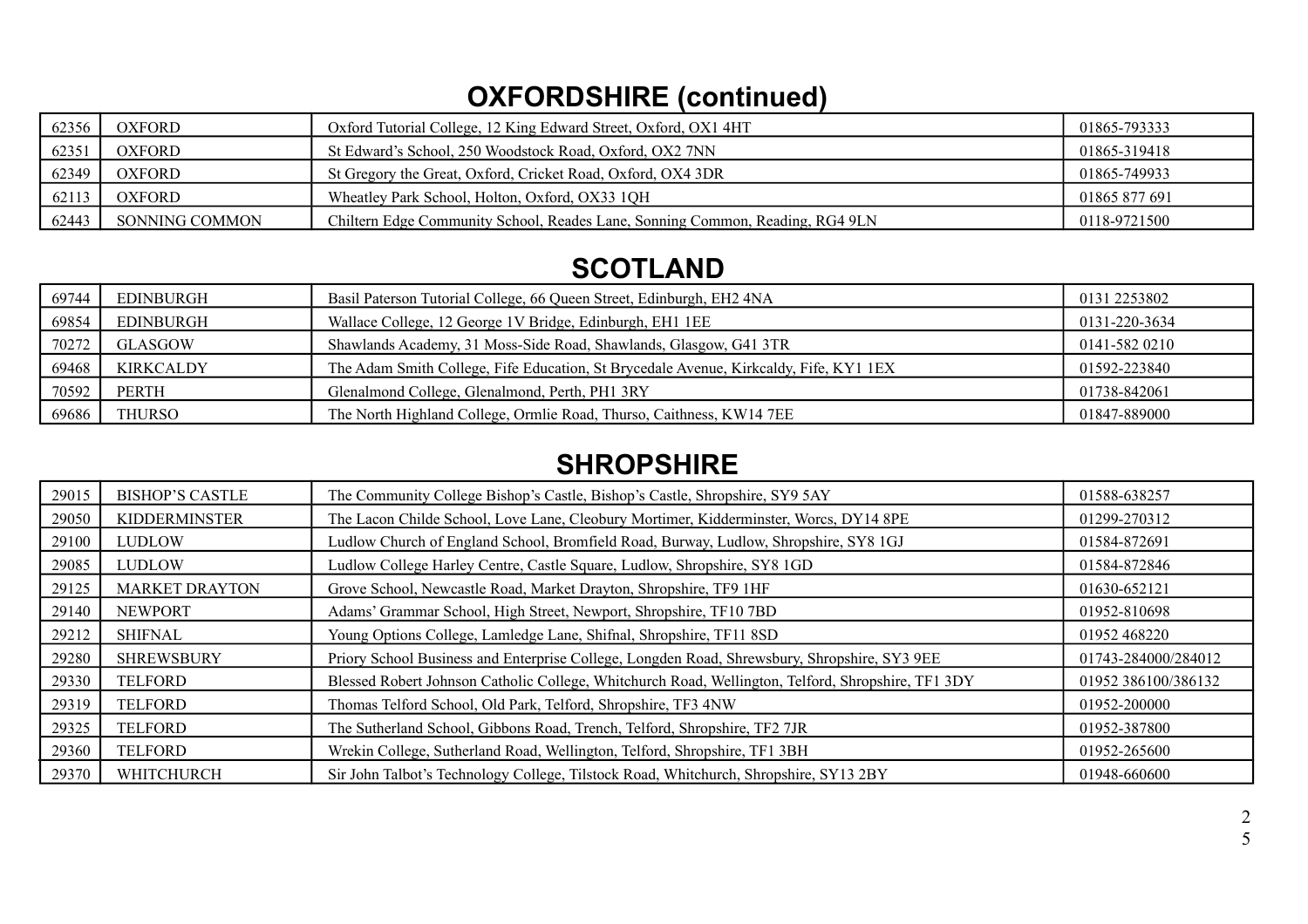### **SOMERSET**

| 63203 | <b>BRIDGWATER</b>     | Chilton Trinity Technology College, Chilton Street, Bridgwater, Somerset, TA6 3JA                | 01278-455631/410087 |
|-------|-----------------------|--------------------------------------------------------------------------------------------------|---------------------|
| 63209 | <b>BRIDGWATER</b>     | Haygrove School, Durleigh Road, Bridgwater, Somerset, TA6 7HW                                    | 01278-455531        |
| 63405 | <b>BRUTON</b>         | Sexey's School, Cole Road, Bruton, Somerset, BA10 0DF                                            | 01749-813393        |
| 63407 | <b>CASTLE CARY</b>    | Ansford School, Ansford Park, Castle Cary, Somerset, BA7 7JJ                                     | 01963-350895        |
| 63413 | <b>CREWKERNE</b>      | Wadham School, Mount Pleasant, Crewkerne, Somerset, TA18 7NT                                     | 01460-270123        |
| 63226 | HIGHBRIDGE            | Mark College, Blackford Road, Mark, Highbridge, Somerset, TA9 4NP                                | 01278-641632        |
| 63429 | <b>SHEPTON MALLET</b> | Whitstone School, Charlton Road, Shepton Mallet, Somerset, BA4 5PF                               | 01749-345555        |
| 63249 | <b>TAUNTON</b>        | Queen's College, Trull Road, Taunton, Somerset, TA1 4QS                                          | 01823-272559        |
| 63257 | <b>TAUNTON</b>        | Somerset College of Arts and Technology, Wellington Road, Taunton, Somerset, TA1 5AX             | 01823-366456        |
| 63256 | <b>TAUNTON</b>        | Taunton International Study Centre, Taunton School, Staplegrove Road, Taunton, Somerset, TA2 6AD | 01823-348100        |
| 63242 | <b>TAUNTON</b>        | The Priory School, Pickeridge Close, Taunton, Somerset, TA2 7HW                                  | 01823-275569/252620 |
| 63244 | <b>TAUNTON</b>        | The Taunton Centre, c/o Inclusive Learning, Scat, Wellington Road, Taunton, Somerset, TA1 5AX    | 01823-366435        |
| 63451 | <b>WINCANTON</b>      | King Arthur's Community School, West Hill, Wincanton, Somerset, BA9 9BX                          | 01963-32368         |
| 63455 | <b>YEOVIL</b>         | Buckler's Mead Community School, 1 St John's Road, Yeovil, Somerset, BA21 4NH                    | 01935-424454/847567 |
| 63463 | <b>YEOVIL</b>         | Preston School, Monks Dale, Yeovil, Somerset, BA21 3JD                                           | 01935-471131        |

### **SOUTH YORKSHIRE**

| 36176 | <b>BARNSLEY</b>  | Barnsley Academy, Ardsley Road, Worsbrough Dale, Barnsley, S Yorkshire, S70 4RL                               | 01226-284606 |
|-------|------------------|---------------------------------------------------------------------------------------------------------------|--------------|
| 36128 | <b>BARNSLEY</b>  | Priory School and Sports College, Littleworth Lane, Lundwood, Barnsley, S Yorkshire, S71 5RG                  | 01226-346903 |
| 36340 | <b>DONCASTER</b> | North Doncaster Technology College, Windmill Balk Lane, Woodlands, Doncaster, S Yorkshire, DN6 7SF            | 01302-722237 |
| 36310 | <b>DONCASTER</b> | The Rossington All Saints CE School & Sports College, Bond Street, Rossington, Doncaster, DN11 0BZ            | 01302-868414 |
| 36473 | MEXBOROUGH       | Swinton Community School, East Avenue, Swinton, Mexborough, S Yorkshire, S64 8JW                              | 01709-570586 |
| 36577 | <b>ROTHERHAM</b> | Elsworth House School, Rotherway, Hellaby Estate, Rotherham, S66 8QN                                          | 01709 533770 |
| 36421 | <b>ROTHERHAM</b> | Rawmarsh Community School - A Sports College, Monkwood Road, Rawmarsh, Rotherham, S Yorkshire, S62 7GA        | 01709-710672 |
| 36167 | <b>ROTHERHAM</b> | The Dearne High School, Goldthorpe Road, Goldthorpe, Rotherham, S Yorkshire, S63 9EW                          | 01709-892211 |
| 36574 | <b>SHEFFIELD</b> | Ecclesfield School Specialist in Visual and Performing Arts, Chapeltown Road, Ecclesfield, Sheffield, S35 9WD | 0114-2461156 |
| 36590 | <b>SHEFFIELD</b> | High Storrs School, High Storrs Road, Sheffield, South Yorkshire, S11 7LH                                     | 0114-2670000 |
| 36684 | <b>SHEFFIELD</b> | Meadowhead School and Language Coll, Dyche Lane, Sheffield, S8 8BR                                            | 0114-2372723 |
| 36694 | <b>SHEFFIELD</b> | Sheffield High School G D S T, 10 Rutland Park, Sheffield, S10 2PE                                            | 0114-2660324 |
| 36560 | <b>SHEFFIELD</b> | The City School, Stradbroke Road, Sheffield, S13 8SS                                                          | 0114-2392571 |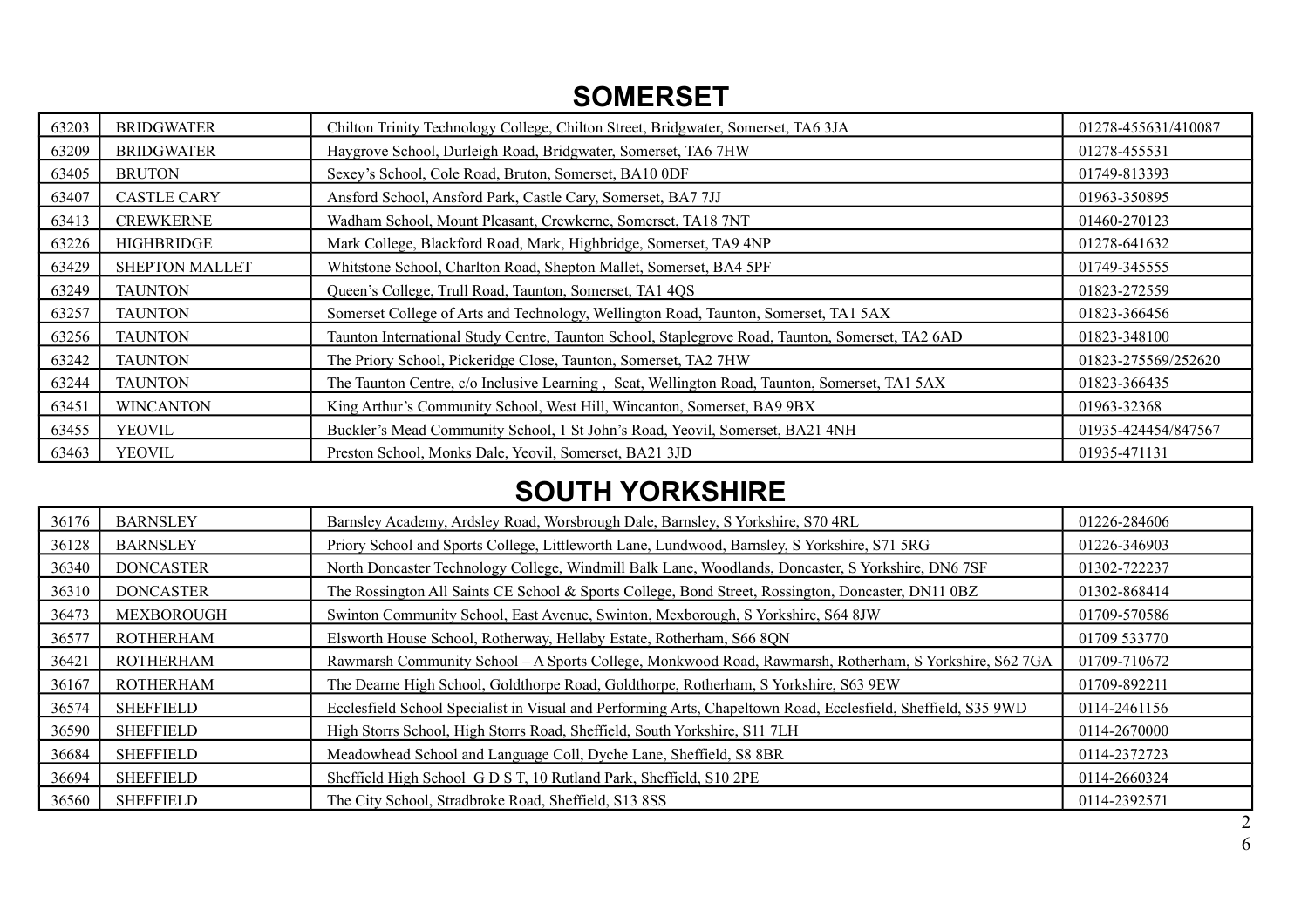### **STAFFORDSHIRE**

| 30055 | <b>BURTON-ON-TRENT</b> | Paget High School, Burton Road, Branston, Burton-on-Trent, Staffs, DE14 3DR                                    | 01283-239000         |
|-------|------------------------|----------------------------------------------------------------------------------------------------------------|----------------------|
| 30061 | <b>BURTON-ON-TRENT</b> | Stapenhill Post 16 Centre, Violet Way, Stapenhill, Burton-on-Trent, DE15 9RT                                   | 01283 239791         |
| 30100 | <b>CANNOCK</b>         | Norton Canes High School, Burntwood Road, Norton Canes, Cannock, Staffs, WS11 9SP                              | 01543-514400         |
| 30200 | LEEK                   | Leek College of Further Education and School of Art, Stockwell Street, Leek, Staffs, ST13 6DP                  | 01538-398866         |
| 30345 | NEWCASTLE              | C.e.d.a.r.s., Base 1, 2 Woodland Avenue, Wolstanton, Newcastle, Staffs, ST5 8AZ                                | 01782-297510         |
| 30477 | STOKE-ON-TRENT         | Abbey Hill School and Performing Arts College, Greasley Road, Bucknall, Stoke-on-Trent, Staffordshire, ST2 8LG | 01782-234727         |
| 30120 | STOKE-ON-TRENT         | Cheadle High School, Station Road, Cheadle, Stoke-on-Trent, Staffs, ST10 1LH                                   | 01538-483900         |
| 30175 | STOKE-ON-TRENT         | Clough Hall Technology School, First Avenue, Kidsgrove, Stoke-on-Trent, ST7 1DP                                | 01782-783281         |
| 30145 | STOKE-ON-TRENT         | Endon High School, Leek Road, Endon, Stoke-on-Trent, Staffordshire, ST9 9EE                                    | 01782-502240         |
| 30500 | STOKE-ON-TRENT         | Holden Lane High School & Specialist Sports College, Milton Road, Sneyd Green, Stoke-on-Trent, ST1 6LG         | 01782-234449         |
| 30495 | STOKE-ON-TRENT         | Mitchell High School, Corneville Road, Bucknall, Stoke-on-Trent, Staffordshire, ST2 9EY                        | 01782-233633         |
| 30155 | STOKE-ON-TRENT         | Sir Thomas Boughey High School, Station Road, Halmerend, Stoke-on-trent, Staffordshire, ST7 8AP                | 01782-729400         |
| 30565 | STOKE-ON-TRENT         | St Peter's CE High School and International Language College, Queen's Road, Penkhull, Stoke-on-Trent, ST4 7LG  | 01782-233600/233603  |
| 30600 | <b>STONE</b>           | Alleyne's High School A Specialist Technology School, Oulton Road, Stone, Staffs, ST15 8DT                     | 01785-354200         |
| 30605 | <b>STONE</b>           | St Dominic's Priory School, 21 Station Road, Stone, Staffs, ST15 8EN                                           | 01785-814181         |
| 30630 | <b>TAMWORTH</b>        | Queen Elizabeth's Mercian School, Ashby Road, Tamworth, Staffs, B79 8AH                                        | 01827-62241 EXT: 337 |
| 30622 | <b>TAMWORTH</b>        | Two Rivers School Tamworth High School Site, Solway Close, Leyfields, Tamworth, Staffs, B79 8EB                | 01827-475690         |
| 30140 | <b>WOLVERHAMPTON</b>   | Codsall Community High School, Elliotts Lane, Codsall, Wolverhampton, Staffordshire, WV8 1PG                   | 01902-434200         |

# **SUFFOLK**

| 19303 | <b>BURY ST EDMUNDS</b> | King Edward VI School, Grove Road, Bury St Edmunds, Suffolk, IP33 3BH                       | 01284-761393   |
|-------|------------------------|---------------------------------------------------------------------------------------------|----------------|
| 19329 | <b>BURY ST EDMUNDS</b> | Mildenhall College of Technology, Bury Road, Mildenhall, Bury St Edmunds, Suffolk, IP28 7HT | 01638-714645   |
| 19316 | <b>BURY ST EDMUNDS</b> | The Albany Centre, Beard Road, Bury St Edmunds, Suffolk, IP32 6SA                           | 01284-754065   |
| 19307 | <b>BURY ST EDMUNDS</b> | Thurston Community College, Norton Road, Thurston, Bury St Edmunds, Suffolk, IP31 3PB       | 01359-230885   |
| 19323 | <b>HAVERHILL</b>       | Castle Manor Business and Enterprise College, Eastern Avenue, Haverhill, Suffolk, CB9 9JE   | 01440-705501/2 |
| 19135 | <b>LOWESTOFT</b>       | Kirkley High School, Kirkley Run, Lowestoft, Suffolk, NR33 0UQ                              | 01502-525309   |
| 19336 | <b>STOWMARKET</b>      | Four Elms School, Norwich Road, Stonham Parva, Stowmarket, Suffolk, IP14 5LB                | 01449-711105   |
| 19319 | <b>SUDBURY</b>         | Great Cornard Upper School, Head Lane, Great Cornard, Sudbury, Suffolk, CO10 0JU            | 01787-375232   |
| 19125 | <b>WOODBRIDGE</b>      | Thomas Mills High School, Saxtead Road, Framlingham, Woodbridge, Suffolk, IP13 9HE          | 01728-723493   |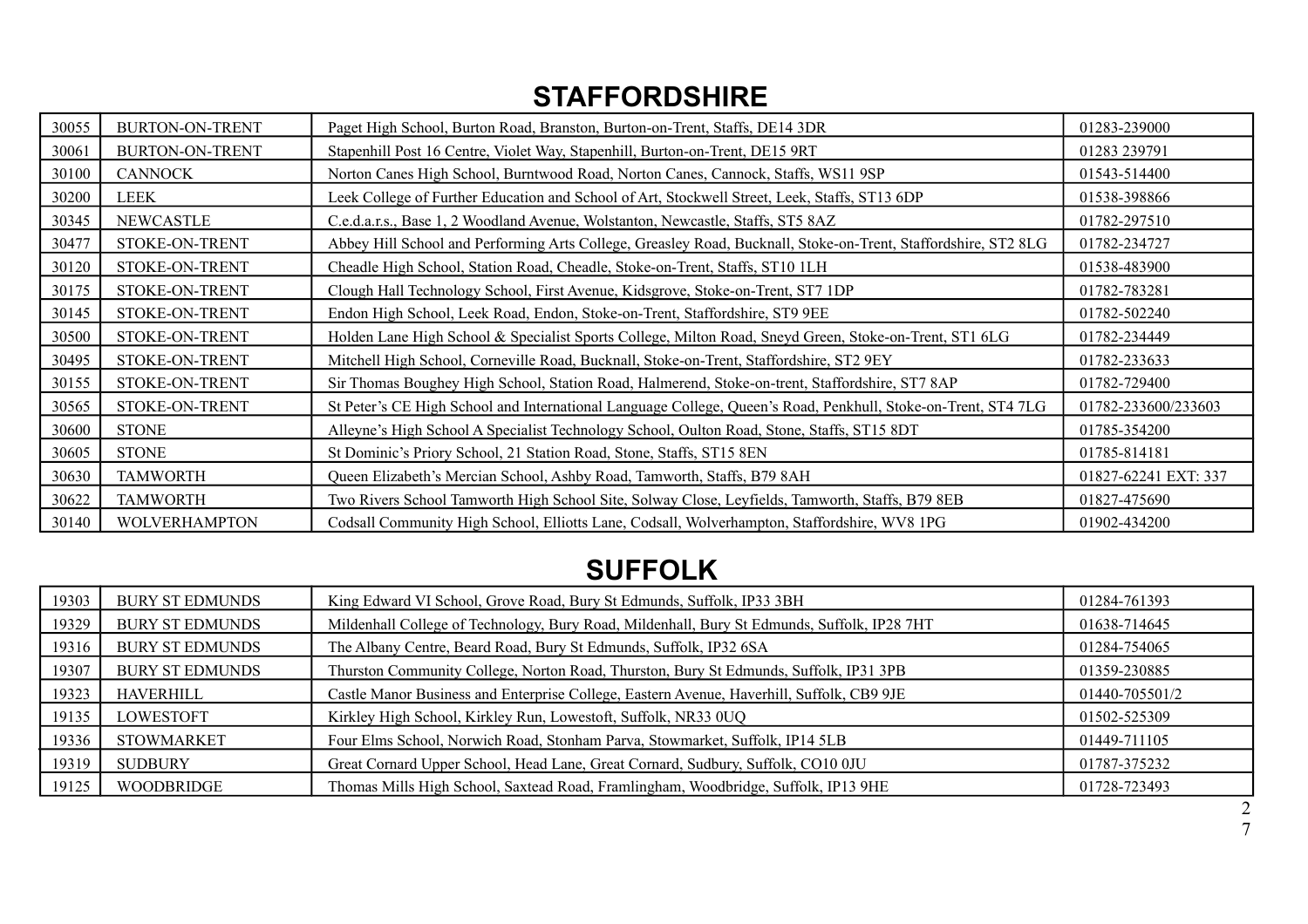### **SURREY**

| 64918 | <b>ADDLESTONE</b> | Fullbrook, Selsdon Road, New Haw, Addlestone, Surrey, KT15 3HW                                        | 01932-338561              |
|-------|-------------------|-------------------------------------------------------------------------------------------------------|---------------------------|
| 64005 | <b>ASHTEAD</b>    | City of London Freemen's School, Ashtead Park, Ashtead, Surrey, KT21 1ET                              | 01372-277933              |
| 64020 | <b>BANSTEAD</b>   | The Beacon School, Picquets Way, Banstead, Surrey, SM7 1AG                                            | 01737-359103              |
| 64630 | <b>COBHAM</b>     | Reed's School, Sandy Lane, Cobham, Surrey, KT11 2ES                                                   | 01932-869044              |
| 64325 | <b>CRANLEIGH</b>  | Cranleigh School, Horseshoe Lane, Cranleigh, Surrey, GU6 8QQ                                          | 01483-273666              |
| 64050 | <b>DORKING</b>    | The Ashcombe School, Ashcombe Road, Dorking, Surrey, RH4 1LY                                          | 01306-886312              |
| 64910 | <b>EGHAM</b>      | Strode's College, High Street, Egham, Surrey, TW20 9DR                                                | 01784-437506              |
| 64659 | <b>EPSOM</b>      | Blenheim High School, Longmead Road, Epsom, Surrey, KT19 9BH                                          | 01372-745333              |
| 64675 | <b>EPSOM</b>      | Rosebery School, White Horse Drive, Epsom, Surrey, KT18 7NQ                                           | 01372-720439/EO<br>845493 |
| 64410 | <b>GODALMING</b>  | Prior's Field School, Priorsfield Road, Godalming, Surrey, GU7 2RH                                    | 01483-810551              |
| 64430 | <b>GUILDFORD</b>  | Christ's College, Guildford, Larch Avenue, Guildford, Surrey, GU1 1JY                                 | 01483-537373              |
| 64495 | <b>GUILDFORD</b>  | St Peter's Catholic Comprehensive School, Horseshoe Lane East, Merrow, Guildford, Surrey, GU1 2TN     | 01483-534654              |
| 64121 | LEATHERHEAD       | Surrey Hills Onward Learning, Bronwen, 16 Crabtree Drive, Givons Grove, Leatherhead, Surrey, KT22 8LJ | 01372-363708              |
| 64740 | <b>STAINES</b>    | The Matthew Arnold School, Kingston Road, Staines, Middx, TW18 1PF                                    | 01784-457275              |
| 64770 | SUNBURY-ON-THAMES | St Paul's Catholic College, The Ridings, Green Street, Sunbury-on-Thames, Middx, TW16 6NX             | 01932 783811              |
| 64810 | WEYBRIDGE         | Brooklands College, Heath Road, Weybridge, Surrey, KT13 8TT                                           | 01932-797700              |
| 64931 | <b>WOKING</b>     | The Knowl Hill School, School Lane, Pirbright, Woking, Surrey, GU24 0JN                               | 01483-797032              |
| 64986 | <b>WOKING</b>     | Woking College, Rydens Way, Woking, Surrey, GU22 9DL                                                  | 01483-761036              |

## **TYNE AND WEAR**

| 39101                | rn E E'T<br>.<br>. <b>N</b> = 1<br>LINDL. | ∽ .<br>DH3 2LI<br>חזרי<br><b>B</b> irtley<br>Durham.<br>$n$ me.<br>School.<br>Lane.<br>Stre<br>ord '<br>. .aw<br>.ommunity<br>_hester<br>Bittley<br>ΩT<br>BE<br>er-le | 4026<br>በ19<br><b>1</b>          |
|----------------------|-------------------------------------------|-----------------------------------------------------------------------------------------------------------------------------------------------------------------------|----------------------------------|
| 30120<br><i>- 14</i> | 70 F F F F F                              | NE9 6RZ<br>Wear.<br>Old<br>Catholic<br>l Durham Road.<br>Hume<br>ardına<br>Schoo<br>ateshead.<br><b>vne</b><br>Gales<br>ـ تــالا '                                    | 700<br>$1 - 487$<br>01 Q<br>7638 |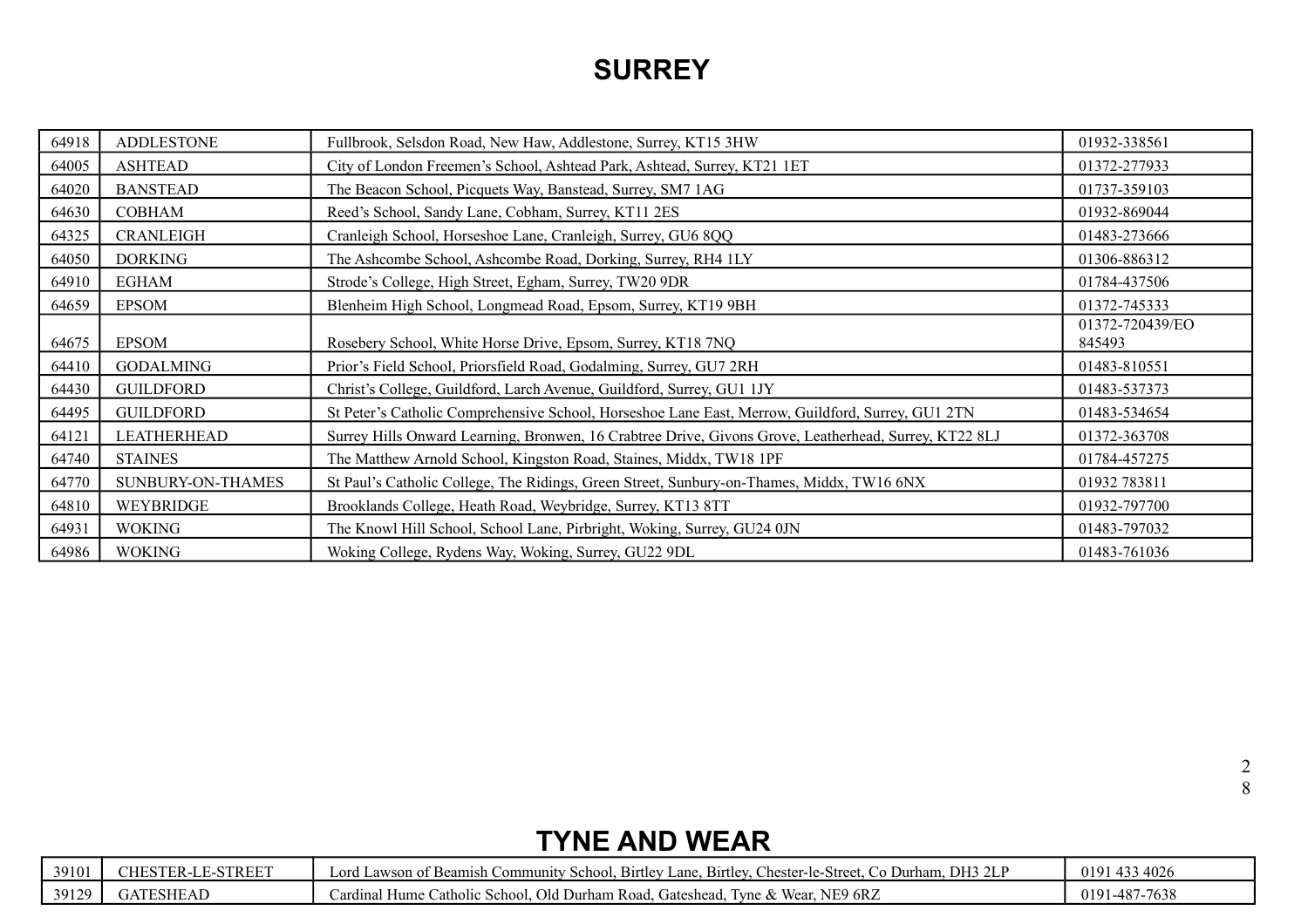| 39117 | <b>GATESHEAD</b>        | Heworth Grange Comprehensive School, High Lanes, Felling, Gateshead, Tyne & Wear, NE10 0PT                | 0191-421-2244 |
|-------|-------------------------|-----------------------------------------------------------------------------------------------------------|---------------|
| 39116 | <b>GATESHEAD</b>        | Millway, The Millway Centre, The Millway, Sherrif Hill, Gateshead, Tyne & Wear, NE9 5PQ                   | 0191 420 0607 |
| 39413 | <b>JARROW</b>           | Epinay Business & Enterprise School, Clervaux Terrace, Jarrow, Tyne & Wear, NE32 5UP                      | 0191-489-8949 |
| 39228 | NEWCASTLE UPON TYNE     | Sage Academy of Performing Arts, Potts Street, Byker, Newcastle upon Tyne, Tyne & Wear, NE6 1ED           | 0191 224 5604 |
| 39280 | NEWCASTLE UPON TYNE     | Sir Charles Parsons School and Science College, Westbourne Avenue, Walker, Newcastle-upon-Tyne, NE6 4ED   | 0191-263-0261 |
| 39277 | NEWCASTLE-UPON-<br>TYNE | Walbottle Campus Technology College, Hexham Road, Walbottle, Newcastle upon Tyne, NE15 9TP                | 0191-267-8221 |
| 39285 | NEWCASTLE-UPON-<br>TYNE | Westfield School, Oakfield Road, Gosforth, Newcastle upon Tyne, NE3 4HS                                   | 0191 255 3980 |
| 39318 | NORTH SHIELDS           | John Spence Adult Education Centre, Preston Road, North Shields, Tyne & Wear, NE29 9PU                    | 0191-200-5220 |
| 39320 | <b>NORTH SHIELDS</b>    | The Riverside Centre, Minton Lane, North Shields, Tyne & Wear, NE29 6DQ                                   | 0191 200 1242 |
| 39141 | <b>RYTON</b>            | Ryton Comprehensive School, Main Road, Ryton, Tyne & Wear, NE40 3AH                                       | 0191-413-2113 |
| 39427 | <b>SOUTH SHIELDS</b>    | Harton Technology College, Lisle Road, South Shields, Tyne & Wear, NE34 6DL                               | 0191-456-4226 |
| 39549 | <b>SUNDERLAND</b>       | St Aidan's Catholic School, Willow Bank Road, Ashbrooke, Sunderland, Tyne & Wear, SR2 7HJ                 | 0191-553-6073 |
| 39331 | <b>WALLSEND</b>         | Burnside Business & Enterprise College, St Peters Road, Wallsend, Tyne & Wear, NE28 7LQ                   | 0191-259-8500 |
| 39571 | <b>WASHINGTON</b>       | Oxclose Community Comprehensive School, Dilston Close, Oxclose Village, Washington, Tyne & Wear, NE38 0LN | 0191-219-3777 |
| 39343 | <b>WHITLEY BAY</b>      | Monkseaton Community High School, Seatonville Road, Whitley Bay, Tyne & Wear, NE25 9EQ                    | 0191-2979700  |

## **WALES**

| 68201 | <b>ABERAERON</b>    | Ysgol Gyfun Aberaeron, South Road, Aberaeron, Ceredigion, SA46 0DT                                         | 01545-570217        |
|-------|---------------------|------------------------------------------------------------------------------------------------------------|---------------------|
| 68209 | <b>AMMANFORD</b>    | Amman Valley School, Margaret Street, Ammanford, Carmarthenshire, SA18 2NW                                 | 01269-592441        |
| 68607 | <b>BRECON</b>       | Brecon High School, Penlan, Brecon, Powys, LD3 9SR                                                         | 01874-622361        |
| 68581 | <b>BRIDGEND</b>     | Archbishop Mcgrath Catholic School, Heol-yr-Ysgol, Tondu, Bridgend, CF32 9EH                               | 01656-720677        |
| 68524 | <b>BRIDGEND</b>     | Bridgend College, Cowbridge Road, Bridgend, CF31 3DF                                                       | 01656-302302        |
| 68558 | <b>BRIDGEND</b>     | Ysgol Pencoed School, Coychurch Road, Pencoed, Bridgend, CF35 5LZ                                          | 01656-867100        |
| 68352 | <b>BRYNMAWR</b>     | Nantyglo Comprehensive School, Pond Road, Nantyglo, Brynmawr, NP23 4WX                                     | 01495-310776        |
| 68615 | <b>BUILTH WELLS</b> | Builth Wells High School, College Road, Builth Wells, LD2 3BW                                              | 01982-553292        |
| 68213 | <b>BURRY PORT</b>   | Ysgol Glan-y-Mor School Ysgol Gyfun Glan-y-Mor, Heol Elfed, Llanelli, Burry Port, Camarthenshire, SA16 0AL | 01554-832507/832570 |
| 68346 | <b>CAERPHILLY</b>   | Wyclif Independent Christian School Ebenezer Baptist Church, Wyndham Street, Machen, Caerphilly, CF83 8PU  | 01633-441582        |
| 68718 | <b>CARDIFF</b>      | Cantonian High School, Fairwater Road, Fairwater, Cardiff, CF5 3JR                                         | 029 2041-5250       |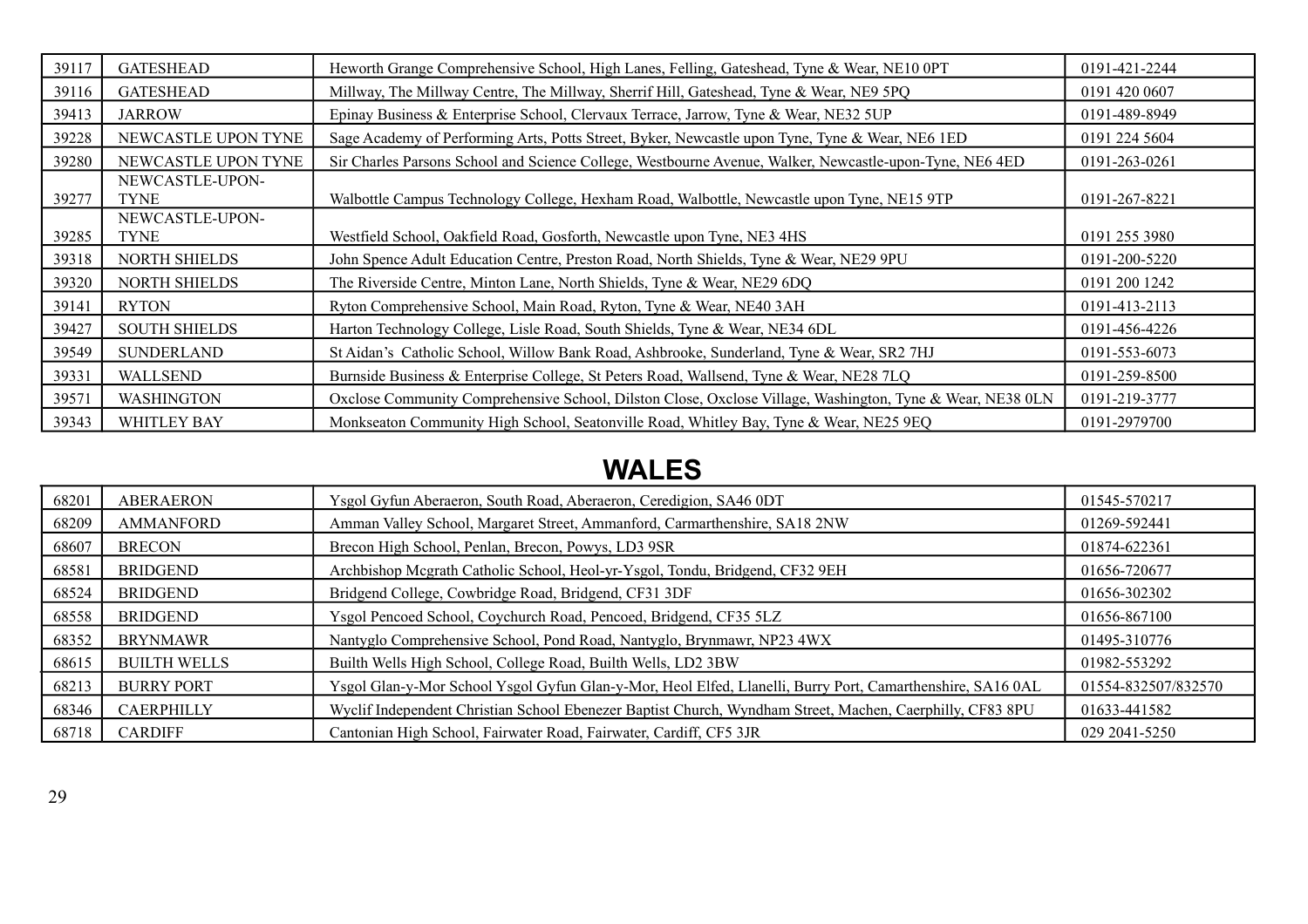## **WALES (continued)**

| 68797 | <b>CARDIFF</b>       | Cardiff Academy, 40-41 the Parade, Roath, Cardiff, CF24 3AB                                        | 029 2040-9630         |
|-------|----------------------|----------------------------------------------------------------------------------------------------|-----------------------|
| 68722 | <b>CARDIFF</b>       | Fitzalan High School, Lawrenny Avenue, Leckwith, Cardiff, CF1 8XB                                  | 02920-232850          |
| 68751 | <b>CARDIFF</b>       | Whitchurch High School, Penlline Road, Whitchurch, Cardiff, CF14 2XJ                               | 029 2062-9700         |
| 68221 | <b>CARMARTHEN</b>    | Queen Elizabeth High School, Llansteffan Road, Johnstown, Carmarthen, SA31 3NL                     | 01267-245300          |
| 68154 | <b>COLWYN BAY</b>    | Coleg Llandrillo, Llandudno Road, Rhos on Sea, Colwyn Bay, LL28 4HZ                                | 01492-546666 EXT: 450 |
| 68618 | <b>CRICKHOWELL</b>   | Crickhowell High School, New Road, Crickhowell, Powys, NP8 1AW                                     | 01873-813500          |
| 68231 | <b>CRYMYCH</b>       | Ysgol Y Preseli, Crymych, Sir Benfro, SA41 3QH                                                     | 01239-831406          |
| 68127 | <b>DEESIDE</b>       | Hawarden High School, The Highway, Hawarden, Deeside, Flintshire, CH5 3DJ                          | 01244-526400          |
| 68116 | <b>DENBIGH</b>       | Denbigh High School, Ruthin Road, Denbigh, Denbighshire, LL16 3EX                                  | 01745-812485          |
| 68117 | <b>DENBIGH</b>       | Howell's School, Denbigh, Park Street, Denbigh, Denbighshire, LL16 3EN                             | 01745-813631          |
| 68439 | <b>DOLGELLAU</b>     | Coleg Meirion Dwyfor Dolgellau Site, Ffordd Ty'n Y Coed, Dolgellau, Gwynedd, LL40 2SW              | 01341-422827          |
| 68239 | <b>HAVERFORDWEST</b> | Pembrokeshire College, Merlins Bridge, Haverfordwest, Pembrokeshire, SA61 1SZ                      | 01437-753124          |
| 68241 | <b>HAVERFORDWEST</b> | Tasker Milward V C School, Portfield Avenue, Haverfordwest, Pembrokeshire, SA61 1EQ                | 01437-771388          |
| 68592 | <b>HENGOED</b>       | Ystrad Mynach College, Twyn Road, Ystrad Mynach, Hengoed, CF82 7XR                                 | 01443-816888          |
| 68452 | <b>LLANDUDNO</b>     | Ysgol John Bright, Maesdu Road, Llandudno, Conwy, LL30 1LF                                         | 01492-864200          |
| 68251 | <b>LLANDYSUL</b>     | Ysgol Gyfun Ddwyieithog Dyffryn Teifi, Ffordd Llyn Y Fran, Llandysul, Ceredigion, SA44 4HP         | 01559-362310          |
| 68249 | LLANYMDDYFRI         | Ysgol Gyfun Pantycelyn, Heol Cilycwm, Llanymddyfri, Sir Gaerfyrddin, SA20 0DY                      | 01550-720395          |
| 68650 | MACHYNLLETH          | Ysgol Bro Ddyfi, Machynlleth, Powys, SY20 8DR                                                      | 01654-702012          |
| 68550 | MERTHYR TYDFIL       | Pen-y-Dre High School, Gurnos Estate, Merthyr Tydfil, CF47 9BY                                     | 01685-721726          |
| 68140 | <b>MOLD</b>          | Alun School, Wrexham Road, Mold, CH7 1EP                                                           | 01352-750755          |
| 68348 | <b>MONMOUTH</b>      | Monmouth Comprehensive School, Old Dixton Road, Monmouth, NP25 3YT                                 | 01600-775177          |
| 68555 | MOUNTAIN ASH         | Mountain Ash Comprehensive School, Dyffryn Site, New Road, Mountain Ash, Rhondda Cynon T, CF45 4DG | 01443-479199          |
| 68826 | <b>NEATH</b>         | Cwrt Sart Comprehensive School, Old Road, Briton Ferry, Neath, Neath Port Talb, SA11 2ET           | 01639-777890/896      |
| 68274 | NEWCASTLE EMLYN      | Ysgol Gyfun Emlyn, Newcastle Emlyn, Carmarthenshire, SA38 9LN                                      | 01239-710447          |
| 68357 | <b>NEWPORT</b>       | Bettws High School, Bettws Lane, Newport, NP20 7YB                                                 | 01633-820100          |
| 68317 | <b>NEWPORT</b>       | Caldicot School, Mill Lane, Caldicot, Newport, Monmouthshire, NP26 5XA                             | 01291-426436          |
| 68358 | <b>NEWPORT</b>       | Duffryn High School, Lighthouse Road, Duffryn, Newport, NP10 8YD                                   | 01633-654100          |
| 68354 | <b>NEWPORT</b>       | Newbridge Comprehensive School, Bridge Street, Newbridge, Newport, NP11 5FR                        | 01495-243243/248921   |
| 68381 | <b>NEWPORT</b>       | Risca Community Comprehensive, Pontymason Lane, Risca, Newport, Caerphilly, NP11 6YY               | 01633-612425          |
| 68363 | <b>NEWPORT</b>       | St Joseph's RC High School, Pencarn Way, Tredegar Park, Newport, NP10 8XH                          | 01633 653110          |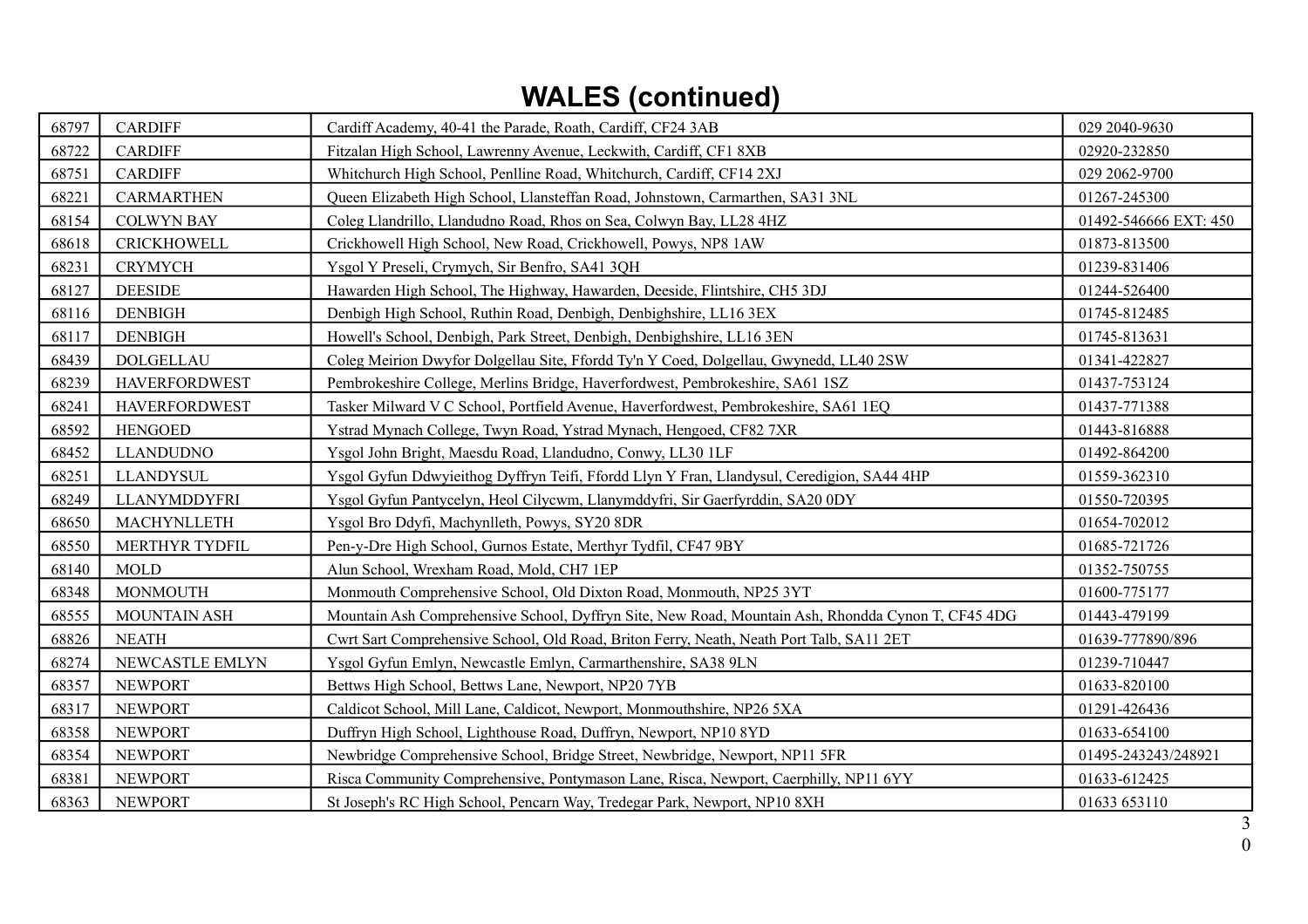## **WALES (continued)**

|       |                   |                                                                                                   | 01443- |
|-------|-------------------|---------------------------------------------------------------------------------------------------|--------|
| 68566 | <b>PONTYPRIDD</b> | The Coedylan Comprehensive School, Albion Site, Cilfynydd, Pontypridd, Rhondda-Cynon-T, CF37 4SF  | 494910 |
|       |                   |                                                                                                   | 01639- |
| 68810 | PORT TALBOT       | Cymer Afan Comprehensive School, School Road, Cymmer, Port Talbot, SA13 3EL                       | 850237 |
|       |                   |                                                                                                   | 01639- |
| 68848 | PORT TALBOT       | St Joseph's Catholic School and Sixth Form Centre, Newton Avenue, Aberavon, Port Talbot, SA12 6EY | 884305 |
|       |                   |                                                                                                   | 01656- |
| 68577 | <b>PORTHCAWL</b>  | St Clare's Convent Senior School, Newton, Porthcawl, Bridgend, CF36 5NR                           | 782509 |
|       |                   |                                                                                                   | 01656- |
| 68578 | <b>PORTHCAWL</b>  | St John's School, Porthcawl, Church Street, Newton, Porthcawl, CF36 5NP                           | 783404 |
|       |                   |                                                                                                   | 01758- |
| 68483 | <b>PWLLHELI</b>   | Coleg Meirion Dwyfor Pwllheli Site, Penrallt, Pwllheli, Gwynedd, LL53 5UB                         | 701385 |
|       |                   |                                                                                                   | 01745- |
| 68158 | <b>RHYL</b>       | Blessed Edward Jones Catholic High School, Cefndy Road, Rhyl, Denbighshire, LL18 2EU              | 343433 |
|       |                   |                                                                                                   | 01745- |
| 68159 | <b>RHYL</b>       | Rhyl High School, Grange Road, Rhyl, Denbighshire, LL18 4BY                                       | 343533 |
|       |                   |                                                                                                   | 01685- |
| 68579 | <b>RHYMNEY</b>    | Rhymney Comprehensive School, Abertysswg Road, Abertysswg, Rhymney, NP22 5XF                      | 846900 |
|       |                   |                                                                                                   | 01824- |
| 68168 | <b>RUTHIN</b>     | Ruthin School, Mold Road, Ruthin, LL15 1EE                                                        | 702543 |
|       |                   |                                                                                                   | 01824- |
| 68165 | <b>RUTHIN</b>     | Ysgol Brynhyfryd, Mold Road, Ruthin, Denbighshire, LL15 1EG                                       | 703933 |
|       |                   |                                                                                                   | 01994- |
| 68291 | <b>WHITLAND</b>   | Ysgol Gyfun Dyffryn Taf, North Road, Whitland, SA34 0BD                                           | 242100 |
|       |                   |                                                                                                   | 01978- |
| 68152 | <b>WRECSAM</b>    | Ysgol Y Grango, Vinegar Hill, Rhosllanerchrugog, Wrecsam, LL14 1EL                                | 840082 |
|       |                   |                                                                                                   | 01978- |
| 68187 | <b>WREXHAM</b>    | Rhosnesni High School, Rhosnesni Lane, Wrexham, LL13 9ET                                          | 340840 |
|       |                   |                                                                                                   | 01978- |
| 68179 | <b>WREXHAM</b>    | Ysgol Bryn Alyn, Church Street, Gwersyllt, Wrexham, LL11 4HB                                      | 720700 |
|       |                   |                                                                                                   | 01678- |
| 68404 | <b>Y BALA</b>     | Ysgol Y Berwyn, Heol Ffrydan, Y Bala, Gwynedd, LL23 7RU                                           | 520259 |

### **WARWICKSHIRE**

|       |                 |                                                                                          | 01789- |
|-------|-----------------|------------------------------------------------------------------------------------------|--------|
| 31015 | <b>ALCESTER</b> | St Benedict's Catholic High School, Kinwarton Road, Alcester, Warwickshire, B49 6PX      | 762888 |
|       |                 |                                                                                          | 01926- |
| 31090 | KENILWORTH      | Kenilworth School and Sports College, Leyes Lane, Kenilworth, Warwickshire, CV8 2DA      | 859421 |
|       |                 |                                                                                          | 01788- |
| 31203 | <b>RUGBY</b>    | HMP Rye Hill Education Department, Onley Park, Willoughby, Rugby, Warwickshire, CV23 8SZ | 523300 |
| 31260 | <b>RUGBY</b>    | Lawrence Sheriff School, Clifton Road, Rugby, Warwickshire, CV21 3AG                     | 01788- |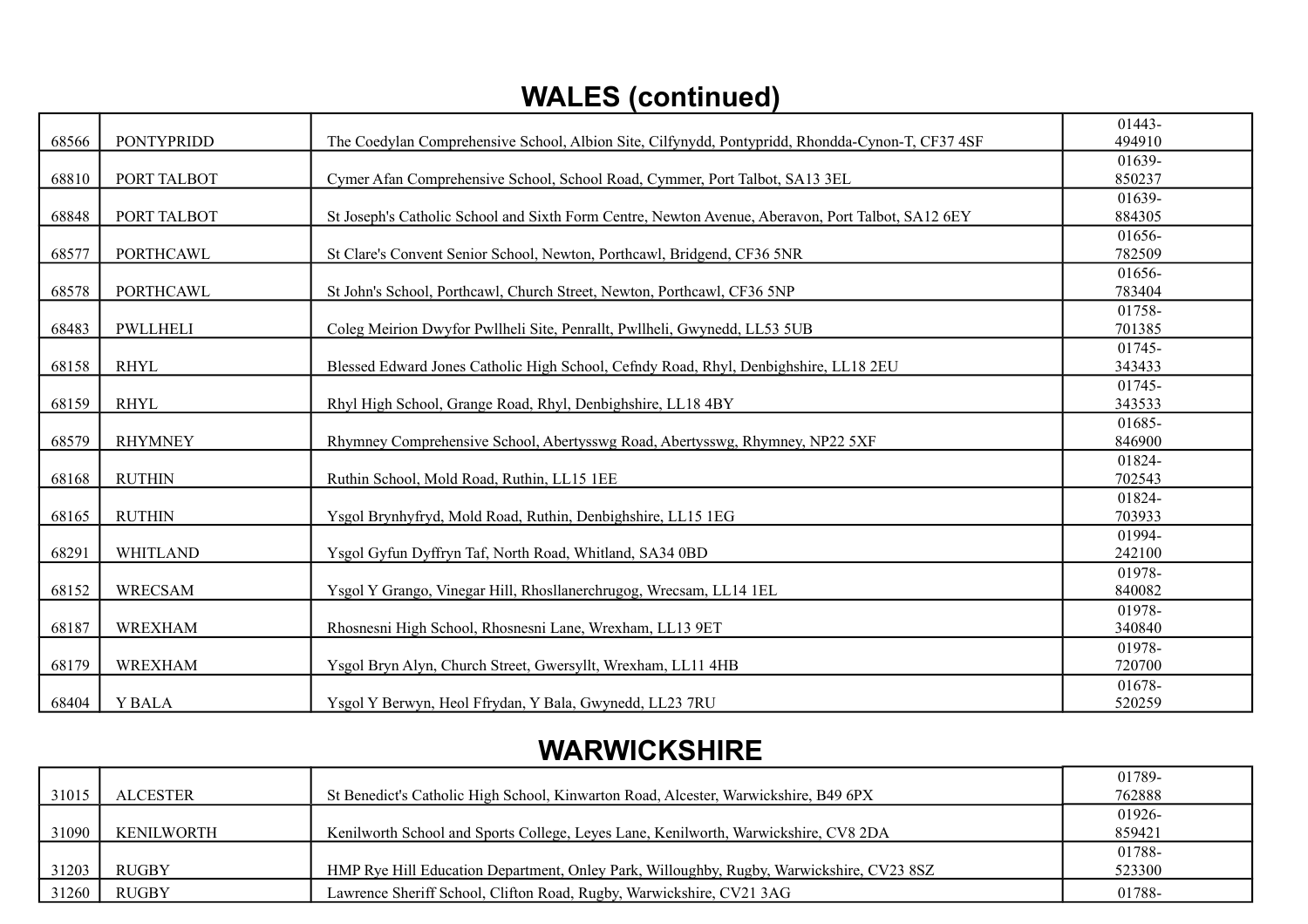|       |                     |                                                                                             | 542074 |
|-------|---------------------|---------------------------------------------------------------------------------------------|--------|
|       |                     |                                                                                             | 01789- |
| 31300 | STRATFORD-UPON-AVON | Stratford-upon-avon High School, Alcester Road, Stratford-upon-Avon, Warwickshire, CV37 9DH | 416728 |
|       |                     |                                                                                             | 01926- |
| 31110 | WARWICK             | Kineton High School, Banbury Road, Kineton, Warwick, CV35 0JX                               | 640465 |
|       |                     |                                                                                             | 01926- |
| 31340 | WARWICK             | Warwick School, Myton Road, Warwick, CV34 6PP                                               | 776400 |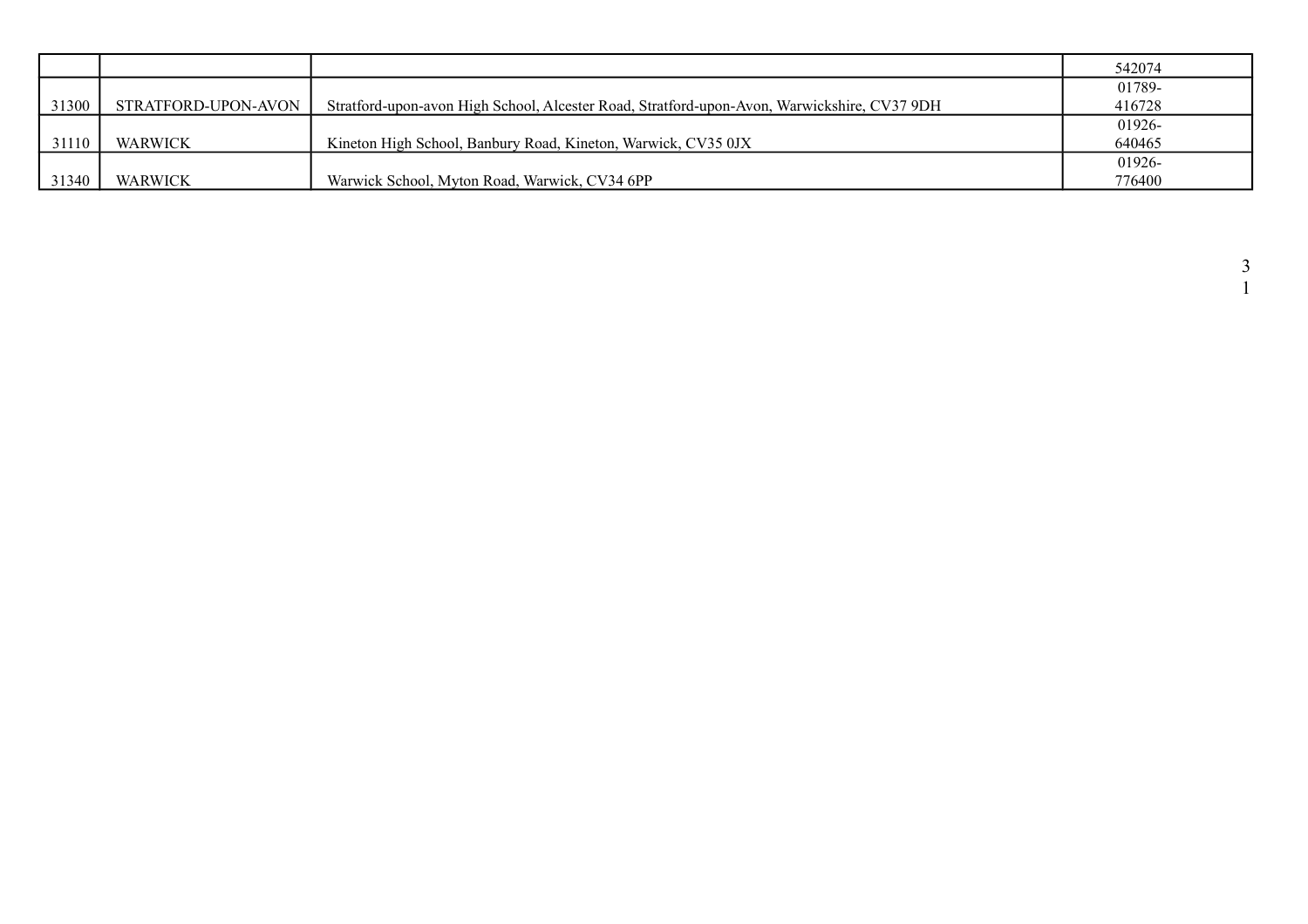## **WEST MIDLANDS**

| 20006 | <b>BIRMINGHAM</b>       | Al-Furqan Community College, Reddings Lane, Tyseley, Birmingham, B11 3EY                                      | 0121 777 8666         |
|-------|-------------------------|---------------------------------------------------------------------------------------------------------------|-----------------------|
| 20199 | <b>BIRMINGHAM</b>       | Brasshouse Language Centre, 50 Sheepcote Street, Birmingham, B16 8AJ                                          | 0121-303-0114         |
| 20255 | <b>BIRMINGHAM</b>       | Small Heath School, Muntz Street, Small Heath, Birmingham, B10 9RX                                            | 0121 464 7997         |
| 20267 | <b>BIRMINGHAM</b>       | Turves Green Girls' School and Technology College, Northfield, Birmingham, B31 4BP                            | 0121-464 9426         |
| 20468 | <b>COVENTRY</b>         | Bablake School, Coundon Road, Coventry, CV1 4AU                                                               | 024 76 271259         |
| 20420 | <b>COVENTRY</b>         | Cardinal Newman School and Community College, Sandpits Lane, Keresley, Coventry, CV6 2FR                      | 024 7633-2382         |
| 20474 | <b>COVENTRY</b>         | Sidney Stringer Community Technology College, Cox Street, Coventry, CV1 5NL                                   | 02476-251756 EXT: 282 |
| 20518 | <b>DUDLEY</b>           | Dudley College of Technology, The Broadway, Dudley, W Midlands, DY1 4AS                                       | 01384 363000          |
| 20548 | <b>DUDLEY</b>           | Ellowes Hall Sports College, Stickley Lane, Lower Gornal, Dudley, W Midlands, DY3 2JH                         | 01384 817915/817938   |
| 20509 | <b>DUDLEY</b>           | Rosewood School, Overfield Road, Russell's Hall Estate, Dudley, W Midlands, DY1 2NX                           | 01384-816800          |
| 20529 | <b>HALESOWEN</b>        | Cradley High School, Homer Hill, Cradley, Halesowen, W Midlands, B63 2UP                                      | 01384-816465          |
| 20652 | <b>OLDBURY</b>          | The Meadows Sports College, Dudley Road East, Oldbury, West Midlands, B69 3BU                                 | 0121 569 7080         |
| 20570 | <b>STOURBRIDGE</b>      | King Edward VI College, Stourbridge, Lower High Street, Stourbridge, W Midlands, DY8 1TD                      | 01384-398100          |
| 20568 | <b>STOURBRIDGE</b>      | Ridgewood High School, Park Road West, Wollaston, Stourbridge, W Midlands, DY8 3NQ                            | 01384-818445          |
| 20578 | <b>STOURBRIDGE</b>      | The Wordsley School Business & Enterprise and Music College, Brierley Hill Rd, Wordsley, Stourbridge, DY8 5SP | 01384-816015          |
| 20297 | <b>SUTTON COLDFIELD</b> | Bishop Vesey's Grammar School, Lichfield Road, Sutton Coldfield, W Midlands, B74 2NH                          | 0121-250-5400         |
| 20315 | <b>SUTTON COLDFIELD</b> | Sutton Coldfield Grammar School for Girls, Jockey Road, Sutton Coldfield, W Midlands, B73 5PT                 | 0121-354-1479         |
| 20857 | WALSALL                 | Hydesville Tower School Ltd., 25 Broadway North, Walsall, West Midlands, WS1 2QG                              | 01922-624374          |
| 20869 | WALSALL                 | Queen Mary's High School, Upper Forster Street, Walsall, WS4 2AE                                              | 01922-721013          |
| 20647 | WARLEY                  | Seehra Tutorial College, 12 Cemetery Road, Smethwick, Warley, B67 6BQ                                         | 0121 558 3126/0220    |
| 20681 | WEST BROMWICH           | George Salter High School, Claypit Lane, West Bromwich, W Midlands, B70 9UW                                   | 0121-553-4665         |
| 20875 | WILLENHALL              | Willenhall School Sports College, Furzebank Way, Willenhall, W Midlands, WV12 4BD                             | 01902-368221          |
| 20924 | <b>WOLVERHAMPTON</b>    | Wolverhampton Girls' High School, Tettenhall Road, Wolverhampton, West Midlands, WV6 0BY                      | 01902-312186          |

### **WEST SUSSEX**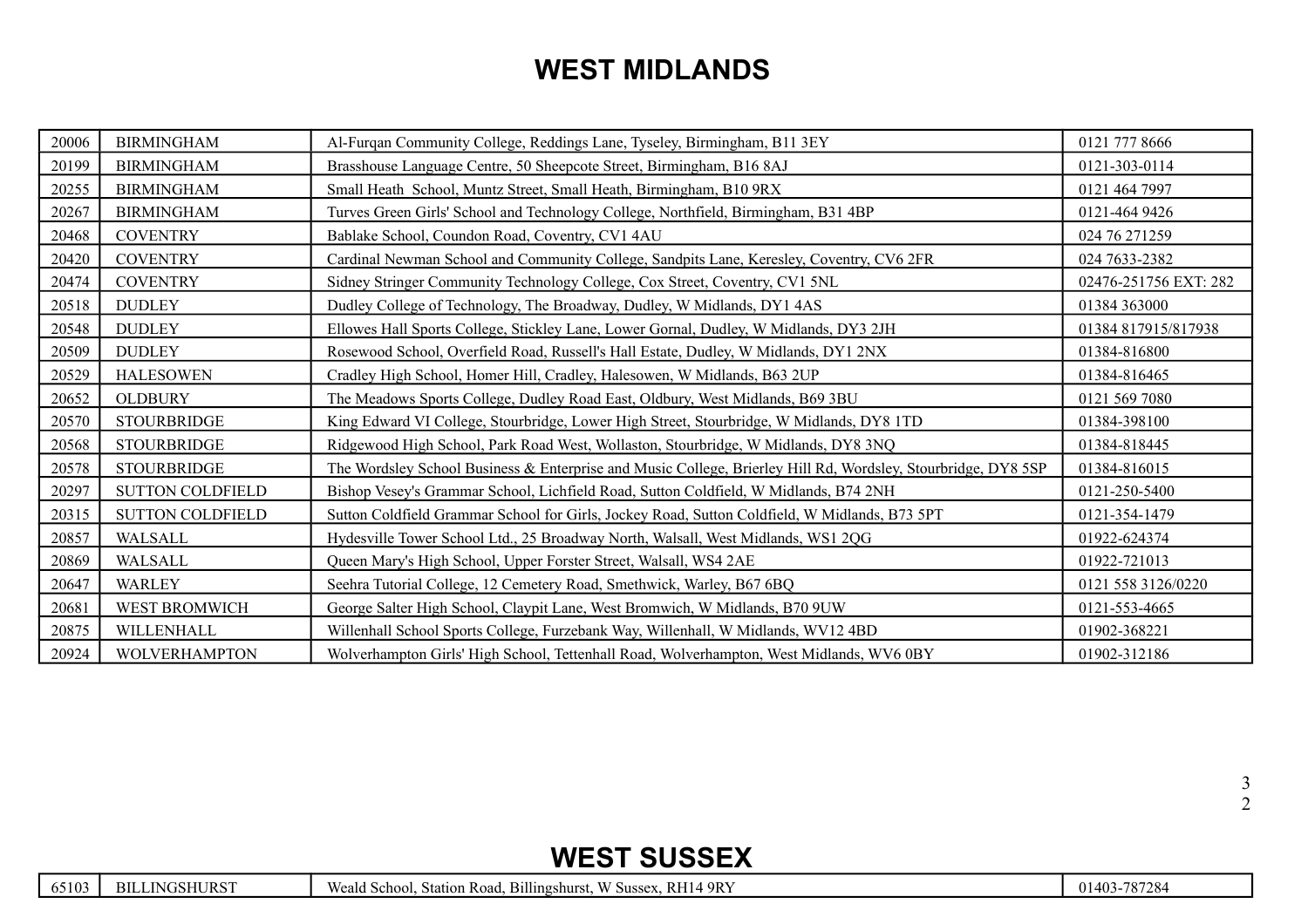| 65403 | <b>BOGNOR REGIS</b>   | Bognor Regis Community College, Westloats Lane, Bognor Regis, W Sussex, PO21 5LH                          | 01243 871010  |
|-------|-----------------------|-----------------------------------------------------------------------------------------------------------|---------------|
| 65405 | <b>BOGNOR REGIS</b>   | Felpham Community College, Felpham Way, Felpham, Bognor Regis, W Sussex, PO22 8EL                         | 01243-826511  |
| 65109 | <b>BURGESS HILL</b>   | Burgess Hill School for Girls, Keymer Road, Burgess Hill, W Sussex, RH15 0EG                              | 01444-241050  |
| 65406 | <b>CHICHESTER</b>     | Arabesque School of Performing Arts, Quarry Lane, Chichester, West Sussex, PO19 8NY                       | 01243 531144  |
| 65411 | <b>CHICHESTER</b>     | Chichester High School for Boys, Kingsham Road, Chichester, W Sussex, PO19 8AE                            | 01243-787691  |
| 65415 | <b>CHICHESTER</b>     | Lavant House, West Lavant, Chichester, W Sussex, PO18 9AB                                                 | 01243-527211  |
| 65215 | <b>EAST GRINSTEAD</b> | Central Sussex College East Grinstead Central, Queensmere House, 49 Queens Road, East Grinstead, RH19 1BG | 01342-321874  |
| 65219 | <b>EAST GRINSTEAD</b> | Sackville School, East Grinstead, Lewes Road, East Grinstead, W Sussex, RH19 3TY                          | 01342-414912  |
| 65431 | <b>EMSWORTH</b>       | Bourne Community College, Park Road, Southbourne, Emsworth, Hants, PO10 8PJ                               | 01243-375691  |
| 65128 | <b>HAYWARDS HEATH</b> | The Education Centre, 17-21 Boltro Road, Haywards Heath, W Sussex, RH16 1BP                               | 01444-450111  |
| 65131 | HORSHAM               | The College of Richard Collyer, Hurst Road, Horsham, W Sussex, RH12 2EJ                                   | 01403-210822  |
| 65309 | <b>LANCING</b>        | Lancing College, Lancing, W Sussex, BN15 0RW                                                              | 01273-452213  |
| 65308 | <b>LANCING</b>        | Springboard Education Ltd, 55 South Street, Lancing, West Sussex, BN15 8AN                                | 01903 605 980 |
| 65301 | <b>LITTLEHAMPTON</b>  | The Angmering School, Station Road, Angmering, Littlehampton, W Sussex, BN16 4HH                          | 01903-772351  |
| 65315 | <b>LITTLEHAMPTON</b>  | The Littlehampton Community School, Hill Road, Littlehampton, W Sussex, BN17 6DQ                          | 01903-711120  |
| 65329 | <b>STEYNING</b>       | Steyning Grammar School, Shooting Field, Steyning, W Sussex, BN44 3RX                                     | 01903-814555  |
| 65352 | <b>WORTHING</b>       | Glendale Theatre Arts School, Glendale House, Penfold Road, Worthing, West Sussex, BN14 8PH               | 01903-205525  |

## **WEST YORKSHIRE**

| 37409 | <b>BATLEY</b>   | Batley Girls' High School, Windmill Lane, Batley, W Yorkshire, WF17 0LD                      | 01924-420643 |
|-------|-----------------|----------------------------------------------------------------------------------------------|--------------|
| 37416 | <b>BATLEY</b>   | Zakaria Muslim Girls' High School, 111 Warwick Road, Batley, W Yorkshire, WF17 6AJ           | 01924-444217 |
| 37113 | <b>BRADFORD</b> | Belle Vue Girls' School, Thorn Lane, Bingley Road, Bradford, W Yorkshire, BD9 6NA            | 01274-492341 |
| 37128 | <b>BRADFORD</b> | Bradford Cathedral (Va) Community College, Lister Avenue, Bradford, W Yorkshire, BD4 7QT     | 01274-773320 |
| 37137 | <b>BRADFORD</b> | Bradford Grammar School, Keighley Road, Bradford, W Yorkshire, BD9 4JP                       | 01274-542492 |
| 37111 | <b>BRADFORD</b> | Olive Secondary School, Byron Street, Bradford, BD3 0AD                                      | 01274 725005 |
| 37152 | <b>BRADFORD</b> | Queensbury School, Deanstones Lane, Queensbury, Bradford, W Yorkshire, BD13 2AS              | 01274-882214 |
| 37155 | <b>BRADFORD</b> | Rhodesway School & Visual Arts College, Oaks Lane, Allerton, Bradford, W Yorkshire, BD15 7RU | 01274-770230 |
| 37161 | <b>BRADFORD</b> | St Bede's Catholic Grammar School, Highgate, Heaton, Bradford, W Yorkshire, BD9 4BQ          | 01274-541221 |
| 37601 | <b>BRADFORD</b> | Woodhouse Grove School, Apperley Lane, Apperley Bridge, Bradford, W Yorkshire, BD10 0NR      | 0113-2502477 |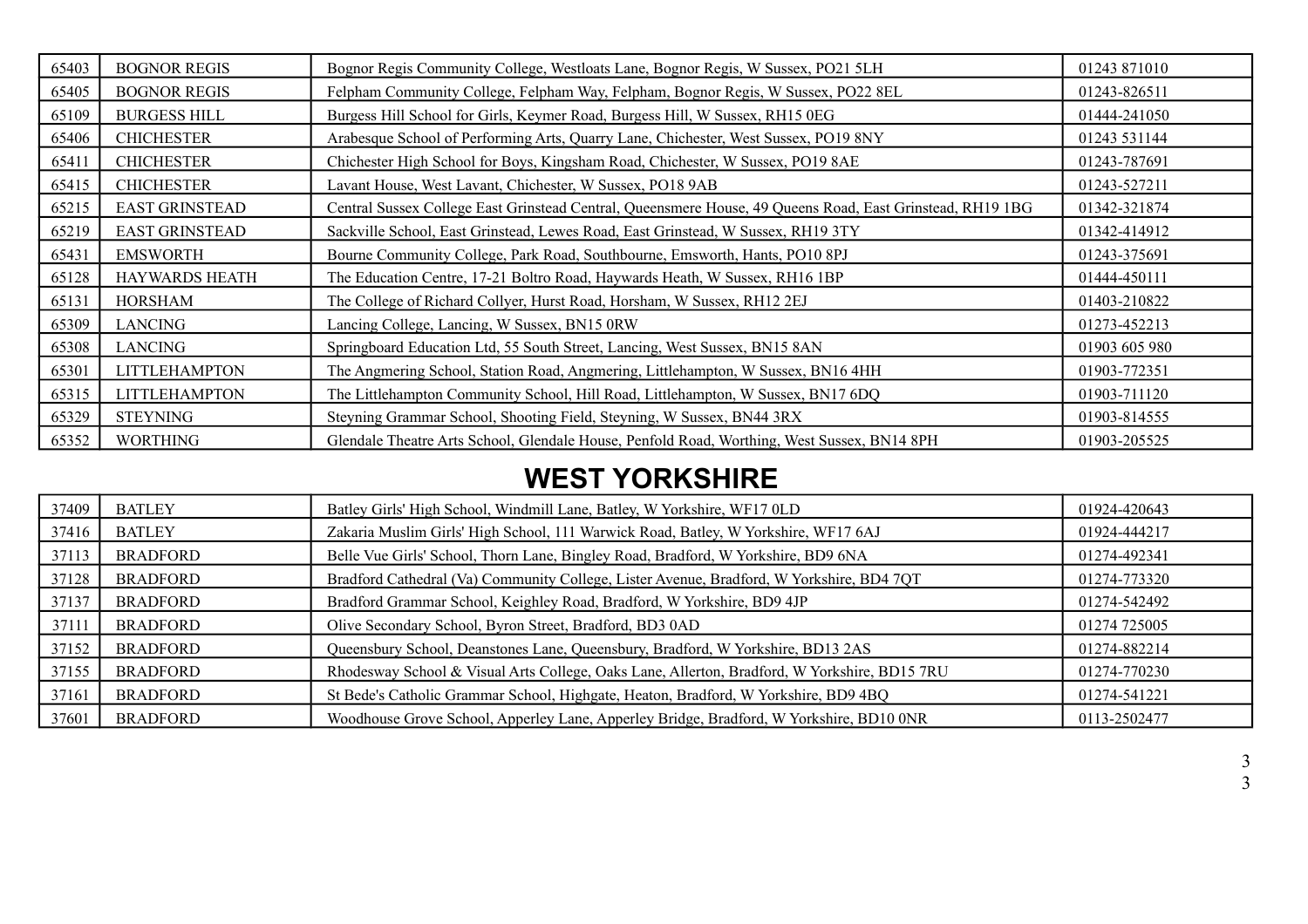# **WEST YORKSHIRE (continued)**

| 37191 | <b>BRADFORD</b>  | Wyke Manor School, Wilson Road, Wyke, Bradford, W Yorkshire, BD12 9PX                                       | 01274-414380        |
|-------|------------------|-------------------------------------------------------------------------------------------------------------|---------------------|
| 37303 | <b>BRIGHOUSE</b> | Brighouse High School, Finkil Street, Brighouse, W Yorkshire, HD6 2NY                                       | 01484-710408        |
| 37307 | <b>BRIGHOUSE</b> | Rastrick High School, Field Top Road, Rastrick, Brighouse, W Yorkshire, HD6 3XB                             | 01484-710235        |
| 37302 | <b>BRIGHOUSE</b> | Rastrick Independent School, Ogden Lane, Brighouse, West Yorkshire, HD6 3HF                                 | 01484 400344        |
| 37430 | <b>DEWSBURY</b>  | Dewsbury College, Halifax Road, Dewsbury, W Yorkshire, WF13 2AS                                             | 01924-436214        |
| 37437 | <b>DEWSBURY</b>  | Madni Muslim Girls' High School, 40-42 Scarborough St, Savile Tonn, Dewsbury, W Yorkshire, WF12 9AY         | 01924-520720        |
| 37442 | <b>DEWSBURY</b>  | Ravenshall School, Ravensthorpe Road, Thornhill Lees, Dewsbury, W Yorkshire, WF12 9EE                       | 01924-325234        |
| 37325 | <b>HALIFAX</b>   | Hipperholme and Lightcliffe High School and Sports College, Stoney Lane, Lightcliffe, Halifax, HX3 8TL      | 01422-201028/201029 |
| 37355 | <b>HALIFAX</b>   | Hipperholme Grammar School, Bramley Lane, Hipperholme, Halifax, W Yorkshire, HX3 8JE                        | 01422-202256        |
| 37327 | <b>HALIFAX</b>   | Park Lane High, Park Lane, Exley, Halifax, W Yorkshire, HX3 9LG                                             | 01422-362215        |
| 37332 | HEBDEN BRIDGE    | Glen House Montessori School, Glen House, Cragg Vale, Hebden Bridge, W Yorkshire, HX7 5SQ                   | 01422-884682        |
| 37469 | <b>HOLMFIRTH</b> | Holmfirth High School, Heys Road, Holmfirth, West Yorkshire, HD9 7SE                                        | 01484 691460        |
| 37483 | HUDDERSFIELD     | Edgerton College, c/o The Ukranian Club, 7 Edgerton Road, Edgerton, Huddersfield, West Yorkshire, HD1 5RA   | 01484 532412        |
| 37511 | HUDDERSFIELD     | Moor End Technology College, Dryclough Road, Crosland Moor, Huddersfield, HD4 5JA                           | 01484-222230        |
| 37553 | HUDDERSFIELD     | Shelley College A Specialist Centre for Science, Huddersfield Road, Shelley, Huddersfield, HD8 8NL          | 01484-868777/868761 |
| 37671 | <b>ILKLEY</b>    | St Mary's Catholic Comprehensive School, Bradford Road, Menston, Ilkley, W Yorkshire, LS29 6AE              | 01943-883000        |
| 37629 | <b>LEEDS</b>     | Allerton Grange School, Talbot Avenue, Leeds, LS17 6SF                                                      | 0113-3684-200       |
| 37685 | <b>LEEDS</b>     | Benton Park School, Harrogate Road, Rawdon, Leeds, West Yorkshire, LS19 6LX                                 | 0113-2502330        |
| 37613 | <b>LEEDS</b>     | Guiseley School, Fieldhead Road, Guiseley, Leeds, LS20 8DT                                                  | 01943-872315        |
| 37643 | <b>LEEDS</b>     | John Smeaton Community High School, Smeaton Approach, Barwick Road, Leeds, LS15 8TA                         | 0113-2930484        |
| 37789 | <b>LEEDS</b>     | Morley High School, Fountain Street, Morley, Leeds, LS27 0PD                                                | 01133 075 440       |
| 37653 | <b>LEEDS</b>     | Primrose High School, Stoney Rock Lane, Leeds, LS9 7HD                                                      | 0113 336 8320       |
| 37655 | <b>LEEDS</b>     | Ralph Thoresby High School, Holt Park, Farrar Lane, Leeds, LS16 7NQ                                         | 0113-2259911        |
| 37733 |                  |                                                                                                             |                     |
|       | <b>LEEDS</b>     | South Leeds High School, Old Run Road, Leeds, West Yorkshire, LS10 2JU                                      | 0113 336 8448       |
| 37549 | <b>MIRFIELD</b>  | Castle Hall School A Specialist Language College, Richard Thorpe Avenue, Mirfield, West Yorkshire, WF14 9PH | 01924-520500        |
| 37673 | <b>OTLEY</b>     | Prince Henry's Grammar School, Farnley Lane, Otley, W Yorkshire, LS21 2BB                                   | 01943-463524        |
| 37681 | <b>PUDSEY</b>    | Priesthorpe School, Priesthorpe Lane, Farsley, Pudsey, W Yorkshire, LS28 5SG                                | 0113-2572618        |